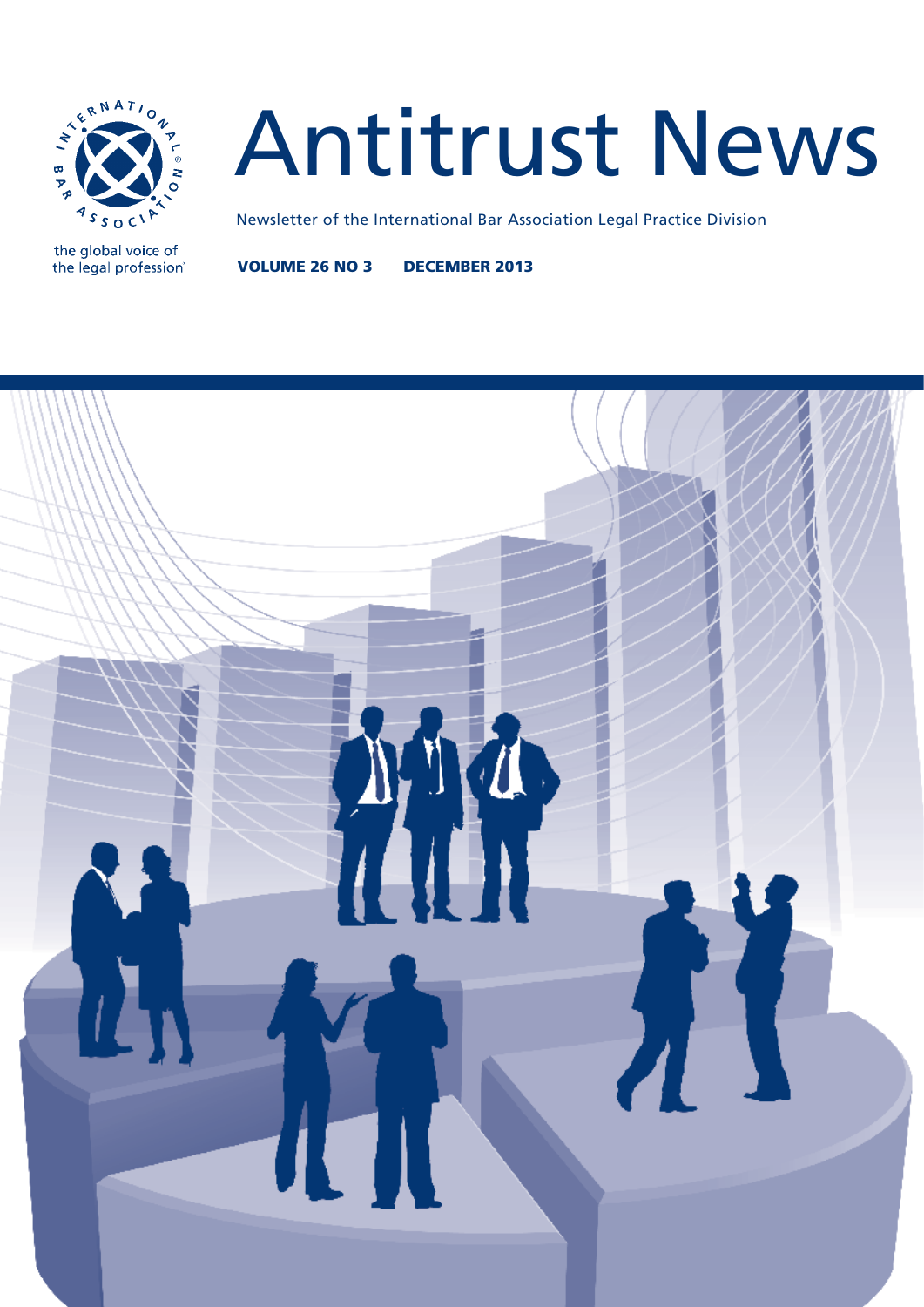INTERNATIONAL BAR ASSOCIATION CONFERENCES



# **10th IBA Competition Mid-Year Conference**

**7–8 March 2014 Radisson Blu Hotel Waterfront, Cape Town, South Africa**

A conference presented by the IBA Antitrust Committee, supported by the IBA African Regional Forum

This conference will focus on African antitrust law developments (including the new COMESA supranational antitrust regime) and comparative international trends. The conference will include a regulators' round table with representatives from various regulators in South Africa, COMESA, the EU, the US, Kenya and Russia, as well as panels of experienced international and African practitioners and regulators.

### **Topics include:**

- Regulators' round table
- The COMESA Merger Control Regime
- Current issues arising out of the regulation of dominance and market power
- New challenges in the prosecution of cartels
- An interview by IBA President Michael Reynolds with David Lewis, former Chair of the South African Competition Tribunal
- Issues and challenges arising from the interface between competition regulation and other sectoral regulation

### **Who should attend?**

Antitrust and commercial lawyers in private practice, in-house counsel, officials from antitrust regulators, economists and academics involved in antitrust law.

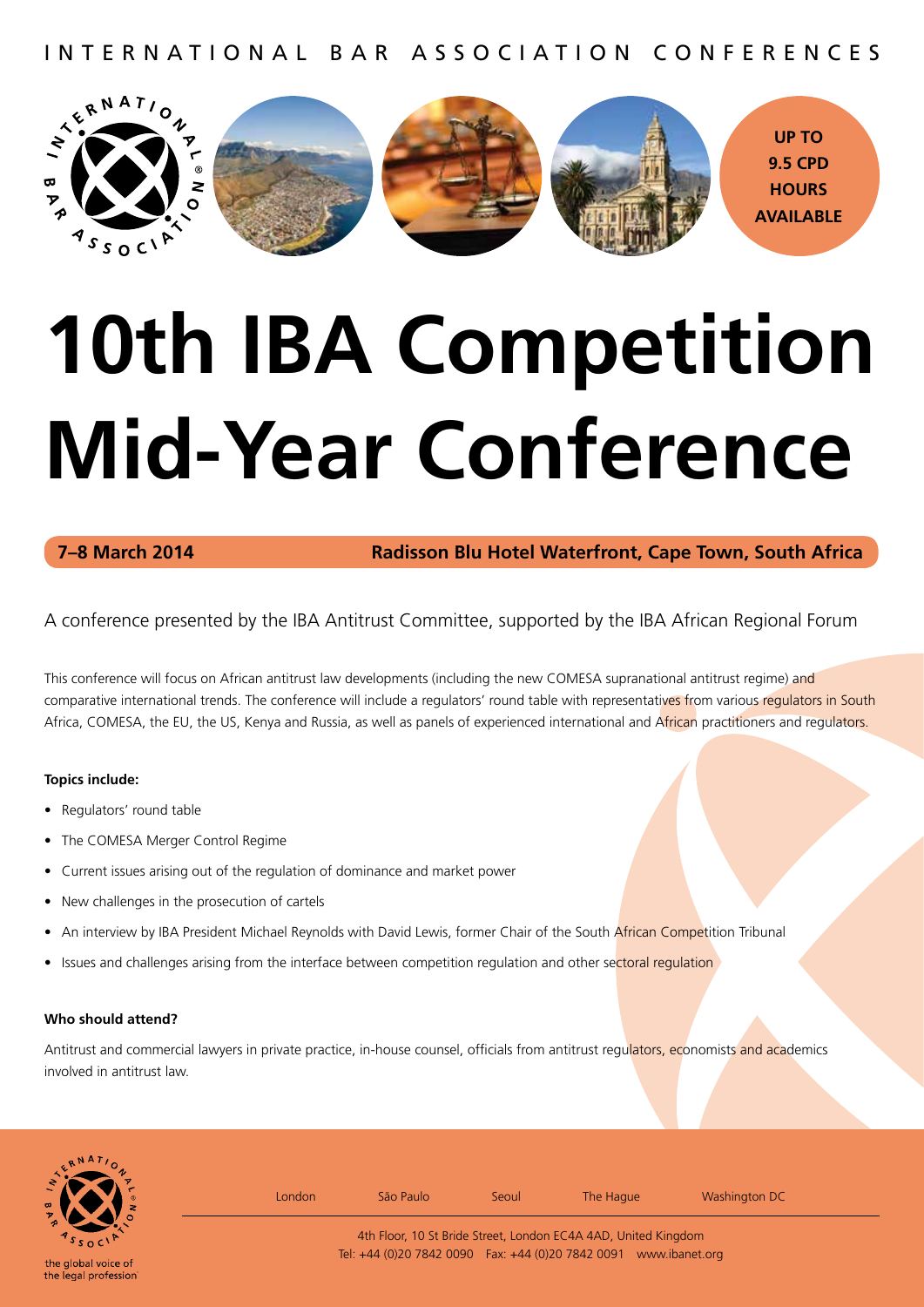### **IN THIS ISSUE**

| <b>From the Co-Chairs</b>    | 4  |
|------------------------------|----|
| <b>Committee officers</b>    | 6  |
| <b>International reports</b> |    |
| Argentina                    | 7  |
| Australia                    | 8  |
| Austria                      | 12 |
| <b>Belgium</b>               | 14 |
| <b>Brazil</b>                | 16 |
| Canada                       | 17 |
| China                        | 19 |
| Czech Republic               | 22 |
| Denmark                      | 23 |
| Finland                      | 25 |
| France                       | 26 |
| Germany                      | 27 |
| Greece                       | 28 |
| Hong Kong                    | 30 |
| Hungary                      | 32 |
| India                        | 33 |
| <b>Israel</b>                | 36 |
| Italy                        | 37 |
| Japan                        | 40 |
| Kenya                        | 41 |
| Lithuania                    | 42 |
| Norway                       | 43 |
| Poland                       | 44 |
| Singapore                    | 46 |
| South Africa                 | 48 |
| Spain                        | 49 |
| Sweden                       | 52 |
| <b>Turkey</b>                | 55 |
| Ukraine                      | 58 |
| <b>United Kingdom</b>        | 61 |

### 12th Annual Conference of the International Competition Network (ICN), Warsaw, 23-26 April 2013 63

### Newsletter Editors

Yong Seok Ahn Lee & Ko, Seoul ysa@leeko.com

Thomas Janssens Freshfields Bruckhaus Deringer, Brussels thomas.janssens@freshfields.com

**Contributions** to this newsletter are always welcome. If you wish to be a contributor for your country or region and can provide updates twice a year, please contact the Newsletter Editors using the details above.

### International Bar Association

4th floor, 10 St Bride Street London EC4A 4AD Tel: +44 (0)20 7842 0090 Fax: +44 (0)20 7842 0091 www.ibanet.org

© International Bar Association 2013.

All rights reserved. No part of this publication may be reproduced or transmitted in any form or by any means, or stored in any retrieval system of any nature without the prior permission of the copyright holder. Application for permission should be made to the Director of Content at the IBA address.

### Terms and Conditions for submission of articles

- 1. Articles for inclusion in the newsletter should be sent to the Newsletter Editor. 2. The article must be the original work of the author, must not have been previously published, and must not currently be under consideration by another journal. If it contains material which is someone else's copyright, the unrestricted permission of the copyright owner must be obtained and evidence of this submitted with the article and the material should be clearly identified and acknowledged within the text. The article shall not, to the best of the author's knowledge, contain anything which is libellous, illegal, or infringes anyone's copyright or other rights.
- 3. Copyright shall be assigned to the IBA and the IBA will have the exclusive right to first publication, both to reproduce and/or distribute an article (including the abstract) ourselves throughout the world in printed, electronic or any other medium, and to authorise others (including Reproduction Rights Organisations such as the Copyright Licensing Agency and the Copyright Clearance Center) to do the same. Following first publication, such publishing rights shall be nonexclusive, except that publication in another journal will require permission from and acknowledgment of the IBA. Such permission may be obtained from the Director of Content at editor@int-bar.org.
- 4. The rights of the author will be respected, the name of the author will always be clearly associated with the article and, except for necessary editorial changes, no substantial alteration to the article will be made without consulting the author.

### Advertising

Should you wish to advertise in the next issue of the Antitrust newsletter, please contact the IBA Advertising Department. advertising@int-bar.org

The IBA acknowledges the support of Global Competition Review in the production of this newsletter



This newsletter is intended to provide general information regarding recent developments in antitrust. The views expressed are not necessarily those of the International Bar Association.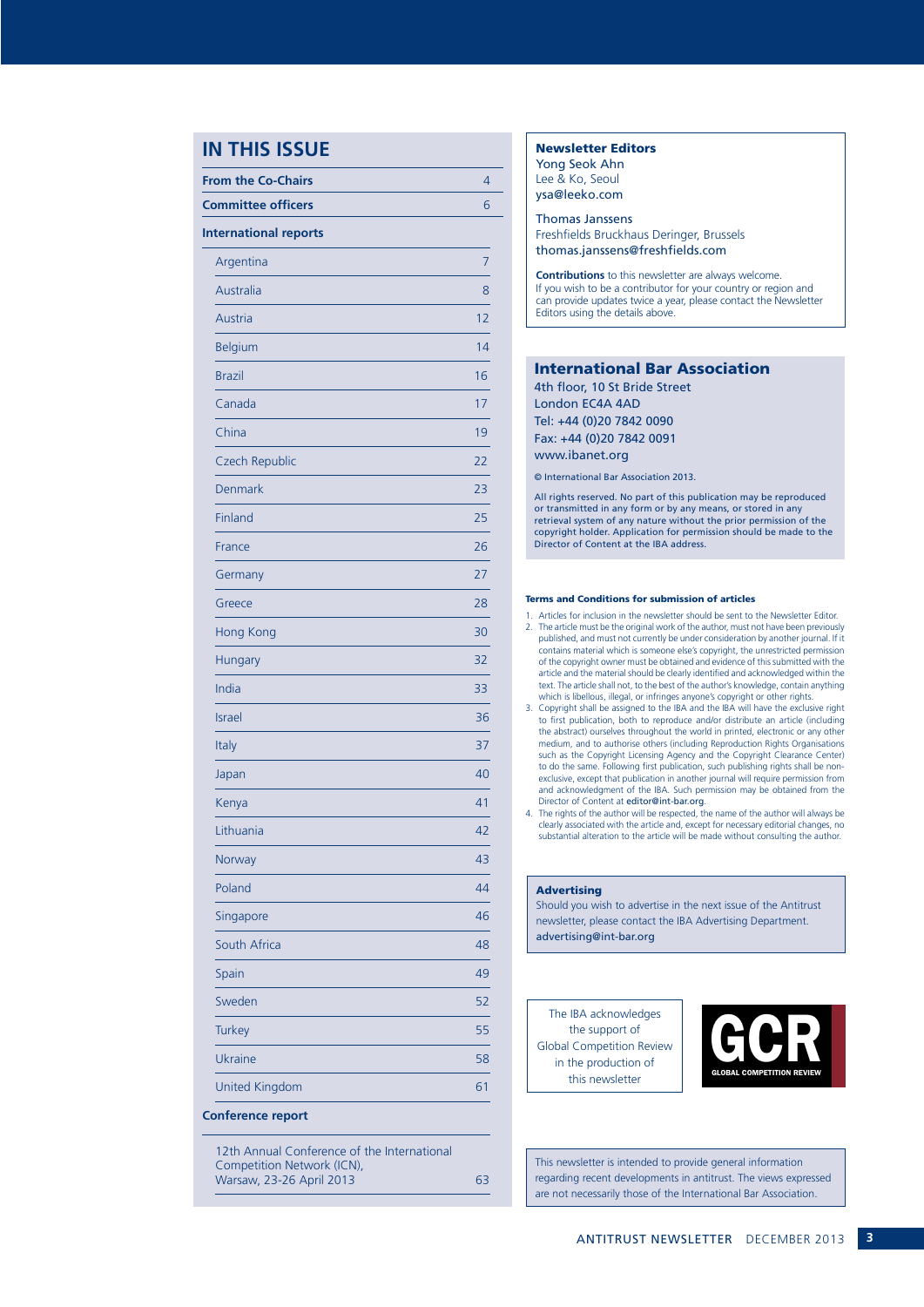

## Looking ahead to 2014

**WE are pleased to present this**<br>
dition of the IBA Antitrust<br>
Committee's newsletter, which<br>
provides updates on recent<br>
antitrust developments in 30 countries. edition of the IBA Antitrust Committee's newsletter, which provides updates on recent

In light of the continued efforts by the competition authorities around the globe to coordinate their investigations and sanctions, many of the multinational and even domestic corporations with significant exports are required to stay informed of recent developments and trends in competition laws and their enforcement. To this end, the IBA Antitrust Committee, through its diverse working groups, conferences, publications and other activities, fosters connections among the international antitrust bar and constantly seeks to expand our geographic coverage.

### **Our conference programmes provide a global forum to stay informed and exchange ideas**

In the last quarter of 2013, we successfully hosted our 17th Annual Competition Conference in Florence, Italy, the topics of which include the challenges in global merger control, various pricing strategies and evidentiary standards in cartel investigations. The conference was well attended by pre-eminent antitrust policy-makers, inhouse counsels, enforcement officials and academics, as well as lawyers in private practice. Also, the IBA Annual Conference in Boston, in October consisted of interactive panels, including a number of sessions in cooperation with other IBA Committees. The Antitrust Committee has planned various other interesting activities for the year ahead, including a full programme of competition law conferences and working group activities which are indicated below. We hope to see many of you at these upcoming events, which provide excellent opportunities for in-depth learning, discussion and networking.

*• International Cartel Workshop*

19–21 February 2014, Rome, Italy A three-day conference co-presented with the American Bar Association's Antitrust Law Section

- *• IBA 10th Competition Mid-Year Conference* 7–8 March 2014, Cape Town, South Africa A two-day conference supported by the IBA African Regional Forum
- *• 25th Annual Communications and Competition Conference* 5–6 May 2014, Prague, Czech Republic A two-day conference co-presented with the IBA Communications Law Committee and supported by the IBA European Regional
- *• 18th Annual Competition Conference* 12–13 September 2014, Florence, Italy A two-day conference supported by the IBA European Regional Forum
- *• IBA Annual Conference* 19–24 October 2014, Tokyo, Japan

Forum

All conference programmes are described in further detail on the IBA website.

Our newsletters focus on recent key developments in competition law and enforcement

Our tri-annual newsletters consist of contributions from our prominent members from around the globe. The current issue covers various topics, ranging from the detailed facts of the recent line of cases that show the broadened scope of antitrust enforcement in China to the implications of the eight amendments to German antitrust laws. Through publication of our newsletters, we provide our members with a broad update on the major changes in competitions laws and alert them of significant cases that may have international implications. We would like to express again our appreciation to the many Committee members who have contributed in publishing the newsletters.

### **You can get involved in our activities**

We encourage you to get involved in Committee activities. We also welcome any help you can provide in recruiting new members. We repeat our invitation to those of you that are part of IBA 'Group Member' law firms: did you know that every lawyer can join one committee free of charge? In our experience many firms fail to take advantage of this opportunity.

### **Cani Fernandez**

Cuatrecasas Gonçalves Pereira, Madrid cani.fernandez@ cuatrecasas.com

### **José Regazzini**

**TozziniFreire** Advogados, São Paulo jregazzini@ tozzinifreire.com.br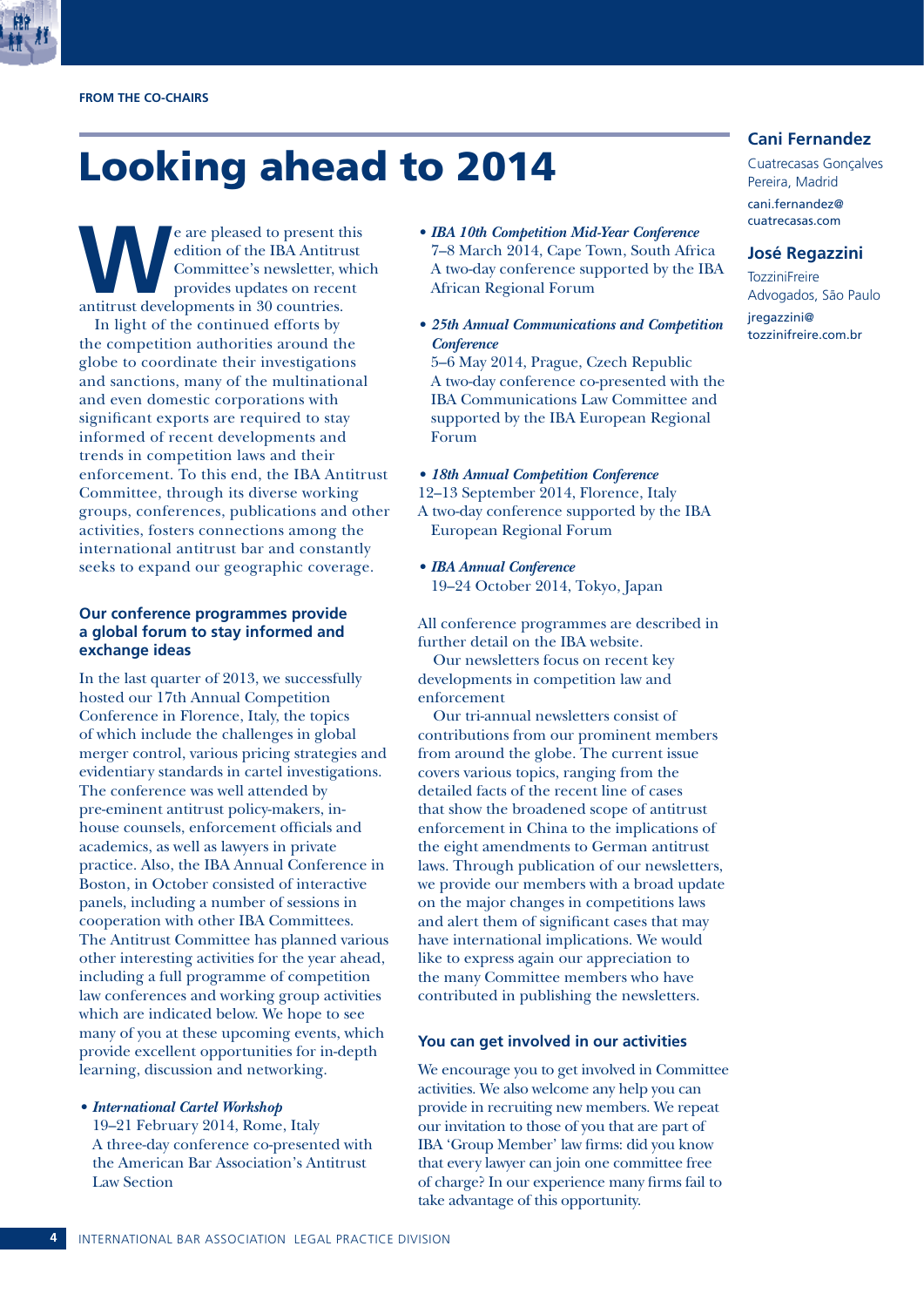If you would like to contribute to future editions of this newsletter, please contact our editors who will be delighted to receive more contributions, including items from countries that are not currently covered.

We also invite your input on our various activities. Please speak to any of the officers or regional liaisons if you have suggestions.

### **A word of thanks from the Co-Chairs**

As we finish our term as Antitrust Committee Co-Chairs at the end of 2013, we would like

to take this opportunity to thank you for your support and cooperation over the last two years. Starting in 2014, Dave Poddar and Andrea Appella will assume the role of Co-Chairs of the Committee. We are looking forward to their leadership and insight as well as to the continued input and support of our valued members.

We hope you enjoy reading this newsletter and hope to see you at one of our events over the next few months.

Films from the 2013 Annual Conference in Boston

To view these and other films from the conference, visit: **tinyurl.com/Bostonfilms**









# TWKYO<sup>19-24</sup> OCTOBER **ANNUAL CONFERENCE OF THE INTERNATIONAL BAR ASSOCIATION**



the global voice of the legal profession®

The a population of more than 13 million, the capital of Japan and the seat of Japanese government is<br>
one of the largest metropolises in the world. A city of enormous creative and entrepreneurial energy<br>
that enjoys a lon one of the largest metropolises in the world. A city of enormous creative and entrepreneurial energy that enjoys a long history of prosperity, Tokyo is often referred to as a 'command centre' for the global economy, along with New York and London. Not only a key business hub, Tokyo also offers an almost unlimited range of local and international culture, entertainment, dining and shopping to its visitors, making it an ideal destination for the International Bar Association's 2014 Annual Conference.

## WHAT WILL TOKYO 2014 OFFER?

- • The largest gathering of the international legal community in the world – a meeting place of more than 4,500 lawyers and legal professionals from around the world
- More than 180 working sessions covering all areas of practice relevant to international legal practitioners
- The opportunity to generate new business with the leading firms in the world's key cities
- • A registration fee which entitles you to attend as many working sessions throughout the week as you wish
- • Up to 25 hours of continuing legal education and continuing professional development
- • A variety of social functions providing ample opportunity to network and see the city's key sights, and an exclusive excursion and tours programme

**To register your interest, please contact:** International Bar Association, 4th Floor, 10 St Bride Street London EC4A 4AD, United Kingdom Tel: +44 (0)20 7842 0090 Fax: +44 (0)20 7842 0091 **ibaevents@int-bar.org www.ibanet.org/conferences/Tokyo2014.aspx**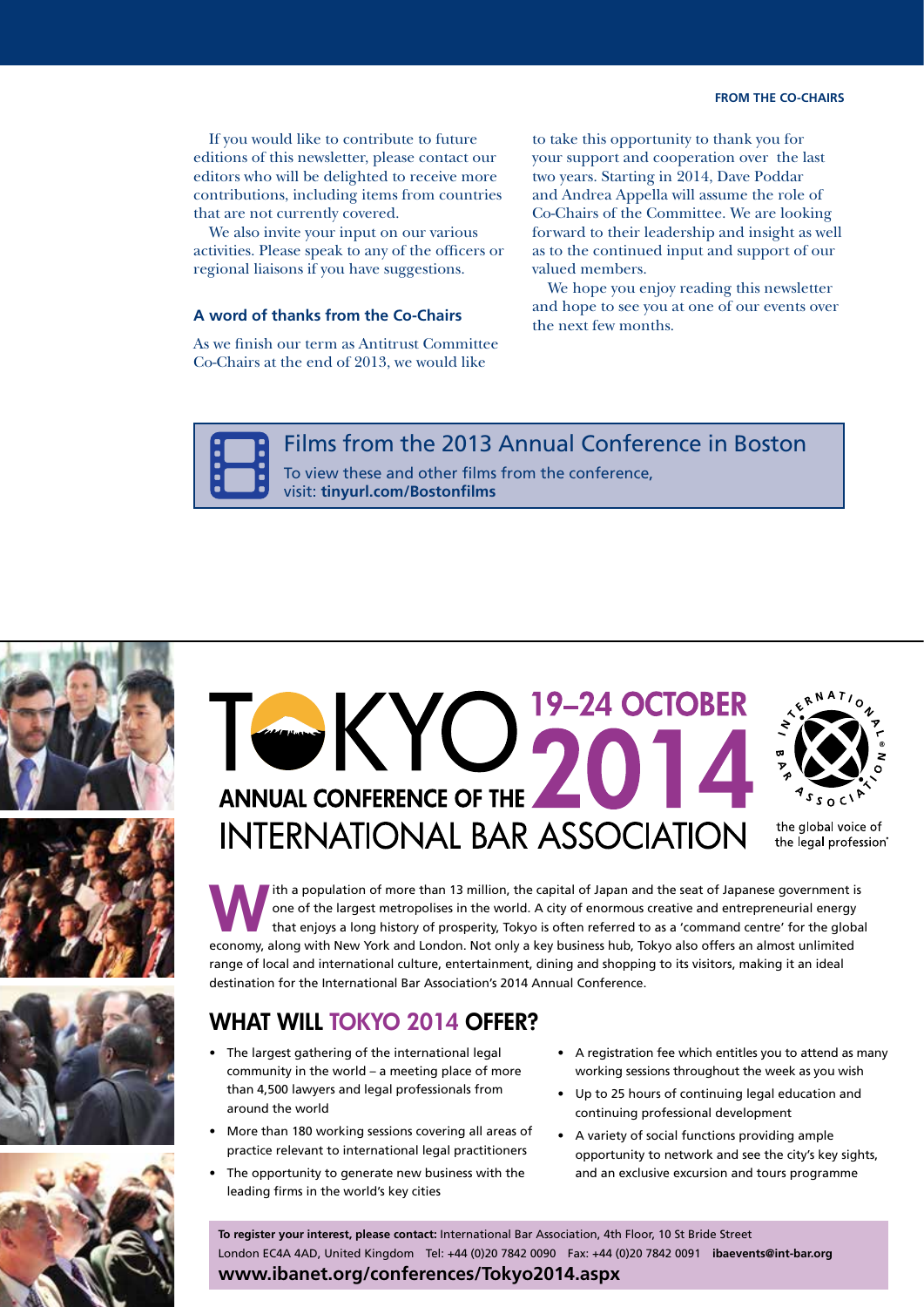

## Committee officers

### Co-Chairs

Cani Fernández Cuatrecasas Goncalves Pereira, Madrid Tel: +34 (91) 524 7143 Fax: +34 (91) 524 7162

cani.fernandez@cuatrecasas.com

José Regazzini TozziniFreire Advogados, São Paulo Tel: +55 (11) 5086 5391 Fax: +55 (11) 5086 5555 jregazzini@tozzinifreire.com.br

### Senior Vice-Chairs

Andrea Appella 21st Century Fox, London Tel: +44 (20) 7782 6520 Fax: +44 (20) 7782 4810 aappella@21cf.com

Dave Poddar Clifford Chance, Sydney Tel: +61 (2) 9373 7722 Fax: +61 (2) 9373 7710 dave.poddar@cliffordchance.com

### Vice-Chairs

Janet L McDavid Hogan Lovells, Washington, DC Tel: +1 (202) 637 8780 Fax: +1 (202) 637 5910 janet.mcdavid@hoganlovells.com

Pieter Steyn Werksmans, Johannesburg Tel: +27 (11) 535 8296 Fax: +27 (11) 535 8600 psteyn@werksmans.com

### **Secretary**

Marc Reysen O'Melveny & Myers, Brussels Tel: +32 (2) 642 4122 Fax: +32 (2) 642 4190 mreysen@omm.com

### Membership Officers

Janet Hui (Xu Rongrong) Jun He Law Offices, Beijing Tel: +86 10 8519 1280 xurr@junhe.com

### Samantha J Mobley

Baker & McKenzie, London Tel: +44 (20) 7919 1956 samantha.mobley@bakermckenzie.com

### Newsletter Editors

Yong Seok Ahn Lee & Ko, Seoul Tel: +82 (2) 772 4341 Fax: +82 (2) 772 4001 ysa@leeko.com

### Thomas Janssens

Freshfields Bruckhaus Deringer, Brussels Tel: +32 (2) 504 7546 Fax: +32 (2) 404 7546 thomas.janssens@freshfields.com

### Publications Officer

Daniel Swanson Gibson Dunn & Crutcher, Los Angeles Tel: +1 (213) 229 7430 Fax: +1 (213) 229 6430 dswanson@gibsondunn.com

### Website Officer

Koya Uemura Oh-Ebashi LPC & Partners, Tokyo Tel: +81 (3) 5224 5566 uemura@ohebashi.com

### Working Group Coordinators

Elizabeth Morony Clifford Chance, London Tel: +44 (20) 7006 8128 Fax: +44 (20) 7006 5555 elizabeth.morony@cliffordchance.com

Philippe Rincazaux Orrick, Paris Tel: +33 (1) 5353 7500 Fax: +33 (1) 5353 7501 princazaux@orrick.com

### LPD Administrator

Charlotte Evans charlotte.evans@int-bar.org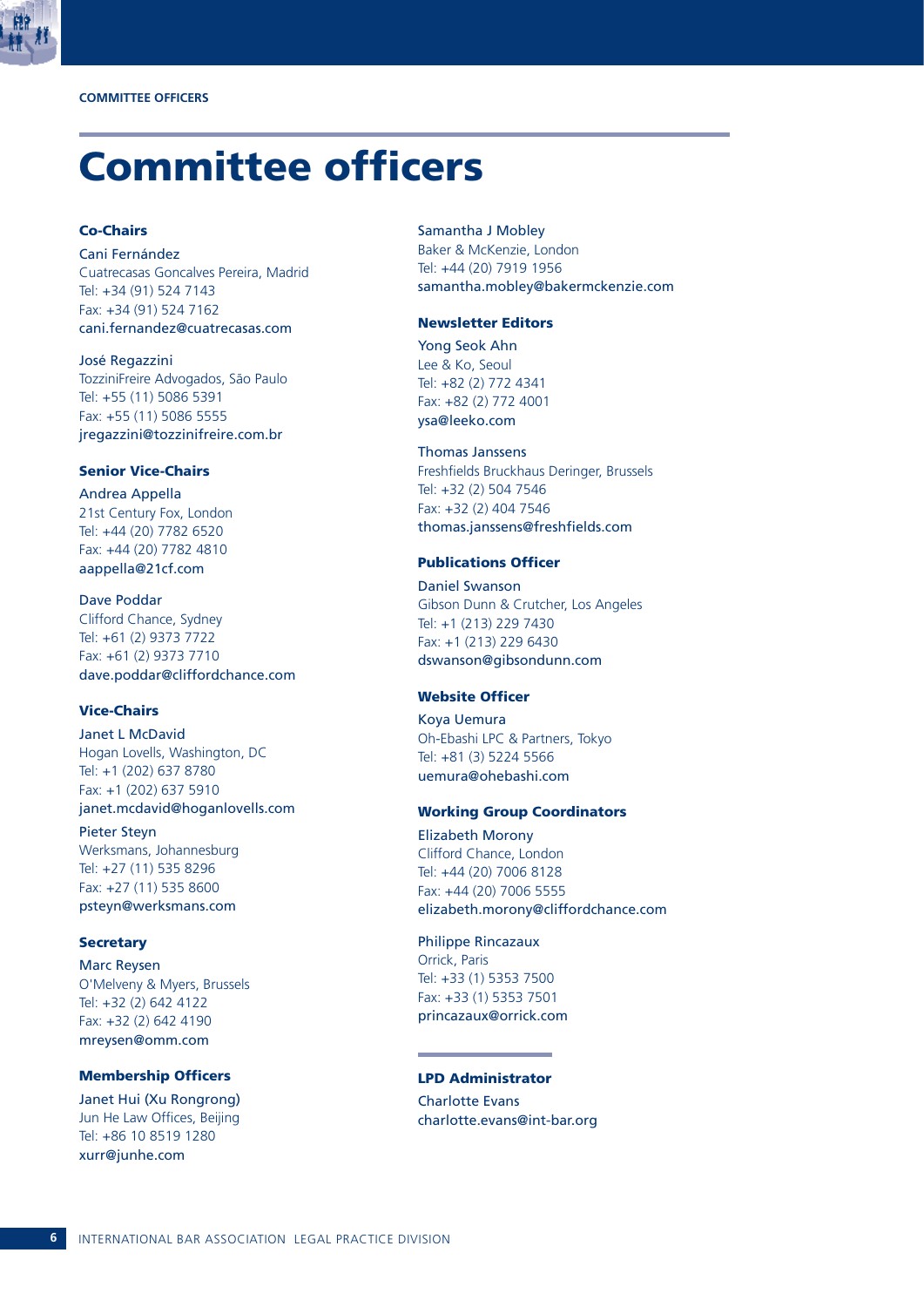### **ARGENTINA**

### **Julián Peña**

Allende & Brea, Buenos Aires jp@allendebrea.com.ar

### **Federico Rossi**

Allende & Brea, Buenos Aires

fmr@ allendebrea.com.ar

# COUNTRY REPORTS

## Argentine Court of Appeals dismisses medical oxygen companies' appeal on statute of limitations grounds

n 6 August 2013, Courtroom III of the Court of Appeals on Federal Civil and Commercial Matters dismissed the appeal filed by the medical oxygen providers Air Liquide the Court of Appeals on Federal Civil and Commercial Matters dismissed the appeal filed by Argentina SA, Praxair Argentina SA and Indura Argentina SA, which argued that the Court of Appeals' prior affirming decision of an antitrust cartel fine was null and void since it was issued after the five-year statute of limitations provided in Law No 25,156 (the 'Antitrust Law') had long expired.

On 15 July 2005, the Secretary of Technical Coordination, based on the report prepared by the National Commission for the Defence of Competition (CNDC), issued Resolution No 119/2005, by means of which it sanctioned Air Liquide Argentina SA, Praxair Argentina SA, AGA Argentina SA and Indura Argentina SA with a fine totaling ARS70.3m (approximately US\$12m) for allegedly colluding their tender offers for the provision of medical oxygen to private and public hospitals between 1997 and 2002. Said resolution was appealed by the medical oxygen companies and was upheld by the Court of Appeals on 10 August 2012, that is, more than seven years after the fine

was imposed. In turn, the medical oxygen companies filed a new appeal against the affirming decision from the Court of Appeals, alleging that such decision was null and void since it infringed the five-year statute of limitations set forth in the Antitrust Law.

The Court of Appeals held that the statute of limitations was solely applicable to the administrative stage of the investigation carried out by the antitrust authority, but not applicable to the courts that review the administrative decision issued by the antitrust enforcement authority. Likewise, the Court of Appeals decided that the sevenyear period it took to review the companies' appeal to finally confirm the fine imposed by the antitrust authority did not impair the companies' due process right, including their right to obtain a fair and effective court decision in a reasonable period time without any undue delays.

At present, the Court of Appeals is analysing whether to grant the extraordinary appeal filed by the medical oxygen companies, which, if granted, will allow the case to be reviewed by the Supreme Court of Justice.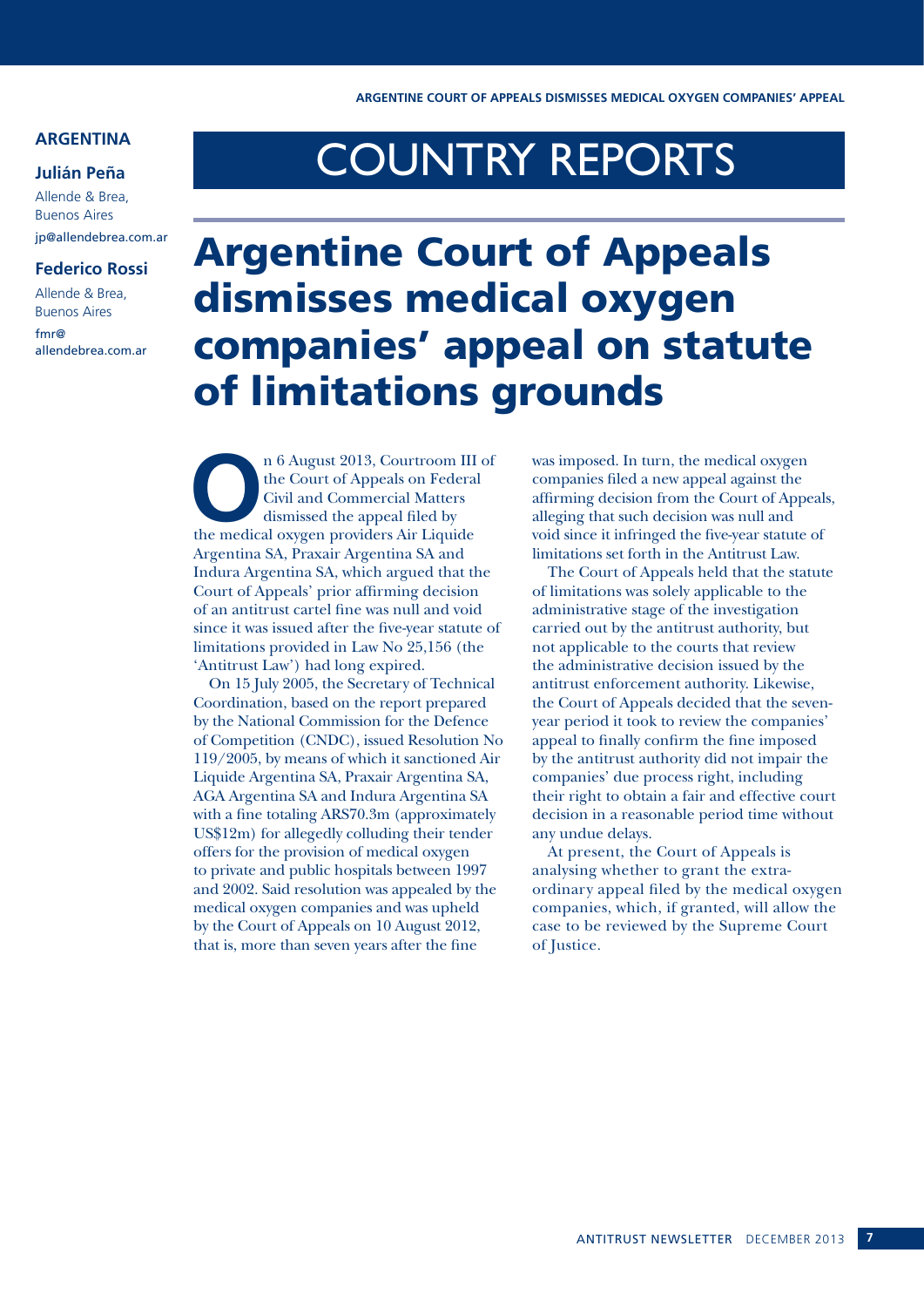## *Norcast v Bradken*: Australia's first 'hardcore cartel' – auction processes and cartels in Australia

### **AUSTRALIA**

### **Paul McLachlan**

McCullough Robertson Lawyers, Sydney pmclachlan@ mccullough.com.au

his is a novel case about the<br>application of anti-cartel laws<br>corporate auction processes<br>in an outcome the M&A indu<br>not have fully considered. application of anti-cartel laws to corporate auction processes resulting in an outcome the M&A industry may not have fully considered.

Australia introduced complex laws imposing criminal and civil liability for serious cartel conduct in the Competition and Consumer Act 2010 (Cth) (CCA) as part of a worldwide push to introduce criminal sanctions for cartels.

The recent decision of Australia's Federal Court in *Norcast SarL v Bradken Limited (No 2)* [2013] FCA 235 (*Norcast v Bradken*) is the first decided case to apply these new cartel prohibitions. Unusually, the case was not the result of enforcement action by the Australian Competition and Consumer Commission (ACCC), but private litigation by the victim of the cartel. It relates to a buy-side bid rigging cartel in an auction process where a private equity firm was alleged to be a front for a trade buyer. It resulted in an award of damages of AUD20m.

One of the cartel members was an ASXlisted Australian company. Damages were also awarded personally against its Chair, Nick Greiner, former Premier of New South Wales. The secretive conduct of the cartel members, being careful not to disclose their 'proxy' arrangement to the seller, was also found to be misleading and deceptive conduct in breach of the Australian Consumer Law and further grounds for awarding the damages to the seller.

The case is currently on appeal to the Full Federal Court of Australia and the ACCC has sought leave to intervene in the appeal to argue points of interpretation.

### **Australia's cartel laws**

Australia introduced the cartel prohibitions in 2009 to criminalise serious or 'hardcore' cartels in response to a 1988 OECD recommendation to criminalise four types of cartel conduct: price fixing, market sharing, restricting output and bid rigging.

The CCA provisions are long, verbose and complex. Essentially, they require:

- a contract, arrangement or understanding
- that contains a cartel provision (ie, a provision that has the purpose or effect of fixing prices, or the purpose of allocating customers or territories, restricting production or output, or rigging bids)
- whose parties include competitors or likely competitors for the supply or acquisition of the goods or services the subject of the cartel provision.

The contravention is in making such a contract (section 44ZZRF criminal or section 44ZZRJ civil) or giving effect to it (section 44ZZRG criminal or section 44ZZRK civil). The detailed elements of what constitutes a competitor and what constitutes a cartel provision are in section 44ZZRD. Some supporting definitions are in section 44ZZRB. There are also various exemptions and defences in other sections.

### **The factual background**

The case specifically revolves primarily around two competitors: Bradken Limited (Bradken), a publicly listed Australian manufacturer of mining consumables, and Norcast Wear Solutions Inc (NWS), a Canadian mining consumables manufacturer. Both had operations throughout the world.<sup>1</sup>

The specific allegation in *Norcast v Bradken* was that the private equity firm, Castle Harlan, and trade player, Bradken, were competitors in the acquisition of the takeover target, but made an arrangement that contained a cartel provision that one of them would bid for the takeover target and the other would not.

Bradken and NWS were two of four main suppliers of grinding mill liners in the world. Bradken was the leading manufacturer and supplier in Australasia, while NWS was the leading manufacturer and supplier in Canada. Australia was the largest market for grinding mill liners in the world and Bradken had managed to be the only Australian supplier through a combination of acquiring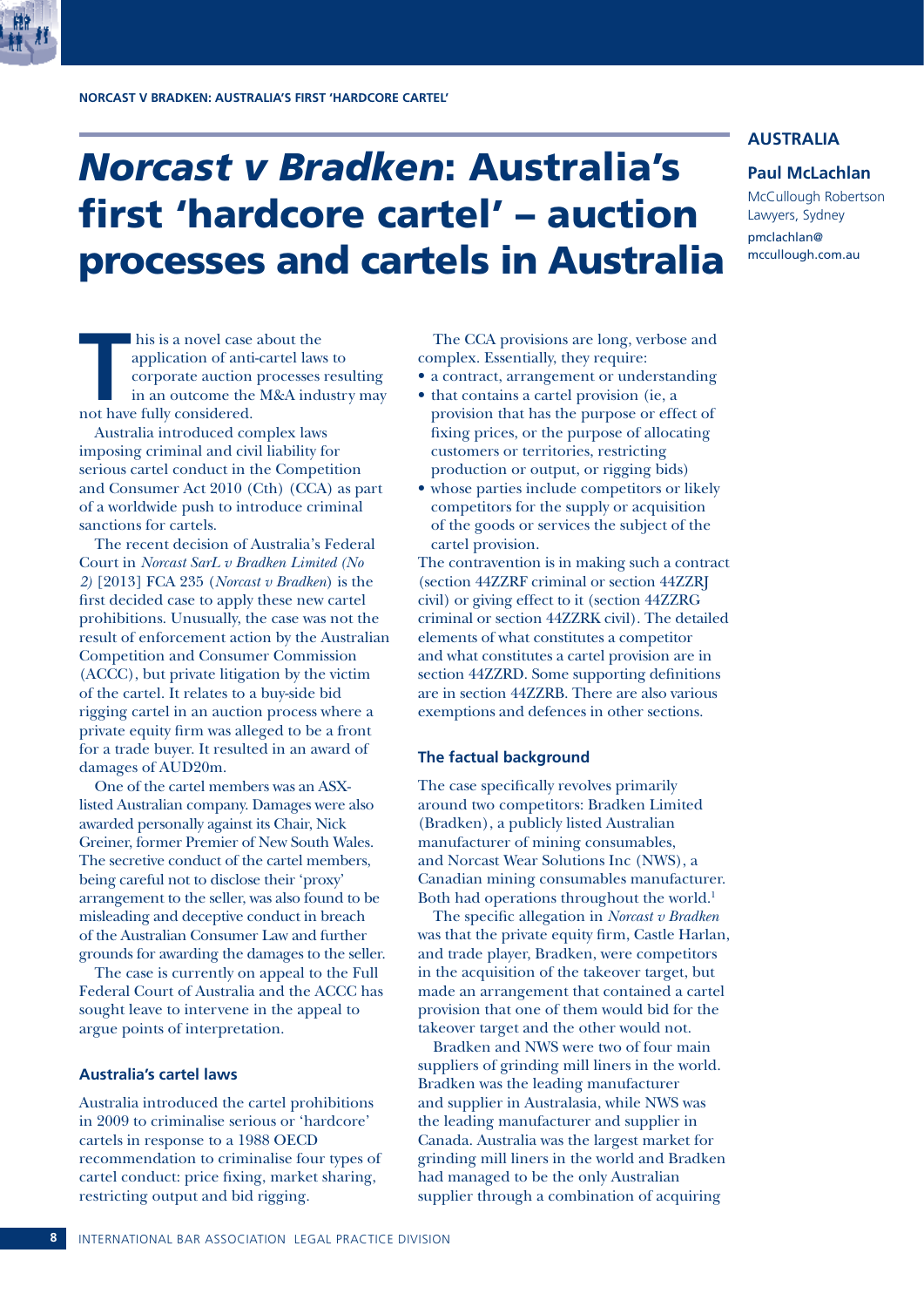### **NORCAST V BRADKEN: AUSTRALIA'S FIRST 'HARDCORE CARTEL'**

its other competitors and locking NWS out of the Australian market by successfully applying to have anti-dumping trade measures imposed on NWS imports by Australian Customs.

Bradken actively considered a strategic acquisition of NWS for many years. After an initial failed bid to buy the business, it made several approaches to buy NWS or gauge the owner's interest in selling.

By late 2010, Pala, the private equity owner of NWS, was keen to sell. Bradken heard about the possible sale process.

Pala appointed UBS as its investment advisors for a 'comprehensive, yet tightly controlled strategic sale only'. Pala and UBS identified Bradken as a potential buyer, but they were concerned about the risks in allowing a close competitor access to NWS's confidential information. It would be hard to know if Bradken was a serious bidder or just after sensitive information.

There was a lot of discussion at Pala and NWS about how to deal with Bradken in the sale process. They finally decided that Bradken was not to be included in the formal process. UBS was not to send the teaser to Bradken or contact Bradken. Instead, Pala mentioned the sale to Goldman Sachs knowing that Bradken was a Goldman Sachs client and that Goldman Sachs would in all likelihood pass on the information. Pala sent the teaser to Goldman Sachs with instructions not to show it to Bradken (while hoping that Goldman Sachs would). Goldman Sachs passed on the information about the sale process, but somehow managed to give Bradken the impression that Pala was deliberately excluding Bradken from the process out of some particular dislike for Bradken.

That is when Bradken contacted Castle Harlan, a New York-based private equity fund.

Bradken and Castle Harlan had a close history and connection. Castle Harlan has a 50 per cent interest in an Australian private equity fund (CHAMP) that was part of a consortium that originally bought Bradken in 2001, before listing it on the ASX in 2004. Greiner, the Chairman of Bradken, is Deputy Chairman and a non-executive director of CHAMP. Before its public listing, Greiner was CHAMP's nominee director on the board of Bradken. In 2006, they had ended up collaborating on an acquisition of AmeriCast with Bradken taking a minority position and then buying it outright from Castle Harlan.

The first thing Bradken did after learning of the NWS sale process was to tell Castle Harlan about it. Bradken later gave evidence that this

was because it thought that if it could not buy NWS now, it would rather a friendly private equity house bought it so that there was still a chance Bradken could buy it down the track. However, at the same time, Bradken started seriously crunching numbers on whether an NWS acquisition made sense for it and sent Merrill Lynch hunting for an explanation of why Bradken was excluded from the NWS sale process.

Castle Harlan contacted UBS and was included in the sale process. There was an immediate suspicion that Bradken might be lurking in the wings somewhere. The solution was to have a tightly worded NDA that would prevent Bradken getting a copy of the Information Memorandum. In the end, the opposite happened. The NDA was worded so loosely that Bradken was appointed as a 'consultant' to Castle Harlan and able to get copies of the IM without having to disclose its involvement to Pala.

In parallel with the sales process, the discussions between Bradken and Castle Harlan seem to have moved quickly to include a quick on-sale of NWS to Bradken after Castle Harlan bought it, and what sort of return Castle Harlan would expect to make on the on-sale. An 'arrangement' was put to Castle Harlan by Bradken on 8 March 2011. Castle Harlan's main concerns with it were reputational risk and their internal rate of return.

Bradken was closely involved, but behind the scenes, in assessing the due diligence material. Bradken continued to work on its internal analysis of the value of NWS, including by using the data it was acquiring through its appointment as Castle Harlan's consultant. Both Castle Harlan and Bradken went to some lengths to keep Bradken's involvement secret. All the information Bradken received confirmed its view that NWS represented a valuable strategic acquisition for it.

Pala seem to have reached the view that Bradken was no longer interested on the basis that the price was too high and not worth it. It saw Castle Harlan as one of the few credible buyers.

Castle Harlan and Bradken had heated negotiations right up the 11th hour about the two outstanding parts of their arrangement of concern to Castle Harlan. Castle Harlan was concerned about being sued if the arrangement with Bradken was uncovered and wanted to be indemnified. Bradken was happy to indemnify Castle Harlan for breaching the non-disclosure agreement, but not more broadly. Castle Harlan was also insisting it should receive AUD25m for its role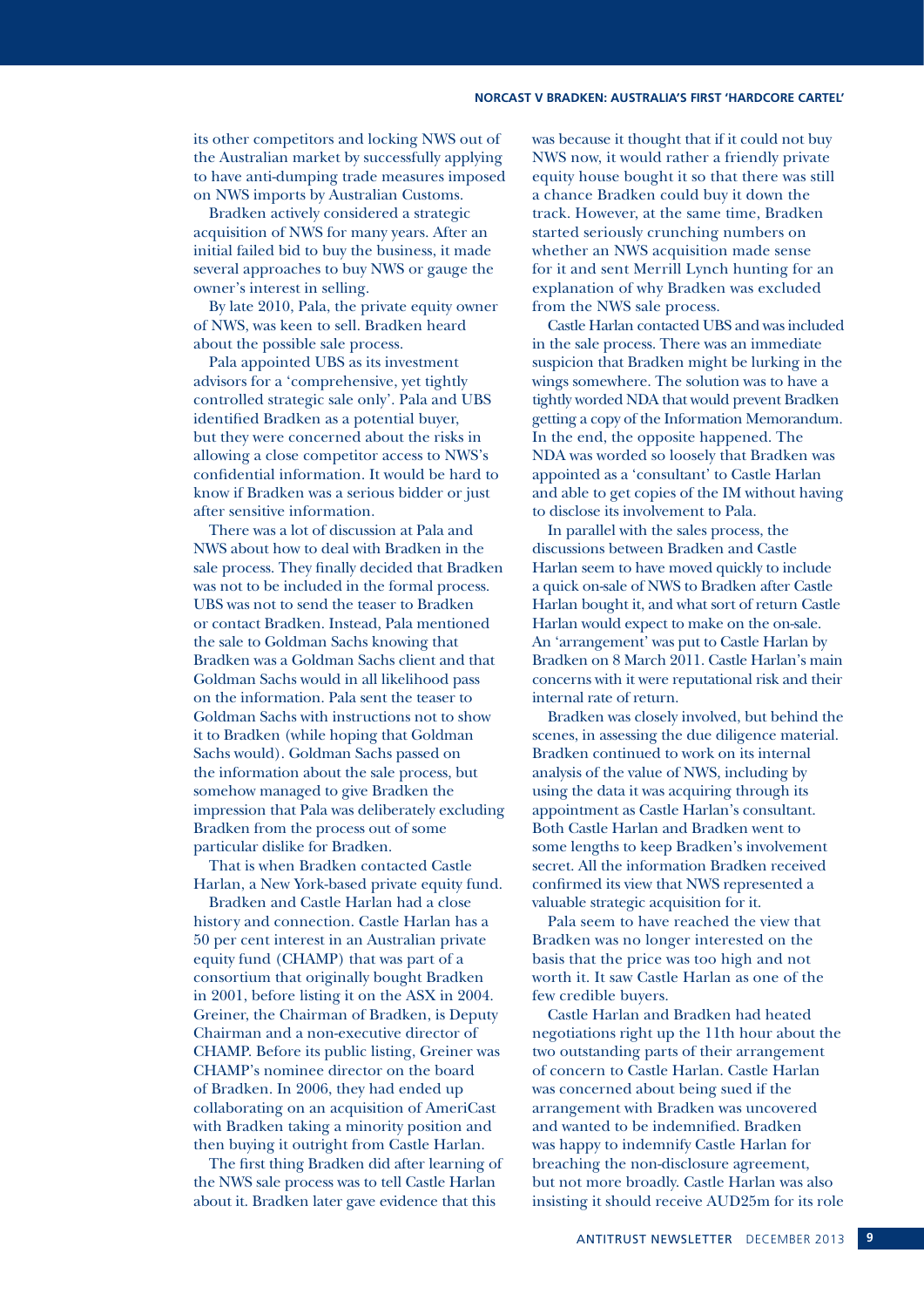### **NORCAST V BRADKEN: AUSTRALIA'S FIRST 'HARDCORE CARTEL'**

in the purchase and quick on-sale. Bradken wanted to pay it AUD20m.

Castle Harlan submitted a final bid of AUD190m. There were only two bids, and Castle Harlan's was the higher of the two. It entered into a two-week exclusivity period to negotiate the share purchase agreement.

Bradken, a publicly listed company with continuous disclosure obligations, was concerned not to do anything that would have to be disclosed to the market, and wanted to avoid making its involvement known before Pala and Castle Harlan closed.

Castle Harlan became concerned about the risk it was facing in having to finance the arrangement itself until it could on-sell to Bradken and that the proposed 'fee' was not sufficiently commensurate. It said that it would ordinarily not pay more than around AUD112m in a deal like this.

Ultimately, Pala and Castle Harlan closed on the sale of NWS to Castle Harlan for US\$190m. Within hours after that, Bradken had disclosed to the market that it would buy NWS from Castle Harlan and had closed on that transaction for US\$212.4m.

### **The decision**

### *Was there a contract, arrangement or understanding?*

Gordon J first looked at whether there was a cartel provision (ie, whether there was a provision between the parties that had a bidrigging purpose).

Having found there was, she then looked at whether there was a contract, arrangement or understanding that contained that cartel provision.

This is an unusual approach. The first inquiry would usually be whether there was a contract, arrangement or understanding between the parties (ie, had they had a meeting of the minds, were they acting on more than a mere expectation of how the other would act), and having found one, looking at the content of what was agreed.

Gordon J found that there was an arrangement between the parties based on their correspondence and surrounding circumstances. When the deal looked like it might collapse at the last minute, there was a frank exchange of emails reminding the parties of what they had originally arranged. While certain issues had been parked until they needed to be worked out, there was an overall arrangement between the parties.

### *Did it contain a provision with a bidrigging purpose?*

The detailed requirements of the provision are that it must have the purpose of ensuring that, in the event of a request for bids for the acquisition of goods or services, one or more parties to the arrangement would bid and one or more others would not.

The requirement that there be a 'request for bids' is one of the completely new aspects of the cartel prohibitions. There was significant argument in this case about what it meant.

Bradken argued that it had to have been invited personally by Pala to bid for NWS, and that that request had to occur in Australia. Since Bradken thought that Pala had deliberately excluded it from the process (ie, was deliberately not requesting it to bid), there was no 'request for bids'.

Gordon J found that the request for bids did not have to be addressed individually to Bradken or Castle Harlan. It did not matter that Bradken thought it was excluded. She found that both Bradken and Castle Harlan had, in fact, been requested to bid: Bradken through the approach from Goldman Sachs informing it of the sale process and Castle Harlan through hearing about it from Bradken and then being formally included in the process by UBS.

However, there is a further element that does not appear to have been considered closely in the case. The requirement of the legislation is that there be an arrangement to 'ensure' that one party bids and another does not. This suggests a level of certainty beyond what is required for there to be a 'contract, arrangement or understanding' in the first place. Bradken argued that it had not undertaken not to bid. Gordon J made findings that the corollary of agreeing that Castle Harlan would bid was that it then made no sense for Bradken to bid separately. Perhaps that is enough to 'ensure' that Bradken did not bid. But, teasing out the implications of the particular wording used by the legislature here is likely to feature in future bid-rigging cases, particularly any criminal prosecutions.

The wording of the bid-rigging provision arguably requires a reciprocity of purpose that is not usually needed to establish the existence of the underlying contract, arrangement or understanding. In this case, there was very little evidence from Castle Harlan. None of its representatives were called to give evidence,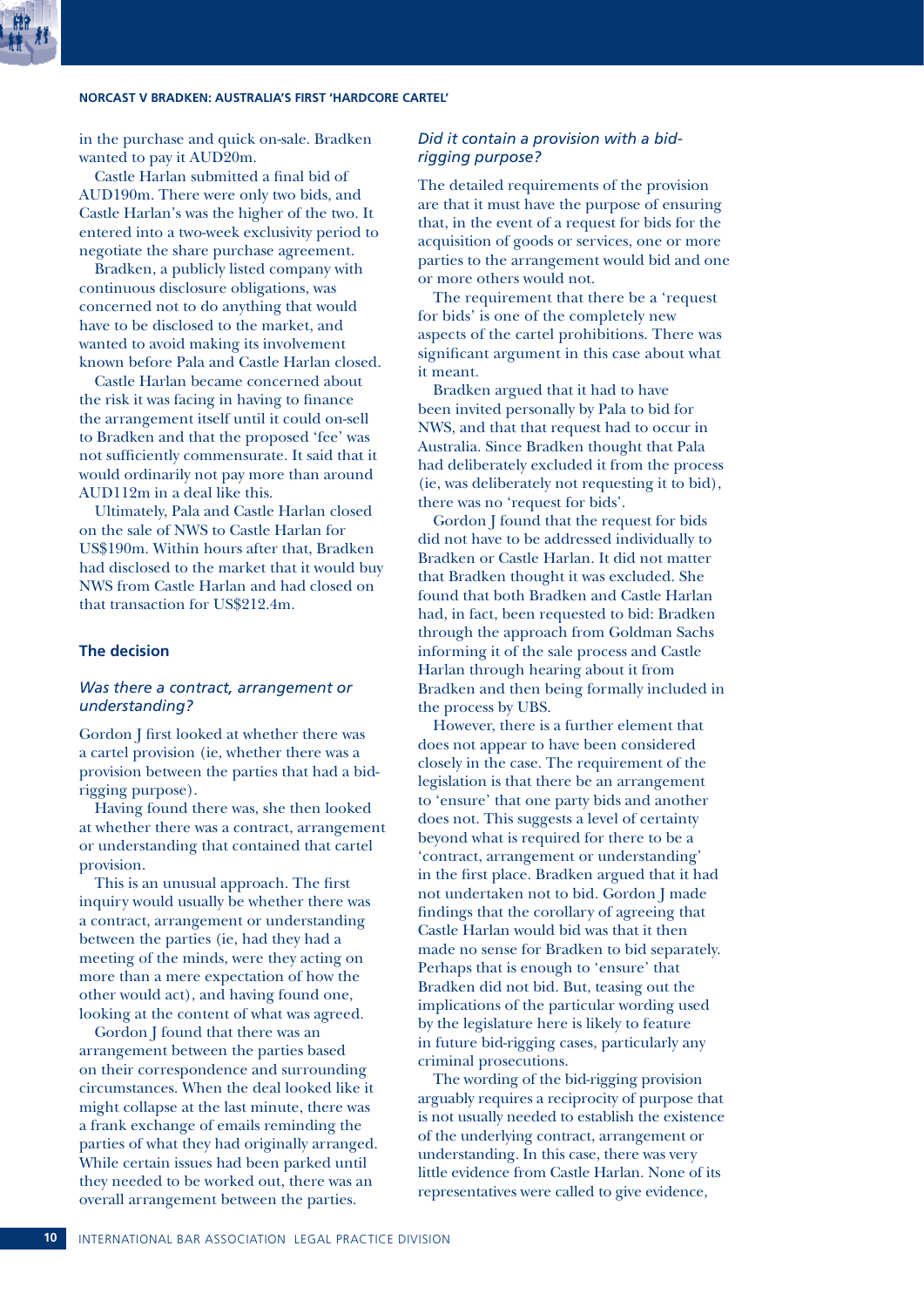and much of the documentary evidence from Castle Harlan was ruled inadmissible. This reciprocity may be a live issue in the appeal (and future cases).

### *Are shares 'goods' or 'services'?*

A threshold question was whether an acquisition of shares is an acquisition of goods or services. 'Services' is defined very broadly in the legislation to include the conferring of rights or the granting of benefits. While there is an earlier case that decided that shares are not goods or services, Gordon J took the view that shares involve rights and benefits, so they are 'services'. That seems to be the orthodox view in Australia.

### *Were the parties competitors?*

In most other contexts in Australian competition law, the relevant concept is 'competition' and invariably, that means 'competition in a market'. One therefore proceeds from a market definition to determine who the competitors are in that market. Generally, markets are limited to being markets in Australia.

However, for the cartel provisions, the relevant concept is 'competitors'. There is no mention of competition in a market, simply that two parties are competitors for particular goods or services. This means there is no need to proceed from concepts of close substitutability of goods or services to find the dimensions of a market in Australia. Instead, one looks at whether two players compete to supply or acquire particular goods or services.

This led Gordon J to find that Bradken and Castle Harlan were competitors because they were competing to buy shares in NWS, or would be but for their cartel arrangement. If Bradken had not informed Castle Harlan of the sale and encouraged it to buy it, Castle Harlan may never even have known NWS was for sale and, even if it did, may have had no interest in buying it. There was no evidence directly on this point. Gordon J simply found that it was possible Castle Harlan would also have bid for the business, without assessing how remote that possibility was. In addition, Bradken argued adamantly that it considered itself excluded from the process and so unable to bid, which meant it was not competing to buy NWS. Gordon J did not accept that argument. This is likely to be a significant aspect of the appeal. If allowed to stand, Gordon J's findings cast the net of who will be competitors or likely competitors in any given transaction very broadly.

### *Did the merger control anti-overlap apply?*

There is an exception that provides that the cartel prohibitions do not apply to the extent the cartel provision provides for the acquisition of shares or assets.

The intent is for the competitive impact of any such provision to be assessed under the substantial lessening of competition test for mergers generally.

However, the approach that has been applied previously to similar exemptions for price fixing and now by Gordon J in *Norcast v Bradken* is to look at whether the very specific provision that provides for the bid-rigging provides for the acquisition of shares. The section says 'provides for' the acquisition not 'relates to'. Gordon J found that the provisions that provided for the acquisition of the shares were in the share purchase agreement between Castle Harlan and Pala, whereas the cartel provision was in the arrangement between Castle Harlan and Bradken, so the cartel provision did not 'provide for' the acquisition of shares.

While the very narrow approach taken may be the only one open to the courts, because of the wording of the provision, it demonstrates that the merger control anti-overlap may essentially be of no valuable meaning. It is hard to imagine a cartel provision that provides for the acquisition of shares.

### *The quantum of damages*

Gordon J assessed Pala's loss to be AUD20m, the margin between what Castle Harlan paid Pala and what Bradken paid Castle Harlan. There was argument around whether the damages should have been based on the presumably higher price Bradken would have paid in a competitive process. Gordon J acknowledged that the assessment of damages is essentially a matter of estimation, and opted for a figure that could be easily demonstrated from the evidence before her.

### *Misleading and deceptive conduct*

Australia also has a general prohibition on a company engaging in misleading and deceptive conduct in trade or commerce.

Castle Harlan and Bradken's conduct in keeping Bradken's involvement secret was found to be misleading and deceptive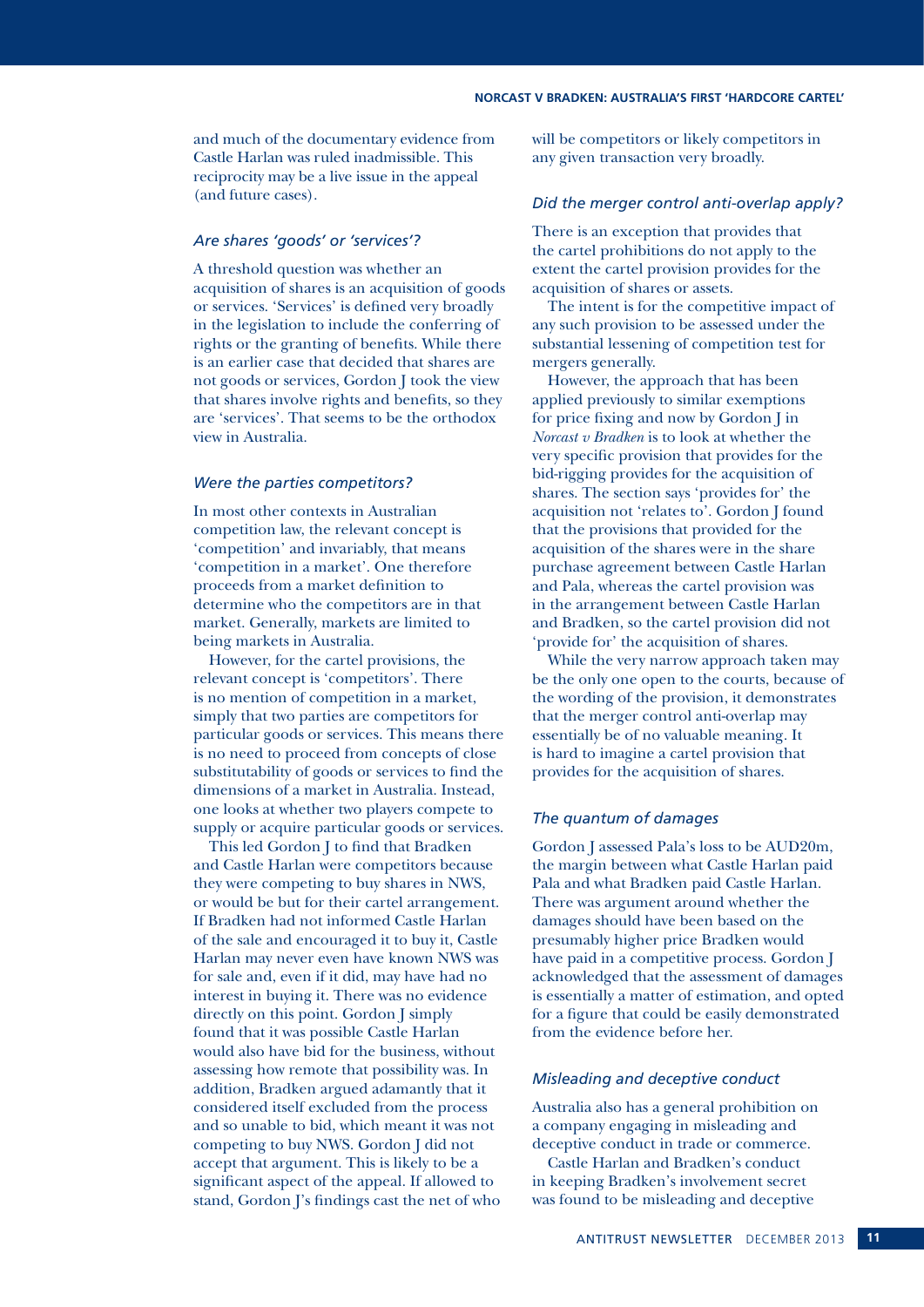

### **DID THE AUSTRIAN FEDERAL COMPETITION AUTHORITY USE 'ILLEGAL SPYWARE' DURING ITS DAWN RAIDS?**

conduct. This was used as a further basis for the overall award of damages, as the loss also flowed from this deceptive conduct.

There was only one element where Castle Harlan directly misled Norcast. It was asked if Bradken was behind their bid, and responded that Bradken was not involved. However, Gordon J was also prepared to find that the parties' secretive conduct was enough to constitute misleading and deceptive conduct. This likely goes beyond previous Australian cases about where silence or non-disclosure can be misleading.

Since all cartels inherently involve secretiveness and deception, this case may stand as a powerful suggestion that (leaving aside criminalisation) a simple prohibition on misleading and deceptive conduct is as powerful as the alphabet soup complexity of our new cartel provisions.

### *Jurisdictional questions*

Gordon J made a number of findings on jurisdictional questions that mean the Australian cartel prohibitions will have a long arm to reach into cartel arrangements and conduct outside Australia. Bradken is an Australian corporation, so its conduct is

governed by the CCA wherever it occurs. However, Gordon J also found that Castle Harlan was carrying on business in Australia (because of its part-ownership of CHAMP) and equally bound by Australia law as a result, wherever the conduct might occur. She also resisted a number of arguments that tried to read down the operation of the cartel prohibitions to Australia. She found that there was no need to find a market in Australia in which the parties compete, nor for the request for bids to be made in Australia, or the conduct leading to the arrangement to occur in Australia.

### **What's next**

The appeal is set down for hearing in November 2013 before the Full Federal Court. Many of these issues will be argued extensively and the Full Federal Court's judgment on the appeal will be an important guide to understanding and developing Australia's cartel laws, particularly if the ACCC is able to intervene.

### **Note**

1 All of the facts recited about the case are taken from *Norcast v Bradken* [21]–[207].

## Did the Austrian Federal Competition Authority use 'illegal spyware' during its dawn raids?

Urrently, the Austrian Federal<br>
Competition Authority<br>
(Bundeswettbewerbsbehörde – BWB)<br>
is confronted with serious accusation<br>
by Spar, one of Austria's two leading grocery Competition Authority (Bundeswettbewerbsbehörde – BWB) is confronted with serious accusations chains. According to Spar, the BWB used illegal spyware in its inspection of Spar premises in August 2013. In Spar's view, the software, allegedly developed by the FBI, caused damage of at least €1m. While Spar has taken various legal measures, the BWB denies the accusations and assumes that Mr

Drexel, the CEO of Spar, 'watches too much science fiction'.

Besides Rewe (market share of approximately 34 per cent), Spar is the leading grocery chain in Austria with a market share of approximately 30 per cent. At the beginning of 2013, the BWB conducted an eight-day dawn raid at Spar's headquarters in Salzburg, Austria. The BWB continued its inspections in August 2013 in Salzburg and a regional office in Carinthia where – according to Spar – the illegal software was used.

### **AUSTRIA**

### **Astrid Ablasser-Neuhuber**

bpv Hügel Rechtsanwälte, Vienna

astrid.ablasser@bpvhuegel.com

### **Gerhard Fussenegger**

bpv Hügel Rechtsanwälte, Brussels

gerhard.fussenegger@ bpv-huegel.com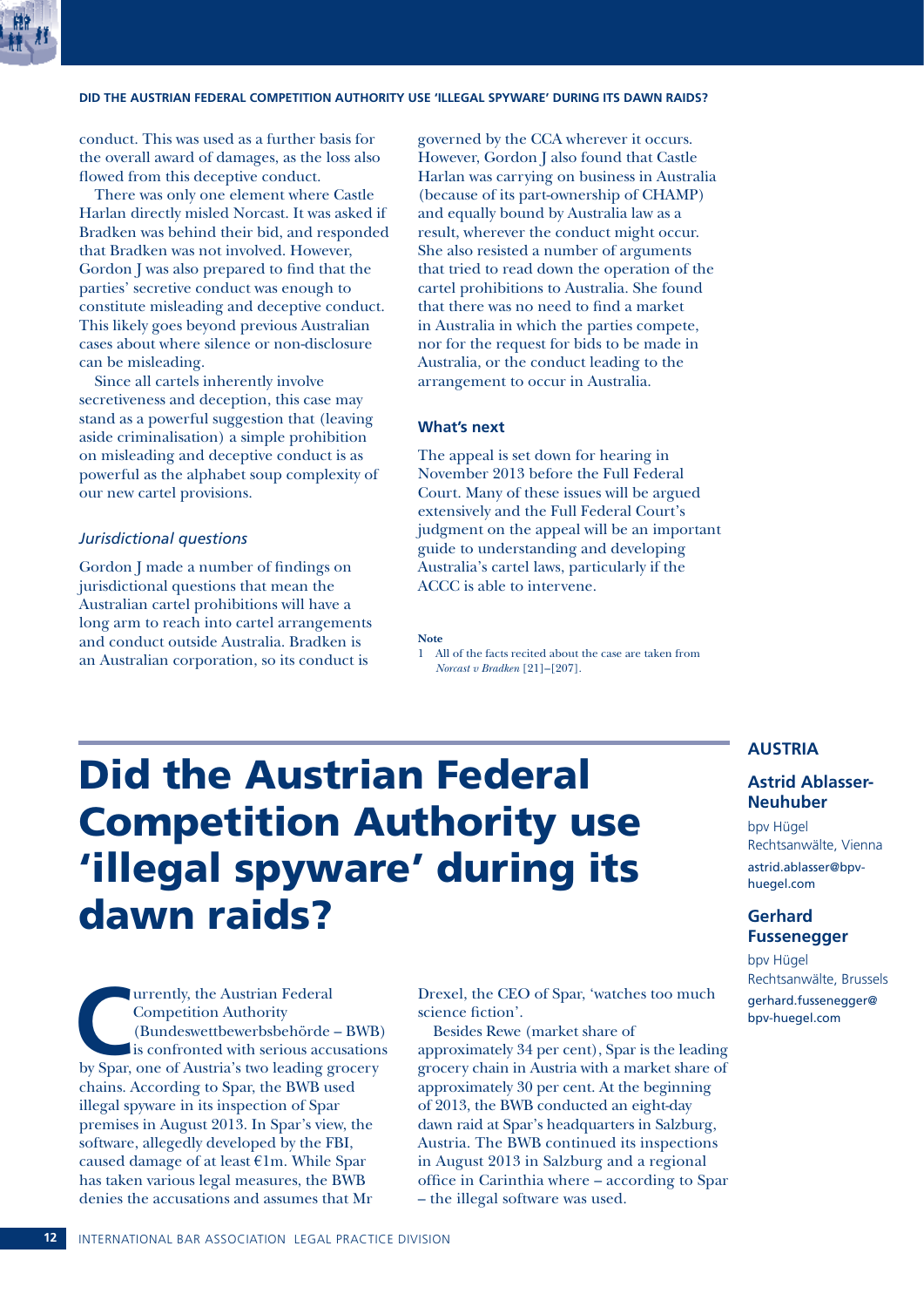The inspections are based on the BWB's suspicion that Spar coordinated its resale prices with upstream suppliers. Furthermore, the BWB suspects Spar of horizontal coordination ('hub and spoke' agreements between retailers via its suppliers). While Rewe, when confronted with similar allegations, settled its proceedings with the BWB and agreed to accept a fine of  $E20.8m$  in May 2013 (imposed by the Cartel Court), Spar announced that they would not accept any settlement, but rather challenge the BWB's allegations and investigations once the BWB initiates proceedings at the Cartel Court.

In connection to the BWB's allegations and inspections, Mr Drexel, the CEO of Spar, was interviewed by a newspaper in Austria in September 2013. In this interview, the BWB was fiercely attacked. Mr Drexel rejected the BWB's allegations in general and stated that the communication between supplier and grocery retailer concerning vertical retail prices and strategic price positioning is 'vitally important'. In his view, such behaviour does not infringe (Austrian) antitrust rules. On the contrary, the BWB 'limits the undertaking's freedom of trade' and therefore 'takes over the government's agenda with regard to its commercial, industrial and agricultural policy'.1

Referring to the inspections in August 2013, Mr Drexel claimed that the BWB used spyware that was developed by the FBI and that is illegal for dawn raid purposes, as the spyware can only be used in exceptional cases of criminal law (ie, crimes against life and health after judicial approval). Following the allegations of Mr Drexel, the Federal Criminal Police Office (Bundeskriminalamt), which was acting on behalf of the BWB, confirmed that they had used spyware by order of the BWB (to be precise, a software called 'osTriage') which they got from a from a 'friendly service'.

The spyware was in use for 30 minutes (according to FBI-experts, this is 'enough time to search the whole program'). Only after this period of time was the software detected and rejected by Spar's firewall system. Since the 'attack', Spar's IT department is working 'all the time' on the damage caused. Mr Drexel declared that the damage is at least €1m and that several legal measures have been taken. Spar backed up its allegations and legal position with the opinion of two external experts.

The BWB, on the other side, rejected Spar's allegations. Following the BWB, the authorities used a 'normal USB stick with standard software', which has been used by the Federal Criminal Police Office 'a hundred times'. Furthermore, it was published that the BWB 'so far assumed that the CEO of a big undertaking should be able to understand the content of a search warrant, which clearly also encompasses the inspection of electronic data'.

Beyond all polemics, the confrontation between Spar and the BWB focuses on topics which have not been issued, let alone answered in Austrian antitrust practice yet. For example, the question of whether the BWB is entitled to use its own software for its inspections and, if the answer to this is 'yes', which type and under which circumstances can it be used, is all new in Austria's antitrust practice. It is also not clear whether the use of software or the inspection of electronic data can be challenged at the Cartel Court or (since the reform of Austrian Cartel law in 2013) at administrative courts or both. However, following Spar's statements so far, Spar is willing to defend itself and challenge the BWB's inspections and allegations in substance. Therefore, from a legal perspective, it can be hoped that essential questions concerning inspections and the use of electronic data will be answered in the course of the proceedings in the near future.

**Note**

<sup>1</sup> All of the 'quotes' of Spar are taken from interviews and press releases of the BWB, respectively.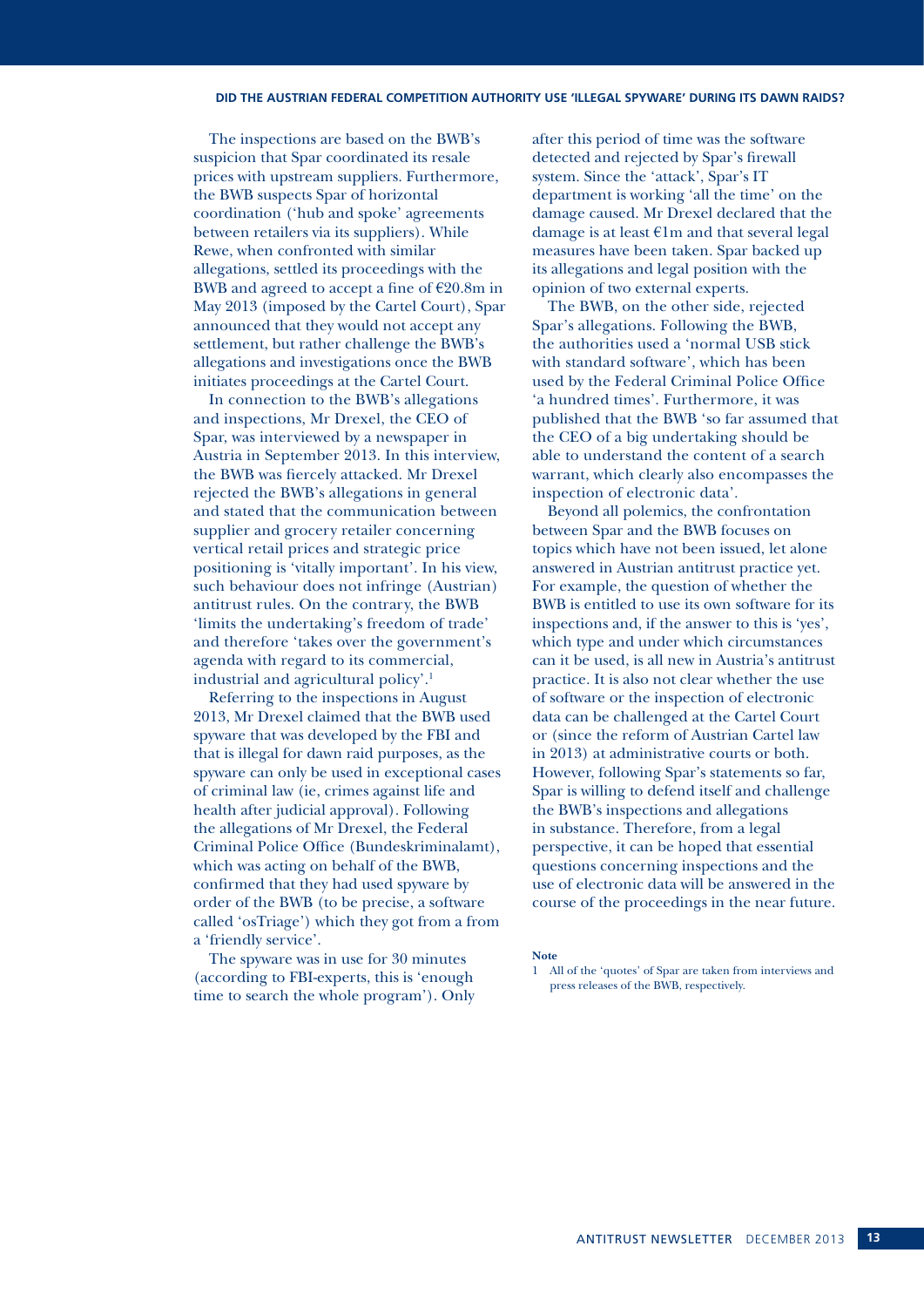## New Belgian Competition Authority

### **BELGIUM**

### **Koen Platteau**

Olswang, Brussels koen.platteau@ olswang.com

**THE MANUS ENTERNATION MANUS ENTERNATION ACT AND APPLY THE SURFERIERT SURFERIERT SURFERIERT STATE STATE STATE OF A PROPERTY AND THE STATE OF A PROCEDURE AND THE STATE OF A PROCEDURE AND THE STATE OF A PROCEDURE AND THE STA** adopted in April 2013, entered into force in September 2013. To a large extent, the changes introduced by the new Act are of a procedural and institutional nature, including the launch of a revamped Belgian Competition Authority. The new Belgian Competition Authority has been fully operational since early September 2013. It is headed by Mr Jacques Steenbergen.

### **First merger control decisions of the new Authority**

The new Belgian Competition Authority launched with a flying start with merger control investigations in two cases, which raised some delicate issues. The first case related to the acquisition of vehicle testing centres by a group with broader commercial interests in the vehicle sector. The second case was a threeto-two merger in the Flemish media sector. In both cases, the Authority issued conditional Phase 1 clearance decisions.

### *Vehicle testing centres and broader commercial interests*

The new Authority's first merger control decision related to the acquisition by Touring of two companies operating a number of vehicle testing centres (decision of 24 October 2013). Touring is a diversified group, providing a number of services to car users, such as roadside assistance, insurance, car rental, diagnostic and repair services, etc.

In Belgium, vehicle testing centres are all privately owned, but they operate on the basis of government licences and are strictly regulated. Vehicle testing centres also hold official driving permit examinations. One of the concerns of the regulator is the objectivity and impartiality of the activities of the centres. In that context, there are rules on possible conflicts of interests between the regulated services and other activities of a commercial nature.

There was no overlap between the activities of Touring and the target companies, but the combination of Touring's commercial

activities with the technical inspection and driving permit exam services raised some competition law concerns (apart from possible regulatory concerns). At the level of the vehicle testing centres, there was a level playing field concern. The combination of the two types of activities could indeed distort the level playing field between testing centres and have a negative impact on the competitive position of the independent technical centres. In addition, the proposed merger could also affect Touring's competitors who, post-merger, would have to use or refer members to vehicle testing centres owned by a competitor.

These concerns are reflected in the decision of the Belgian Competition Authority, which made its Phase 1 clearance decision conditional upon Touring observing the applicable legal requirements in terms of a strict separation between the two sets of activities. The Belgian Competition Authority declined to impose conditions that would go beyond the applicable regulatory framework.

### *Three-to-two merger in the media sector*

In its second merger control decision, the new Belgian Competition Authority cleared a three-to-two merger in the Flemish media sector (decision of 25 October 2013). The parties involved were Corelio and Concentra, respectively the second and third largest newspaper publishers in the Flemish region. The parties to the proposed merger are due to become the largest Flemish newspaper publishing group, with De Persgroep left as the only other significant newspaper publisher in the Flemish region.

In previous decisions in the newspaper sector, the Belgian Competition Council viewed the newspaper business, from the perspective of the reader, as a distinct market. Further sub-distinctions were made between Dutch and French language newspapers and general newspapers as opposed to financial newspapers. The Belgian Competition Authority analysed the proposed Corelio/Concentra merger on the basis of the same market definitions.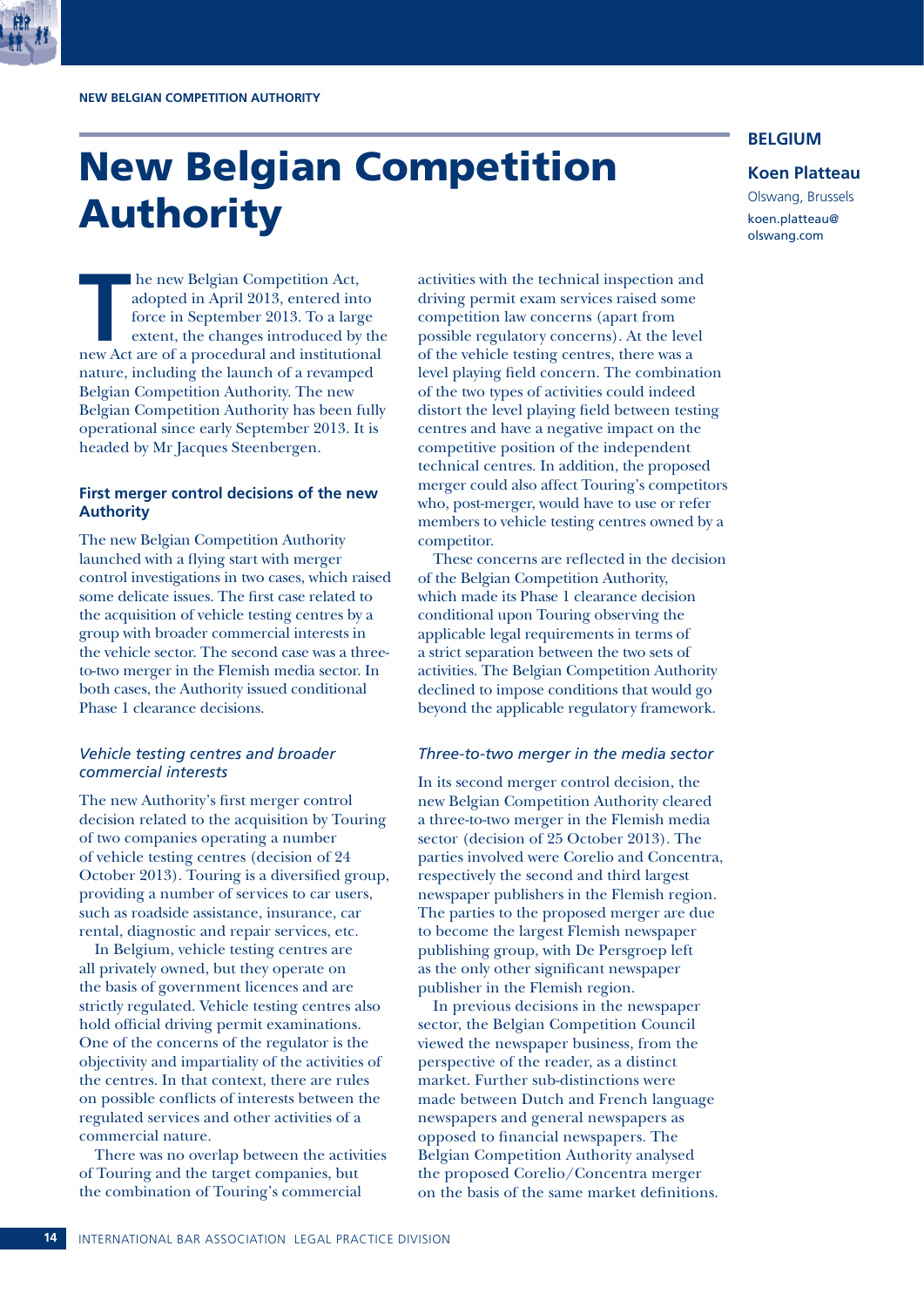In the advertising market, the Authority distinguished between national-wide and more regional types of advertisements.

Despite the high market shares of the parties to the concentration in each of the affected markets and the three-to-two nature of the merger, the Authority issued a Phase 1 clearance decision. Against the advice of the investigating unit, which had recommended the opening of Phase 2 proceedings, the Authority held that it was not in a position to articulate serious doubts against the proposed merger. In doing so, the Authority effectively set a high standard for opening an in-depth investigation.

The Authority further decided that remedies submitted by the parties, which addressed concerns that had been raised at distribution level and in the advertising markets, were not necessary. The sole Phase 1 commitments, which the Belgian Competition Authority eventually made binding, related to the commitment of the parties to keep all current newspaper titles in their product offer and to maintain a full editorial staff for each of the titles. In addition, with regard to one of the regional newspapers, there is a commitment to publish sufficient local content. The commitments will apply for a period of five years. These commitments seem to address concerns of media pluralism, although they also seek to achieve one of the benefits that the parties claimed their merger would bring about, that is, the strengthening of the viability of the newspaper titles as a result of the merger. On this basis, the Authority conditionally approved the proposed merger.

### **Standard setting in the cement sector**

On one of its last days of existence, the Belgian Competition Council hit three Belgian cement companies, their trade association and a sectorial research center with fines for infringements of competition law (decision of 30 August 2013 involving CBR, Holcim, CCB, FEBELCEM and CRIC). Total fines amounted to more than  $£14.7m$ .

The facts go back to the early 2000s. The case was the result of a complaint lodged by ORCEM, a producer of ground granulated blast furnace slags (GGBFS). GGBFS can be used as an ingredient in cement (as a partial substitute for clinker) and in ready-mix concrete (as a partial substitute for cement). GGBFS is a lower-cost alternative. ORCEM claimed delays in the launch of its activities on the Belgian market as a result of the behaviour of the parties concerned.

Standardisation and quality marks play an important role for all materials used in the construction sector, including cement and ready-mix concrete. The allegations were that CBR, Holcim and CCB, together with their sector associations, colluded with the aim of delaying the adoption of the standards and quality marks that would facilitate the use of GGFBS in Belgium.

The Belgian Competition Council held that the behaviour of the incriminated parties went beyond lobbying and the normal participation in standardisation procedures. It established that the parties had engaged in anti-competitive collusion with the objective of foreclosing GGBFS suppliers such as ORCEM. In the context of the fine setting process, the Council held that the infringement was serious and even applied a factor for aggravating circumstances. The two sector associations each received a lump-sum fine of €100,000.

Appeals have been lodged against the decision, and the case is now pending before the Brussels Court of Appeal. ORCEM has already announced that it is considering a follow-up damages claim.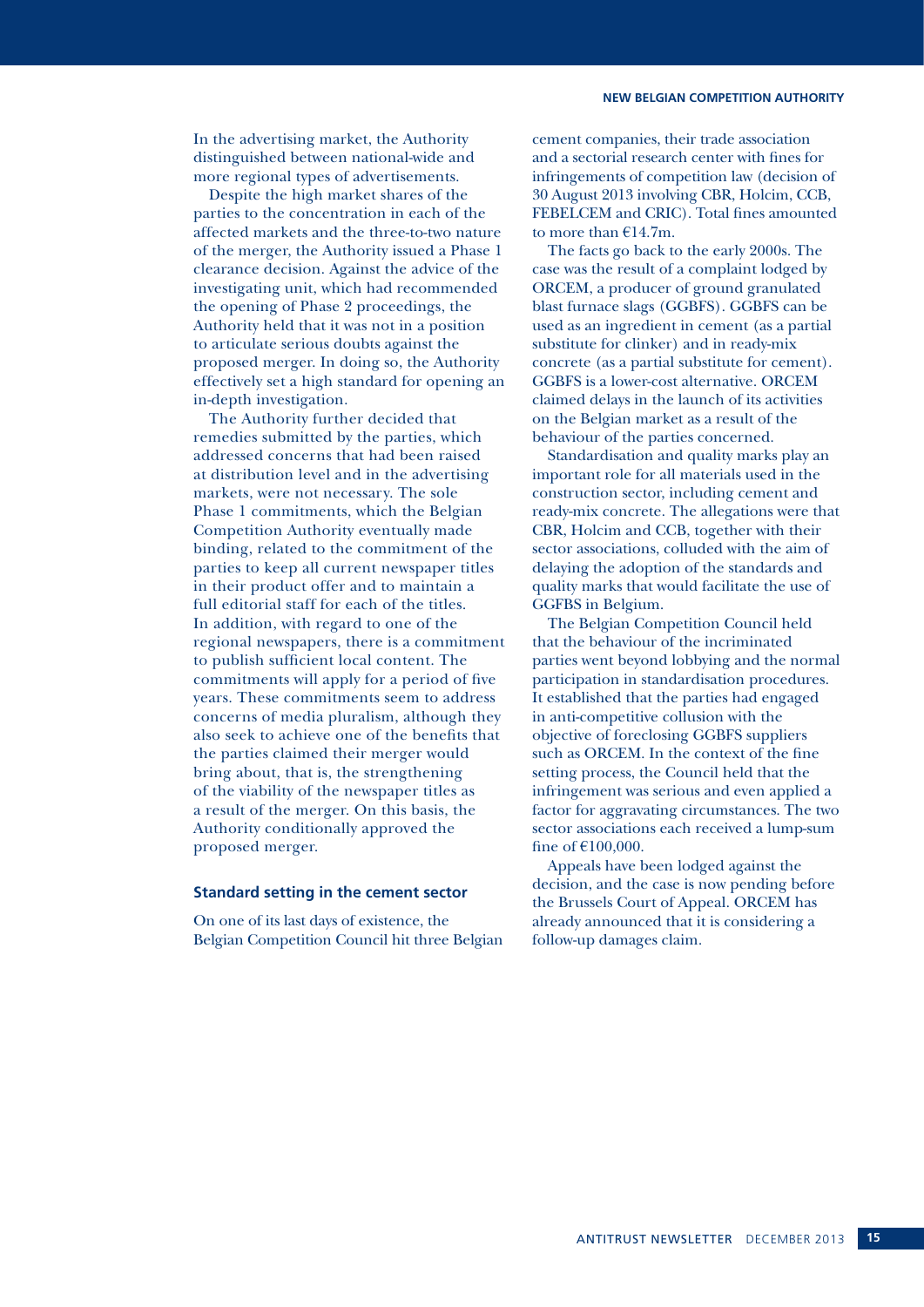## Brazil's first penalty for gun jumping

**BRAZIL**

### **Cecilia Vidigal**

Motta, Fernandes Rocha, São Paulo cecilia.vidigal@ mfra.com.br

**THE FILM ISLE ISLE 18 THE AUTOR CONTROVIDED SET ALL AREAD TO SET UP:** The simple of the competition law, in force since May 2012. On August 2013, the tribunal of the first time imposed penalties for 'gun jumping' under the new Brazilian competition law, in force since May Administrative Council for Economic Defense (CADE) accepted a penalty of BRL3m (approximately US\$1.3m) as proposed by giant Brazilian oil company OGX, controlled by ex-billionaire Eike Batista, under a request for agreement for merger control (ACC). The transaction involved the acquisition by OGX of a 40 per cent stake held by state-owned giant oil company Petrobrás in Bloco BS-4 at the Santos oil basin. CADE considered that the transaction was implemented before clearance (gun jumping). In the event of gun jumping, CADE may impose a penalty ranging from US\$26,000 to US\$26m. In addition, CADE may consider the deal null and void for gun jumping or for failure to notify, as well as launch an administrative proceeding in the case that the transaction is deemed as anti-competitive. Moreover, penalties for gun jumping sanctions are applicable to mergers between companies with head offices abroad.

In the OGX case, OGX submitted to CADE a request for ACC whereby it admitted to the practice of acts that led to the anticipated consummation of the effects of the transaction (gun jumping), and undertook to pay a penalty corresponding to US\$1.3m. Reporting commissioner Ana de Oliveira Frazão did not impose the sanction of nullity of the transaction, taking into account the following:

- the transaction has not generated any effects in the relevant market as the acquired assets (Bloco BS-4, at the Santos oil basin) has not yet entered into commercial operation;
- only acts involving payment of suppliers with no relevance to competition were carried out, such as payment for office supplies, building security, and inputs such water and power;
- the Federal Oil & Gas Agency (ANP) has started requiring prior clearance by CADE only as from April 2013; and
- the transaction does not present any competition concerns.

In her decision, commissioner Frazão also determined that the Superintendence-General of CADE initiates administrative proceedings for the assessment of other merger deals carried out in the oil and gas industry since the coming into force of the new Brazilian competition law (May 2012). In general, the new law allows for CADE to enter into negotiations with the parties in respect of the anticipation of certain acts in connection with a merger transaction, prior to final clearance.

Finally, there are two exceptions to the prior clearance requirement provided under the new Brazilian competition law: (i) mergers involving public takeover bids, provided that CADE still prohibits the exercise of any voting rights by the acquiring party before clearance; and (ii) mergers aiming at the participation in public biddings.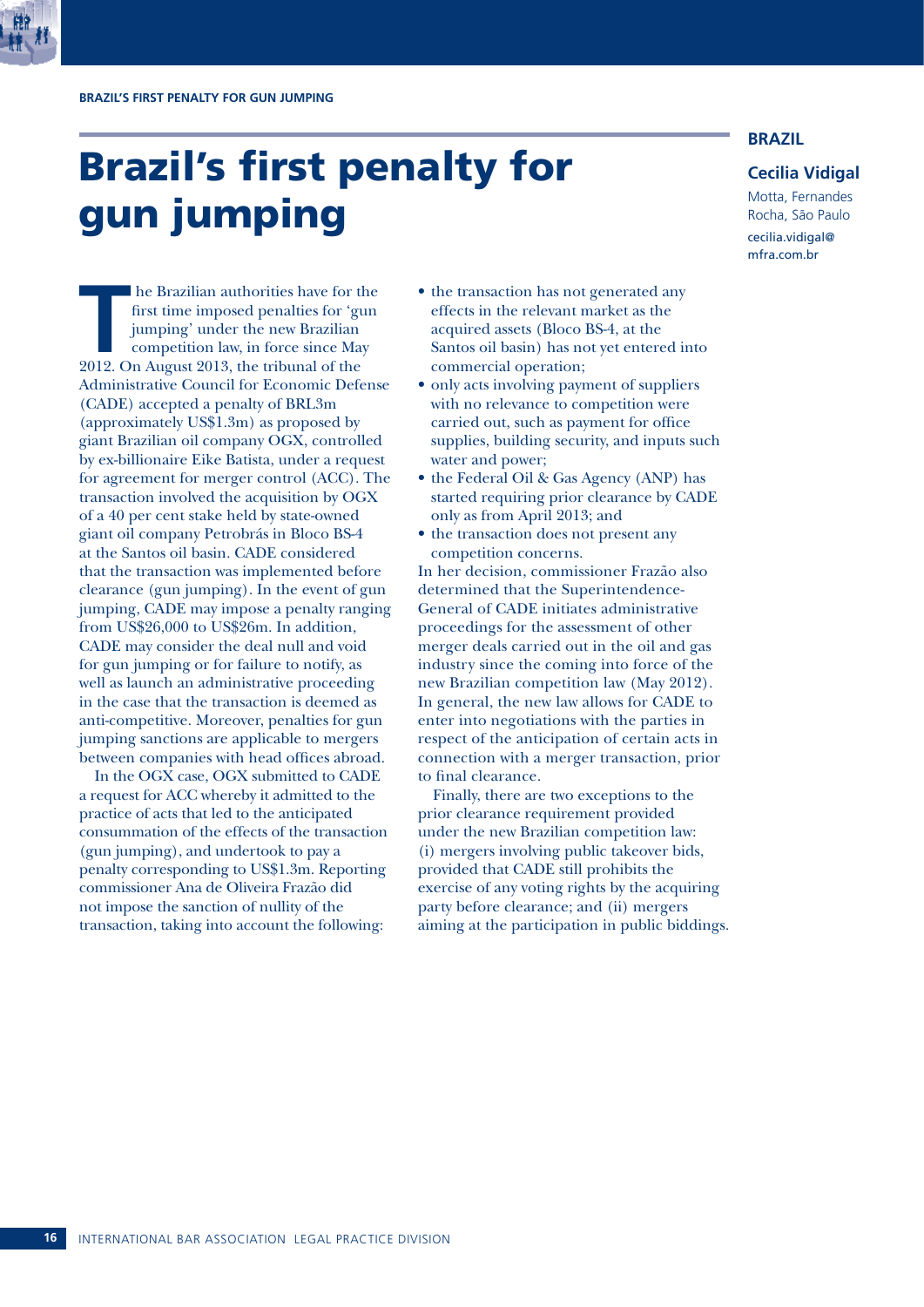### **CANADA**

### **Brian A Facey**

Blake, Cassels & Graydon, Toronto brian.facey@blakes.com

### **Joshua A Krane**

Blake, Cassels & Graydon, Toronto joshua.krane@blakes.com

## Foreign investment and competition law updates

### **Accelero/Allstream transaction blocked on national security grounds**

In what marks a first under the national security review provisions of the Investment Canada Act (ICA), on 7 October 2013, the Canadian Cabinet (the federal executive branch) issued an order precluding a foreign investor, Accelero Capital Holdings (Accelero), from completing a proposed acquisition of control of a Canadian business, the Allstream subsidiary (Allstream) of Manitoba Telecom Services Inc (MTS). The decision confirms the Canadian government's intention to balance foreign investment with its responsibility for protecting national security.

### *Proposed transaction*

On 24 May 2013, MTS announced that it had signed a binding agreement to sell Allstream to Accelero for CAD520m. Accelero is an investment and management group with a focus on telecommunication, digital media and technology. Former executives of Orascom Telecom, Wind Telecom and VimpelCom established the company, which is backed by Naguib Sawiris, a global telecom entrepreneur and the former financial backer of Canada's WIND Mobile (WIND).

Allstream is a wholly-owned subsidiary of MTS, which is the fourth-largest telecommunications provider in Canada. The company has operations across Canada, owning a national fibre-optic network that provides telecommunications services to its customer base of approximately 65,000 Canadians and business (which includes the Canadian government).

The ICA review of the transaction took approximately five months to complete from the time the transaction was announced, which indicates that the Investment Review Division of Industry Canada, the Minister of Industry (the 'Minister') and the Cabinet undertook a full national security review of the transaction. Although investors have abandoned transactions in other cases following the receipt of a notice that a national security review would be

conducted, this is the first transaction since the enactment of the national security review provisions in 2009 in which a complete national security review was undertaken to the point of a Cabinet order.

It was reported in the media that Accelero offered a number of commitments in support of its ICA application, apparently including commitments to cease carrying sensitive government data on the Allstream network. Moreover, Accelero also offered to invest CAD300m over three years to pursue Allstream's capital plans. As the Cabinet denied the application on 'national security' grounds, no 'net benefit' decision was made and no detailed reasons for the decision were offered.

### *Considerations*

While the reasons for the Cabinet's decision have not been disclosed, we expect that the Cabinet weighed three factors when assessing the national security implications of the proposed transaction.

### *Identity of the investor*

This consideration is particularly important where the investor is controlled by persons from a state that may not be that friendly to Canada or its allies and/or where the investor has business operations that have military or intelligence applications. By way of example, on 19 August 2009, the Minister issued a notice to George Forrest International Afrique, under the national security provisions, after that company made an offer to acquire an Ontario-based company with rights to a uranium lease in Namibia. While the nature of the Minister's concerns were not publicly disclosed in that case, media reports suggested that concerns related in part to the source of funding for the investment, which may have been linked to the government of Iran. Ultimately, the investment was abandoned in August 2009.

Media reports have suggested that the Canadian government may have based its decision, at least in part, on the activities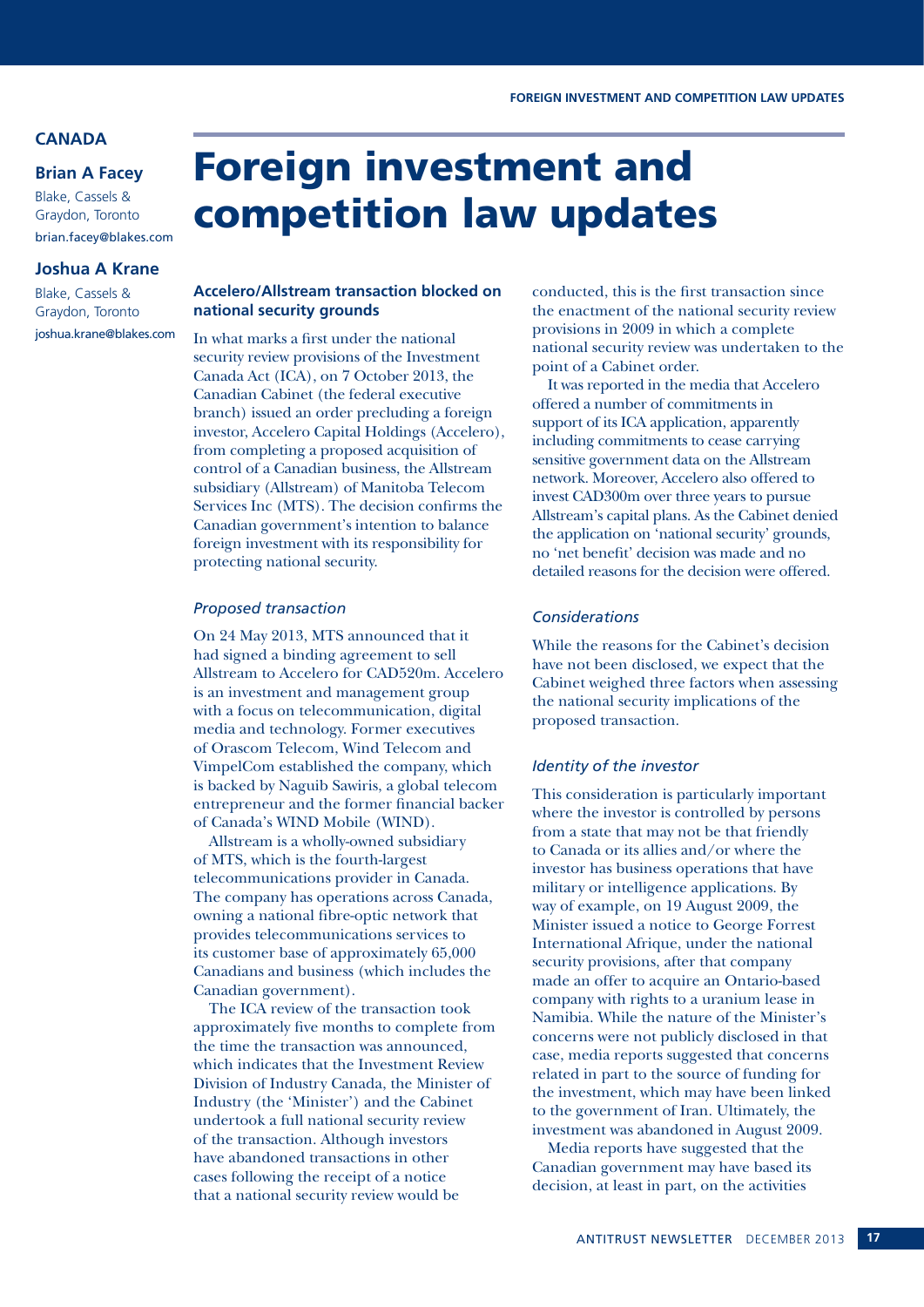### **FOREIGN INVESTMENT AND COMPETITION LAW UPDATES**

of Accelero's founders, who have been involved in the management of a number of interconnected telecommunications and investment companies in other countries (including North Korea), which may have raised issues for Canadian security agencies.

### *Nature of the Canadian business*

Previous transactions reviewed on national security grounds in Canada and the US indicate that this consideration is particularly relevant where:

- the business supplies products or services to agencies of the government or the military;
- the business is located near a military installation;
- the business is important to the functioning of the transportation, communication or financial systems; and
- an aspect of the business is subject to export control.

In addition, in a recent speech given by the Hon James Flaherty, Canada's Minister of Finance, the Minister emphasised that the government's national security concerns are not limited to the traditional categories of national defence and security. Indeed, the government has been increasingly concerned about Canadian businesses being used as vehicles to 'cyber spy' on banks, law firms and others and, in this case, Accelero proposed to acquire control over a telecommunications network used by the Canadian government.

### *Degree of control*

Investments that are passive in nature or where ultimate control lies in another entity can, in certain circumstances, mitigate national security risks notwithstanding the strategic value or national security implications of the assets being acquired or the products being produced. Considerations used to assess control may include the level of ownership interest, special shareholder rights (such as veto rights), board control, the ability to influence strategic decision-making, control over day-to-day management and operations, and financing and commercial arrangements.

Following the Competition Policy Review Panel's final report in June 2008, the Canadian government took steps to reduce foreign ownership restrictions in the telecommunications sector, by allowing foreign investors to acquire full ownership of Canadian telecommunications companies

that have a market share of up to ten per cent. As the first notable test of this policy, VimpelCom recently proposed to acquire a controlling interest in WIND, but that transaction has been delayed as the government also raised a national security concern. WIND's wireless network was built using equipment supplied by Huawei, a Chinese supplier.

### *Implications*

The decision raises a number of implications for foreign investors. First, it is important to remember that each investment is fact-specific and the Cabinet's decision in this case should not be taken as a signal that Canada is closed for business. Indeed, Canada has long had restrictions on foreign ownership in sensitive sectors, including telecommunications, and it is only now starting to allow foreign investors to make investments in these sectors. Secondly, the Canadian government may choose to review transactions under the national security provisions, even when a 'net benefit' review is underway and when the investor has offered substantial commitments in support of its application for review. Thirdly, it is important to understand the views of the Canadian government on such matters to the extent possible prior to commencing the ICA process.

### **Competition Bureau's new look: an update from the CBA autumn conference**

On 3–4 October 2013, the National Competition Law Section of the Canadian Bar Association (CBA) held its Annual Competition Law Fall Conference in Ottawa. Key highlights from the conference include:

- The Commissioner of Competition, John Pecman, in an open interview with Brian Facey (of Blakes) renewed the Competition Bureau's commitment to collaboration and compliance. In particular, Commissioner Pecman discussed the concept of 'shared compliance', under which the Competition Bureau will promote compliance through publications, advocacy and enforcement, and the legal and business communities will reciprocate by increasing awareness of obligations under the Competition Act and putting in place and following credible and effective compliance programmes.
- In promotion of this goal, the Competition Bureau released two updated guidance documents in the weeks leading up to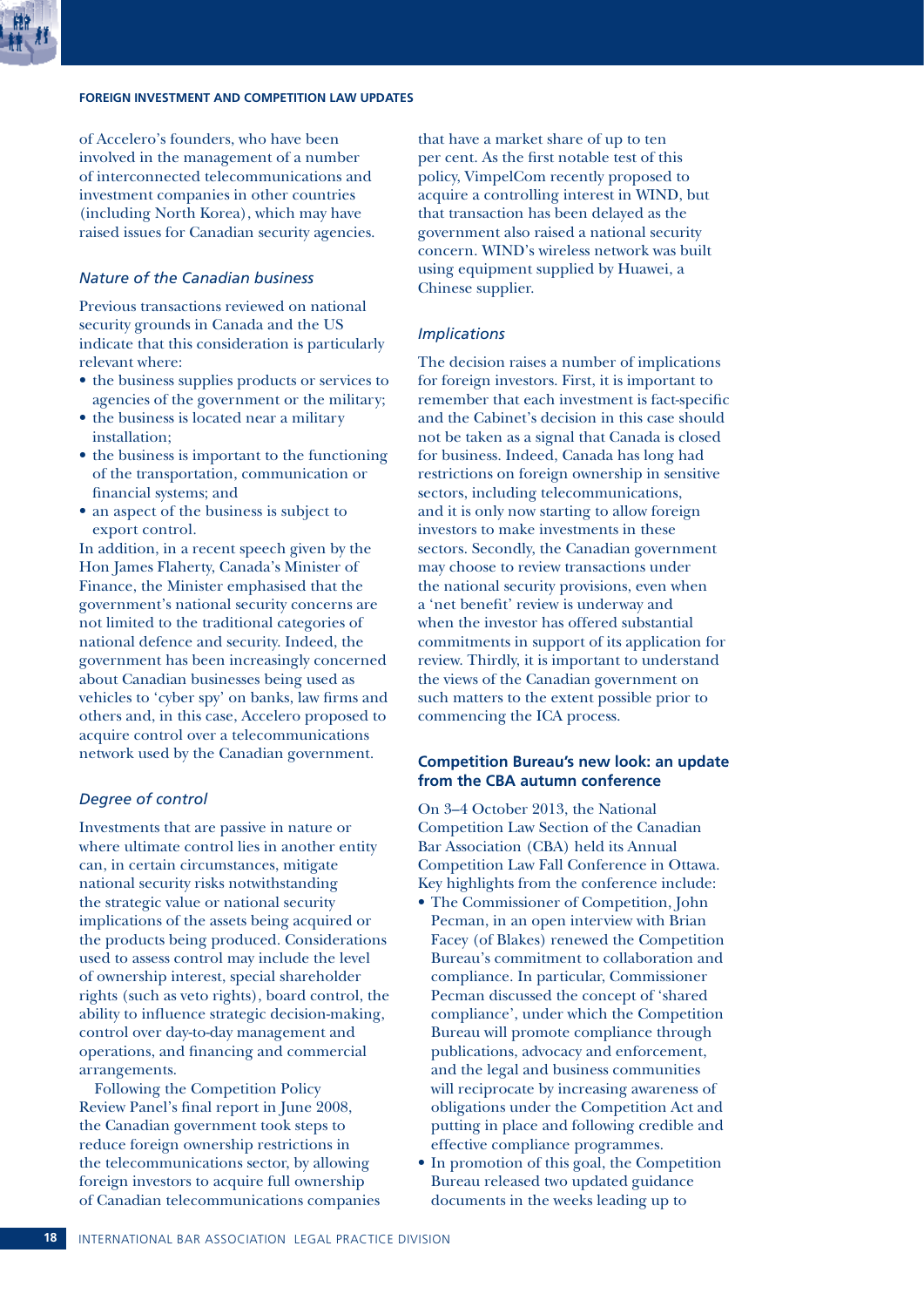the conference: (i) an updated Immunity and Leniency FAQs; and (ii) an updated version of its Information Bulletin on the Communication of Confidential Information under the Competition Act.

• Commissioner Pecman also announced the release of a draft bulletin regarding Communication during Inquiries, part of the Competition Bureau's Action Plan on Transparency.

### **CHINA**

### **Adrian Emch**

Hogan Lovells, Beijing adrian.emch@ hoganlovells.com

### **Andy Huang**

Hogan Lovells, Beijing andy.huang@ hoganlovells.com

## NDRC actions show broadened scope of antitrust enforcement in China

n 1 August 2013, China<br>
celebrated the fifth annivers<br>
since the Anti-Monopoly Lav<br>
(AML) came into effect. For<br>
the greater part of the AML's first five celebrated the fifth anniversary since the Anti-Monopoly Law (AML) came into effect. For years of enforcement history, the National Development and Reform Commission (NDRC) sparingly exercised its power under the AML to investigate and penalise anticompetitive behaviour. However, recently, the NDRC has begun to flex its muscles and intensify enforcement.

In the second half of 2013, the NDRC brought a series of noteworthy cases. In August, it imposed record fines on six baby milk formula companies for engaging in resale price maintenance (RPM) practices. In September, the NDRC first penalised two companies processing river sand for 'excessive pricing' and 'hoarding', and then challenged the conduct of 39 companies in the tourism industry for artificial price inflation, cartel activities and 'bait-pricing'.

### *Baby milk formula* **cases**

On 7 August 2013, the NDRC imposed record fines totalling CNY670m (approximately US\$110m) on six infant formula companies, all of them foreign-owned. The probe began in March 2013, after price increases among foreign branded infant formulas resulting from the 2008 melamine milk scandal, which turned Chinese consumers away from domestic brands.

The NDRC found that the baby formula manufacturers followed RPM practices, contractually or through other forms such as suspension or termination of supplies, pecuniary penalties, rebate cancellation, etc.

The fines imposed are the largest of their kind in the history of Chinese antitrust enforcement. Amongst the six companies, one company was fined six per cent of its sales revenues in the previous year, while the fine on another one was approximately four per cent of its previous year's sales volume. The other four companies were imposed fines equivalent to three per cent of their respective sales revenues in the last year. These penalties are in line with the AML, which provides that a fine of one to ten per cent of sales revenues in the preceding year may be imposed.

At the same time, two foreign suppliers and one domestic supplier, which were also found to have violated the AML, were spared fines. The reason the NDRC indicated was that the companies had cooperated with investigators and had provided important evidence. Another explanation – not listed in the NDRC press release – may be that these companies were among the first to 'rectify' their conduct, promising to drop their prices more generally, in a way that may not have been directly related to the RPM practice.

After the *White liquor* case at the beginning of 2013, the decision against the baby milk formula makers is the second completed RPM investigation by the NDRC since the AML came into effect.

### *River sand* **case**

On 4 September 2013, the Guangdong Price Bureau, a local office of the NDRC, found that the pricing practices of two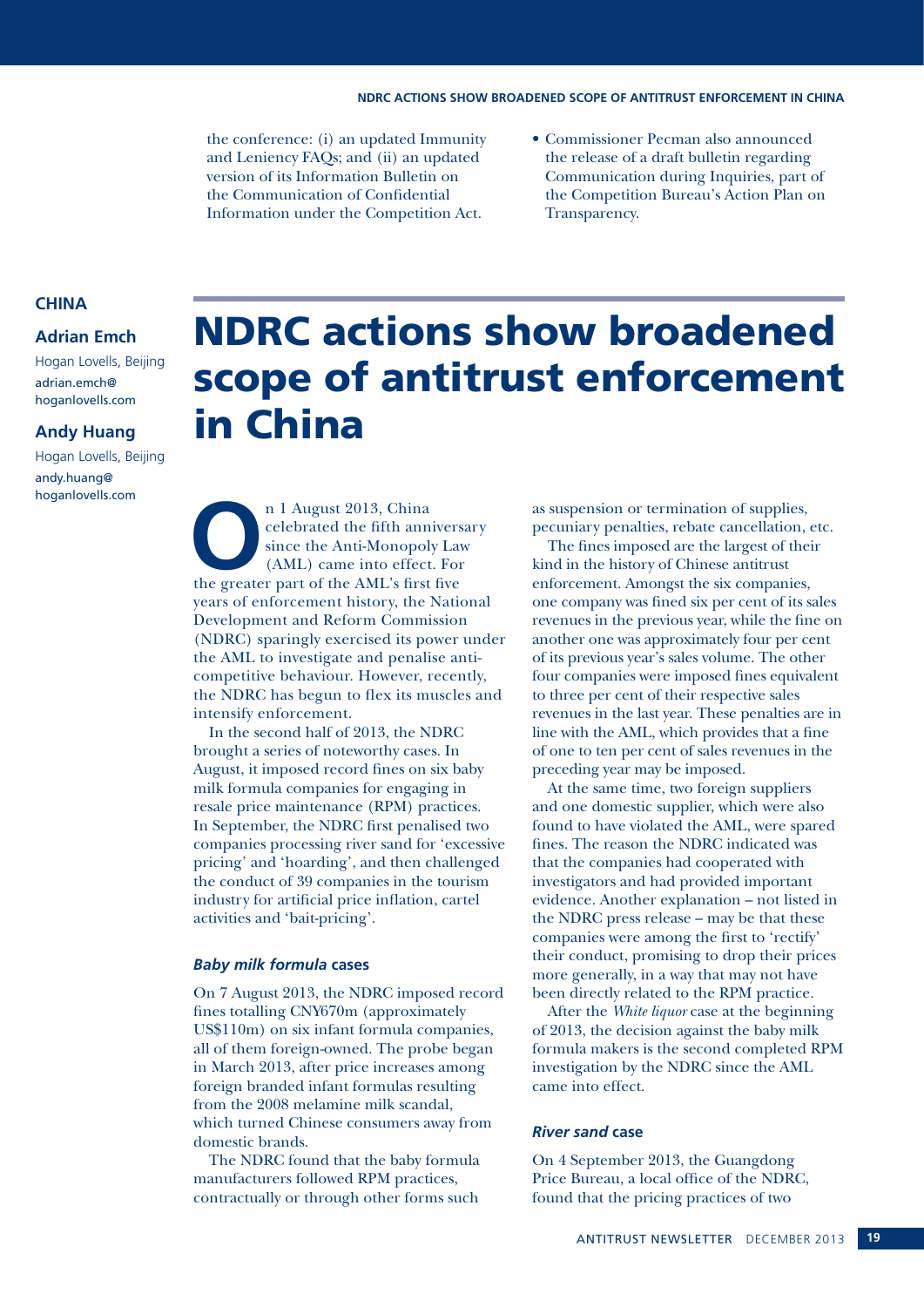

### **NDRC ACTIONS SHOW BROADENED SCOPE OF ANTITRUST ENFORCEMENT IN CHINA**

river sand companies constituted an abuse of dominance. The two companies were reported to belong to the same individual and, hence, the NDRC seems to have treated them as a single 'business operator'. The two companies' conduct consisted of 'excessive pricing' and 'hoarding' supplies, which were found to be in violation of Article 17(1) of the AML and the Regulation on Administrative Penalties for Illegal Pricing Conduct, respectively. The Price Bureau imposed a fine equivalent to two per cent of the defendants' annual sales revenues of the preceding year.

In deciding whether the two companies were dominant in the 'relevant market', the NDRC concluded that high transportation costs for river sand would limit the relevant geographic market to Qujiang district, one of the ten districts within the city of Shaoguan. The two companies were found to have an aggregate market share of over 75 per cent and hence hold a dominant market position in that (very small and specific) geographical market. The NDRC likely relied on the 50 per cent market share presumption of dominance in the AML.

As 'benchmarks' to assess whether the companies' prices were 'excessive', the NDRC looked at both their costs and the prices in other markets. In particular, the NDRC compared the companies' price increase (54.4 per cent) with the increase in costs (over 20 per cent), as well as their price levels with those prevalent in other river sand markets. The NDRC found that the existing differences demonstrated the excessiveness of the price charged. The authority held this conduct to amount to an abuse of dominance in violation of the AML, and imposed a fine on the companies equivalent to two per cent of their annual sales revenues.

Furthermore, due to quota controls and licensing requirements by the government, the NDRC considered that river sand is normally sold shortly after extraction and that the storage cycle is generally shorter than two years. The companies' hoarding reportedly led to an artificially exacerbated scarcity in supply and strong price fluctuations. This behaviour was deemed to violate the Regulation on Administrative Penalties for Illegal Pricing Conduct, which was issued to implement the Price Law, a statute with antitrust provisions as well as rules falling outside the antitrust realm. As can be seen, the NDRC continues to apply the Price Law in parallel with the AML.

### *Hainan and Yunnan tourism* **case**

On 29 September 2013, the NDRC issued a press release reporting on its decision to impose sanctions on 39 companies in the tourism industry for three types of anticompetitive practices.

### *Artificially inflating prices before discounting*

Gift shops in Sanya, Hainan and Lijiang, Yunnan offered local speciality products at a high mark-up, to which they would later apply a discount of around 15–25 per cent. The marked-up prices were as much as 100 times the cost price to the retailer. The exact legal base the NDRC relied upon is not clear. The high prices might have been considered to constitute 'exorbitant profits', illegal under Article 14(7) of the Price Law. Alternatively, the gift shops might have been considered to contravene Article 14(4) of the Price Law, which prohibits luring consumers to enter into transactions by employing fake or misleading pricing methods. The NDRC might have been concerned that the discount applied to the high prices gave customers a false impression that they were actually getting a good deal.

### **Cartel activities**

The NDRC also challenged cartel conduct in both Sanya and Lijiang.

In Sanya, the NDRC revealed that three of the only four large-size gift shops in the city met on numerous occasions to agree on prices and discounts for crystals, and divided up the market amongst themselves. In mid-2012, the three companies entered into a written 'industry self-discipline agreement' to do the same, and even opened a joint bank account where each of them made a payment that served as a deposit to ensure that it would not deviate from the agreed prices and market shares. The NDRC held this conduct to be market partitioning between competitors, in breach of the AML. The authority imposed fines of two per cent and four per cent of the annual sales revenues on two of the cartel members, respectively, and imposed an additional fine of close to CNY100,000 (approximately US\$16,000) on one of the above cartel members for non-cooperation with the NDRC during the investigation procedure. Interestingly, the third participant in the illegal agreements was let off without a fine because it had self-reported and had provided important evidence.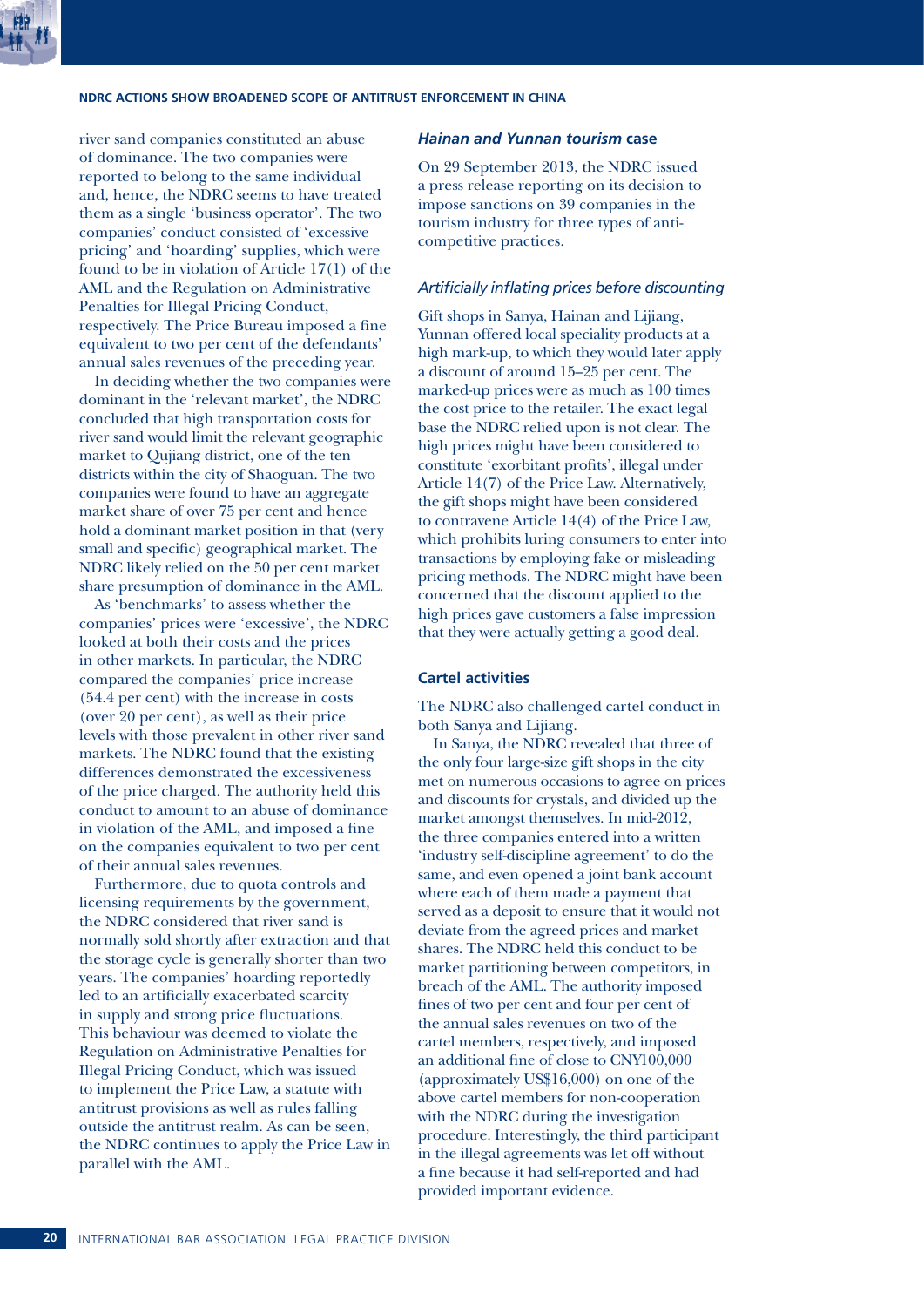In Lijiang, the NDRC found eight travel agencies to have engaged in price-fixing of hotel rooms, meal vouchers and so forth. The companies reportedly met 24 times in 2011 and 2012 and entered into a written contract that allocated prices, discounts and market shares to each of the participants. The NDRC found this conduct to constitute a violation of the AML's anti-cartel provisions and ordered each of the eight companies to pay fines equivalent to five per cent of their annual sales revenues, totalling around CNY3.3m (approximately US\$540,000).

### **Bait-pricing to lure customers**

The NDRC further challenged the so-called 'zero/below-cost group fee' practice by tour operators in Sanya. With this practice, tour operators charge their customers a price for a tour that is below cost, but then receive commissions from the shops visited on the tour, often using pressure tactics to ensure the tourists purchase items within the designated shops.

The NDRC stated that this practice infringed Article 14 of the Price Law, and imposed a fine of CNY 300,000 (US\$49,000). Although the NDRC did not explicitly state which paragraph in that provision was breached, the press release speaks about 'dumping'. This word seems to be a clear reference to Article 14(2), which prohibits 'dumping' at below-cost prices.

### **Takeaways**

The three decisions issued over the course of August and September 2013 show that the NDRC has become more proactive in its antitrust enforcement. The cases also indicate that the NDRC is 'branching out' and tackling new legal issues and practices, going beyond classic cartel conduct. In particular, the regulator's focus appears to have shifted to aspects such as RPM and excessive pricing practices. For example, during the first four years since the AML's entry into force, the NDRC was not known to have issued any decision against RPM, yet the *Baby milk formula* decision is already the second decision in 2013 (following the *White liquor*  case around Chinese New Year).

Similarly, while the *River sand* case was the first decision in the public domain where

the NDRC directly relied upon the AML's 'excessive pricing' prohibition, that decision was followed – less than a month later – by the regulator's decision in the *Hainan and Yunnan tourism* case, which touched upon the 'exorbitant pricing' issue.

Another aspect that seems to be emerging from the NDRC's new 'jurisprudence' is that the regulator seems increasingly focused on products and services that are directly purchased by end users: this is certainly the case for baby milk formula and holiday tours. Hence, clearly, suppliers of consumer goods have been put on the NDRC's radar screen. In turn, the *River Sand* investigation stands for another field of prioritised antitrust enforcement in China: the construction sector.

In addition, in both the *River sand* and *Hainan and Yunnan tourism* cases, the NDRC resorted to antitrust (or antitrust-like) provisions in laws other than the AML. In the *Hainan and Yunnan tourism* case, both the artificial pricing/discounting and the bait-pricing practices were punished under the Price Law. It would likely not have been possible for the NDRC to have challenged these types of conduct under the AML, which requires a company to be in a 'dominant market position' for these types of conduct to be illegal. In contrast, the Price Law does not have the same requirement. As such, in the *Hainan and Yunnan tourism* case, none of the companies was in a dominant market position (which, as mentioned can be presumed at a market share of 50 per cent or above), as numerous gift shops and tour operators were involved, which indicates low market shares. Hence, when analysing the above-mentioned cases, a clear pattern in the NDRC's enforcement strategy seems to be starting to emerge: when the AML is applicable, the authority will probably rely on this law; when the AML does not apply – for example, because the perpetrator does not have a dominant position – then the NDRC may still initiate proceedings under the Price Law.

As a result, companies are well advised to look beyond the AML and factor in the Price Law, the Anti-Unfair Competition Law, and other laws and regulations with antitrusttype provisions in their competition law compliance efforts.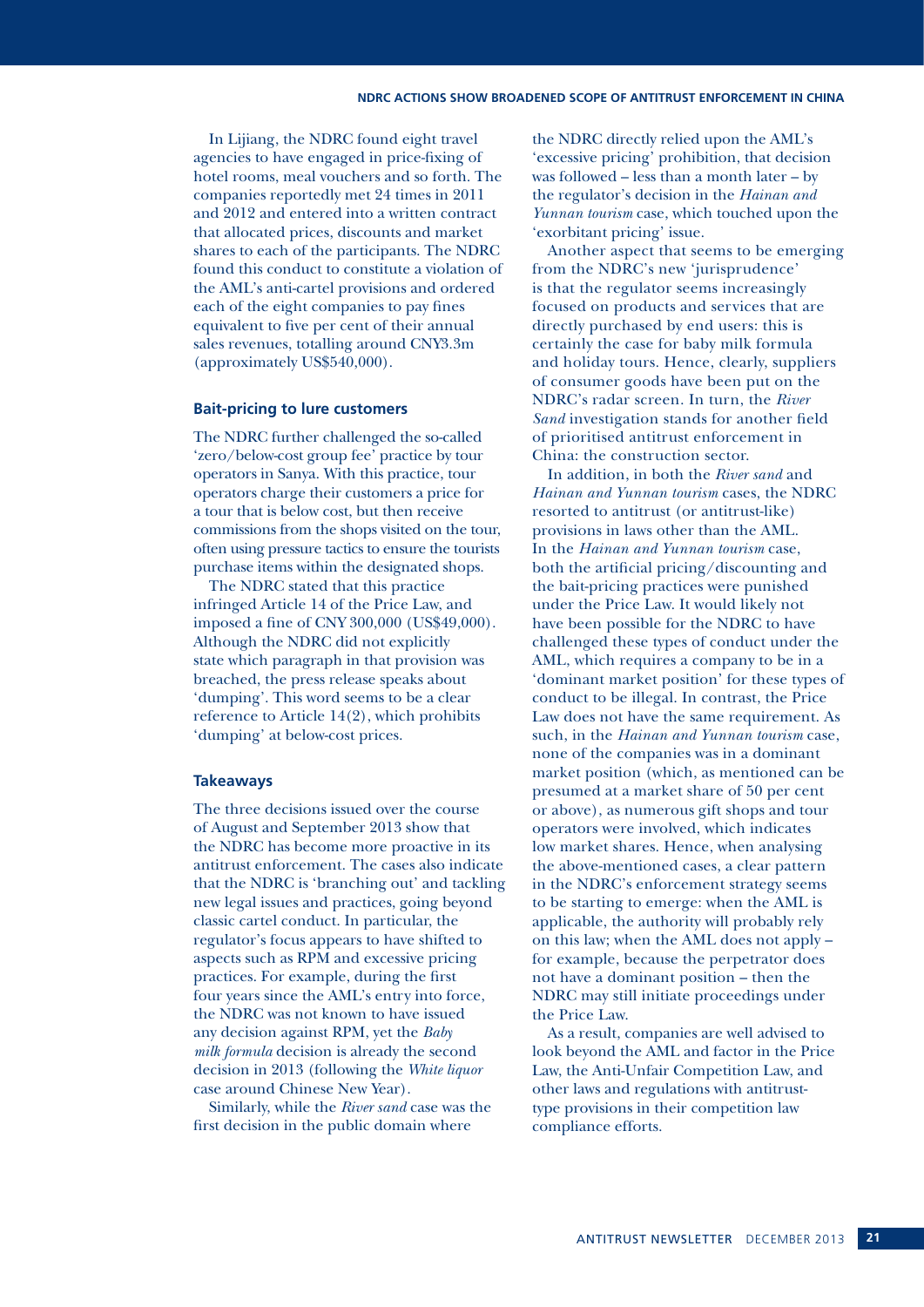

**THE FIRST TIME A PREDATORY PRICING SANCTION HAS BEEN UPHELD BY THE HIGHEST ADMINISTRATIVE COURT**

## The first time a predatory pricing sanction has been upheld by the Highest Administrative Court (Student Agency)

### **CZECH REPUBLIC**

### **Arthur Braun**

bpv Braun Partners, Prague arthur.braun@ bpv-bp.com

In a judgment of 30 September 2013,<br>the Czech Highest Administrative Court<br>handed down its much-awaited decision<br>on the appeal by the Czech Antitrust<br>Office against a decision by the first degree n a judgment of 30 September 2013, the Czech Highest Administrative Court handed down its much-awaited decision on the appeal by the Czech Antitrust administrative court which had quashed the Office's first sanctioning of predatory pricing in the history of Czech antitrust law.

By way of reminder, in November 2010, after more than two years of investigation, the Czech Antitrust Office handed down its decision in the case of the dominant operator of public passenger bus services between the two largest Czech cities, Prague and Brno (Student Agency). The decision to issue a fine in the amount of about  $E$ 250,000 was confirmed during administrative appeal proceedings but was appealed to the administrative court.

The case related to a time span of only three months during which time Student Agency reduced the fare for the trip of more than 200km to about  $E2$  one-way (for the cheapest available ticket) after a competitor threatened to increase its market position by offering very low introductory fares (also  $\epsilon$ 2) in order to gain market awareness and share. The fare charged by Student Agency was increased back to its previous levels once the competitor had left the particular route.

In order to prove a dominant position of Student Agency on the Prague-Brno passenger transport market, the Antitrust Office had first to establish that the railway passenger transport on the way from Prague to Brno constituted a different market from coach passenger transport, even though Czech railways also participated in a price war for passengers on this key connection in the country.

The Czech Antitrust Office was able to prove with the internal emails of Student Agency that the intent for the fare reduction below cost on this particular route was aimed at eliminating the much smaller and less financially strong competitor from the particular route – which it eventually succeeded in doing.

Using its internal economic analysis, the fact that the prices could in no way be defended under cost principles by the largest Czech coach company, the Czech Antitrust Office in unusually long proceedings decided to issue the fine. The decision was then considered by the first degree court which overturned it only on the basis of a wrong definition of the relevant market: rail connections should also have been considered and therefore Student Agency did not have a dominant position on general passenger transport between Prague and Brno.

Even though the full wording of the 30 September 2013 decision has not been published yet, it is clear that the Highest Administrative Court has, crucially, decided to consider only the narrower market definition (operation of bus services on the Prague-Brno line only) and not to take into consideration comparative train travel.

Ironically, the perpetrator, Student Agency, in the past and in the present has had to fight its way against the old monopolies and now competes with the much bigger Czech railways, not only on the route to Brno. It might also create another first in Czech Antitrust law: the first case of private enforcement of damages for abuse of a dominant position – but that will be another story.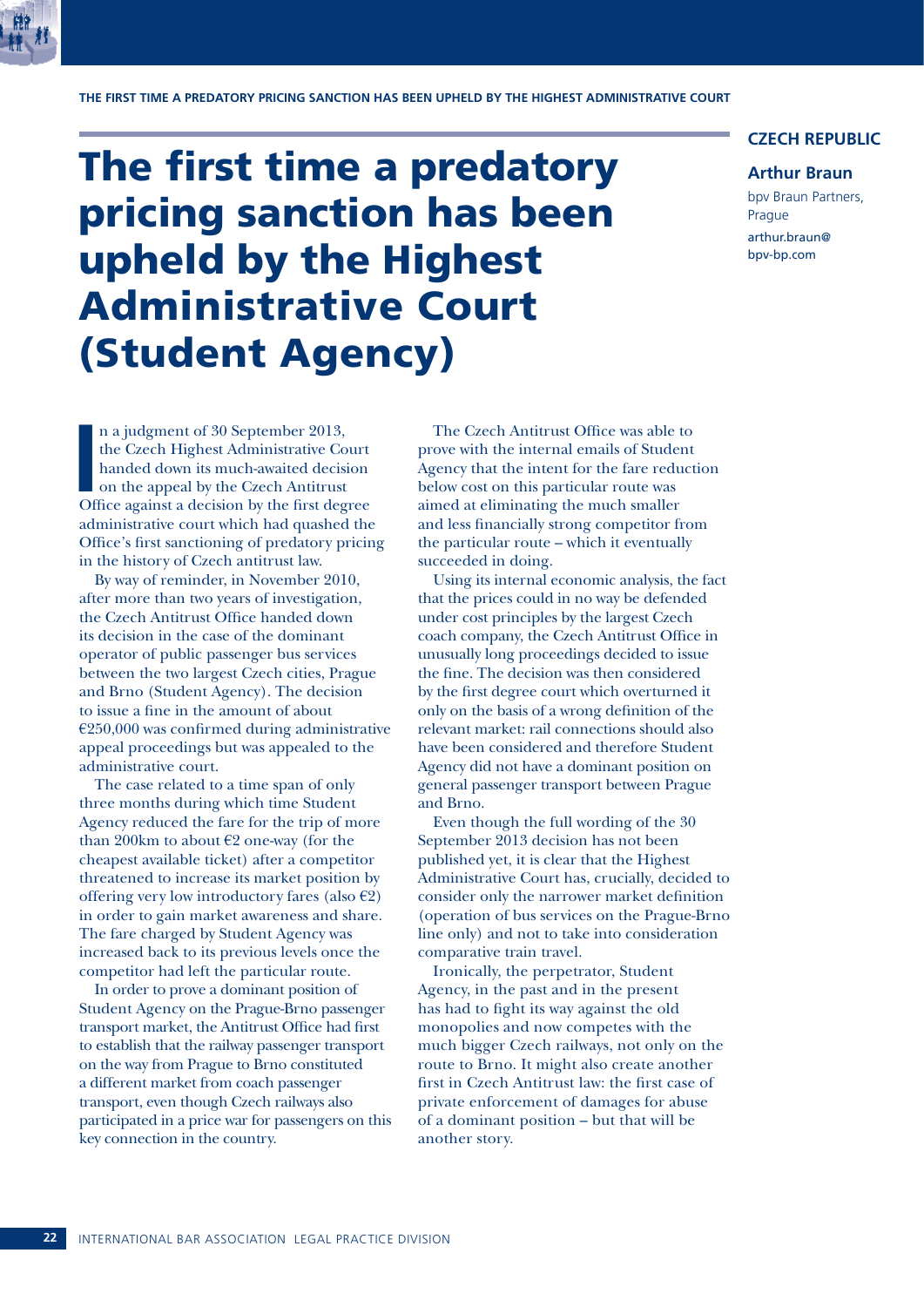**THE FAILING FIRM DOCTRINE AND USE OF DIVERSION RATIOS AND UPWARD PRICING PRESSURE METHODS**

### **DENMARK**

**Erik Kjær-Hansen**

Bruun & Hjejle, Copenhagen ekh@bruunhjejle.dk

# Merger control: expansion of the failing firm doctrine and use of diversion ratios and upward pricing pressure methods

n 25 September 2013, the Danish<br>
Competition Council (the 'Counc<br>
unconditionally approved a<br>
transaction in the Danish retail<br>
furniture market: *IYSK/IDdesion* (Case No Competition Council (the 'Council') unconditionally approved a transaction in the Danish retail furniture market: *JYSK/IDdesign* (Case No 13/05691).1 Two aspects of the case make it noteworthy: first, the main reasoning of the Council was essentially based on an expanded version of the failing firm doctrine; and secondly, when defining the relevant product markets and analysing the potential effects of the transaction, the Council partly relied on the diversion ratios and upward pricing pressure (UPP) methods that are finding their way into competition law practice over the past few years.

### **The transaction**

The transaction involved the investment by JYSK in IDdesign, which would provide JYSK with an 80 per cent shareholding in IDdesign. JYSK operates two furniture and home accessories store chains under the JYSK and Bolia brands. IDdesign is the parent company of two furniture store chains, IDEmøbler and Ilva. The existing owner, a private equity fund, would retain a 20 per cent shareholding in IDdesign.

The Council identified three affected product markets that were all national:

- the retail market for sale of furniture, excluding beds and garden furniture;
- the retail market for sale of beds and mattresses; and

• the retail market for sale of garden furniture. The parties would obtain combined market shares of 20–30 per cent on the furniture market, 30–40 per cent on the beds and mattresses market and 20–30 per cent on the garden furniture market.

In all three markets there would be only one significant national competitor to the combined JYSK/IDdesign. On the beds and mattresses market, the combined entity would become a clear market leader with furniture store chain IKEA as the only nationwide competitor of any importance. On the general furniture market and the garden furniture market, the parties' market shares would be at the same level as those of IKEA and Dansk Supermarked (a group of supermarkets and department stores) respectively.

### **Failing firm doctrine**

For some years, IDdesign had been struggling financially. Its owners, a private equity fund, would contribute no more funds. The parties submitted to the Council that in the absence of the transaction, IDdesign was likely to cease operations. While some stores in attractive locations might be sold, according to the parties most of the stores would close.

The failing firm doctrine provides that an otherwise problematic merger may be approved if the alternative to the transaction is the bankruptcy of the target. Under European Union law, three cumulative conditions shall be met for the failing firm doctrine to apply:2

- the allegedly failing firm would in the near future be forced out of the market because of financial difficulties if not taken over by another undertaking;
- there is no less anti-competitive alternative purchase than the notified merger; and
- in the absence of a merger, the assets of the failing firm would inevitably exit the market. Neither the parties nor the Council considered these restrictive conditions to be fulfilled.

However, the Council went on to consider the bankruptcy risk as part of the analysis of the counterfactual scenario, thereby effectively expanding the scope of the failing firm doctrine. As part of this less-confining analysis, the Council found that absent the transaction the most likely scenario would be that the store chains owned by IDdesign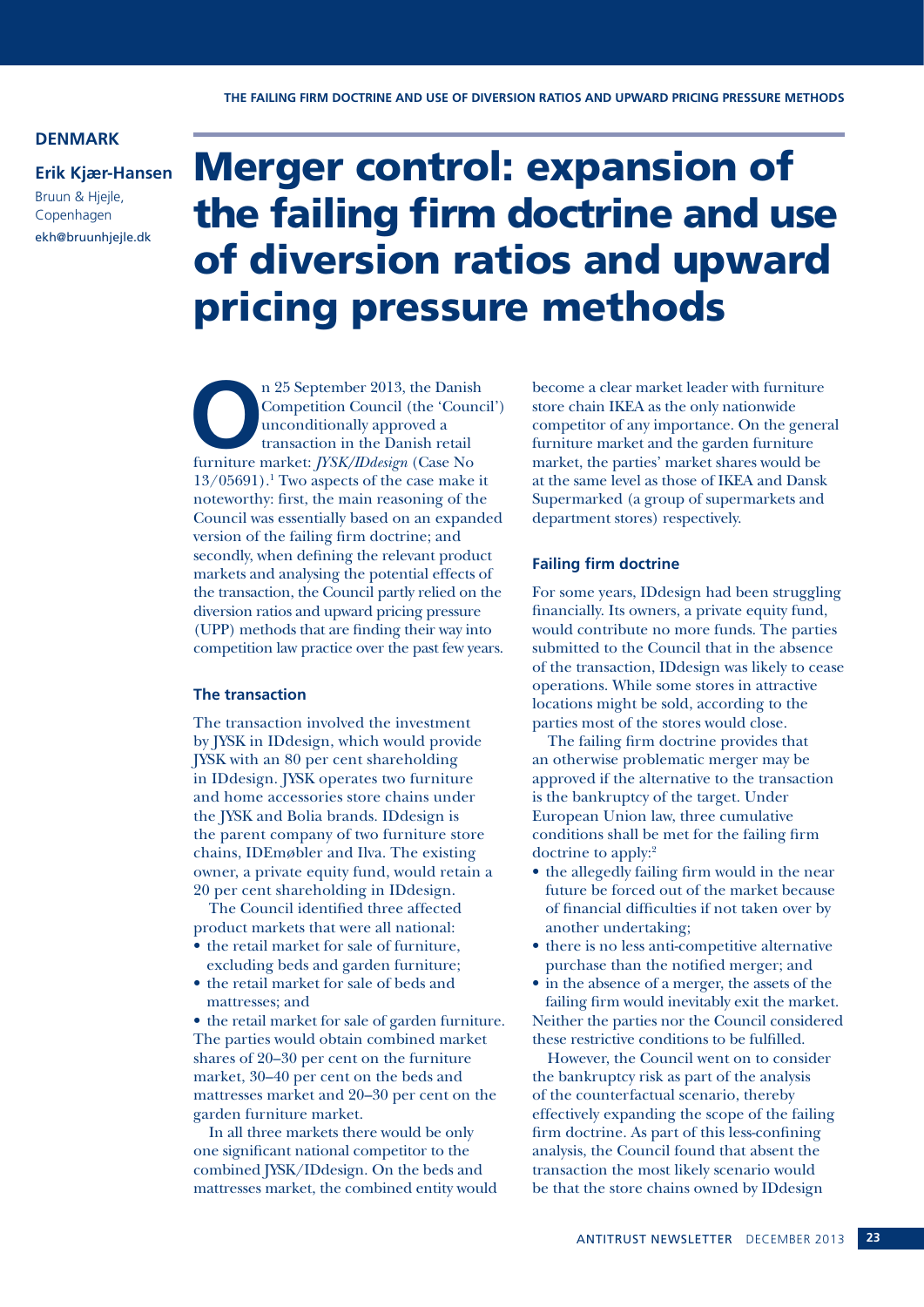

### **THE FAILING FIRM DOCTRINE AND USE OF DIVERSION RATIOS AND UPWARD PRICING PRESSURE METHODS**

would close. Further, the Council assessed that the loss of competitive pressure resulting from the termination of the IDdesign stores was not likely to be offset in the short term by new players entering the market or existing players expanding their presence.

### **Diversion ratios analysis**

The Council applied a diversion ratio analysis to assess the competitive situation on the market. Unlike information on market shares or HHI (the Herfindahl-Hirschman Index), this method is able to shed light on the actual competitive relationship between individual market players, thereby showing whether entities are close or distant competitors within the same market.

The Council asked respondents that had purchased goods at a furniture store to indicate the alternative store they would have chosen had the actually chosen store been closed.

This analysis indicated that JYSK and Ilva were rather distant competitors: four per cent of JYSK's customers would choose Ilva instead of JYSK, while zero per cent would choose JYSK as an alternative to Ilva. If JYSK was closed, 15 per cent of its customers would choose IDEmøbler. Only one per cent of IDEmøbler's customers would choose JYSK.

In respect of JYSK's other chain, Bolia, numbers were slightly higher. IDEmøbler and Ilva, respectively, were identified as the preferred alternative by 31 per cent and 11 per cent of Bolia's customers. In the opposite direction, only three per cent of Ilva's customers and one per cent of IDEmøbler's customers would go to Bolia if the original store was closed.

On this basis, the Authority concluded that the IDdesign stores put some competitive pressure on JYSK, while JYSK was not a competitive force of any importance in relation to IDdesign.

### **Upward pricing pressure test**

An UPP analysis seeks to predict the potential price increases resulting from a structural change in the market. The analysis is based mainly on information on diversion ratios between the merging parties, profit margins and anticipated cost savings.

In the *JYSK/IDdesign* case, the Council applied the UPP test to examine the expected price increases in case the transaction was approved and in the counterfactual scenario in which IDdesign closed.

Both of the analyses indicated that price increases were likely; however, the most significant increased were to be expected in the counterfactual scenario.

### **Final assessment**

On the basis of the analysis described above, the Council concluded that the counterfactual scenario was less attractive than the merger scenario. Accordingly, the transaction was approved.

The decision illustrates how novel econometric methods such as diversion ratios and UPP tests may be combined with a realistic view of the counterfactual scenario and thereby lessening the importance of traditional merger control tools such as market definitions and market shares and doctrines such as the restrictive failing firm defence.

### **Notes**

- 1 Bruun & Hjejle represented IDdesign, the target of this transaction. This note is based only on the publicly available decision from the Danish competition authorities.
- 2 See the European Commission's Guidelines on the assessment of horizontal mergers under the Council Regulation on the control of concentrations between undertakings, Official Journal of the European Union 2004/C 31/03, section VIII.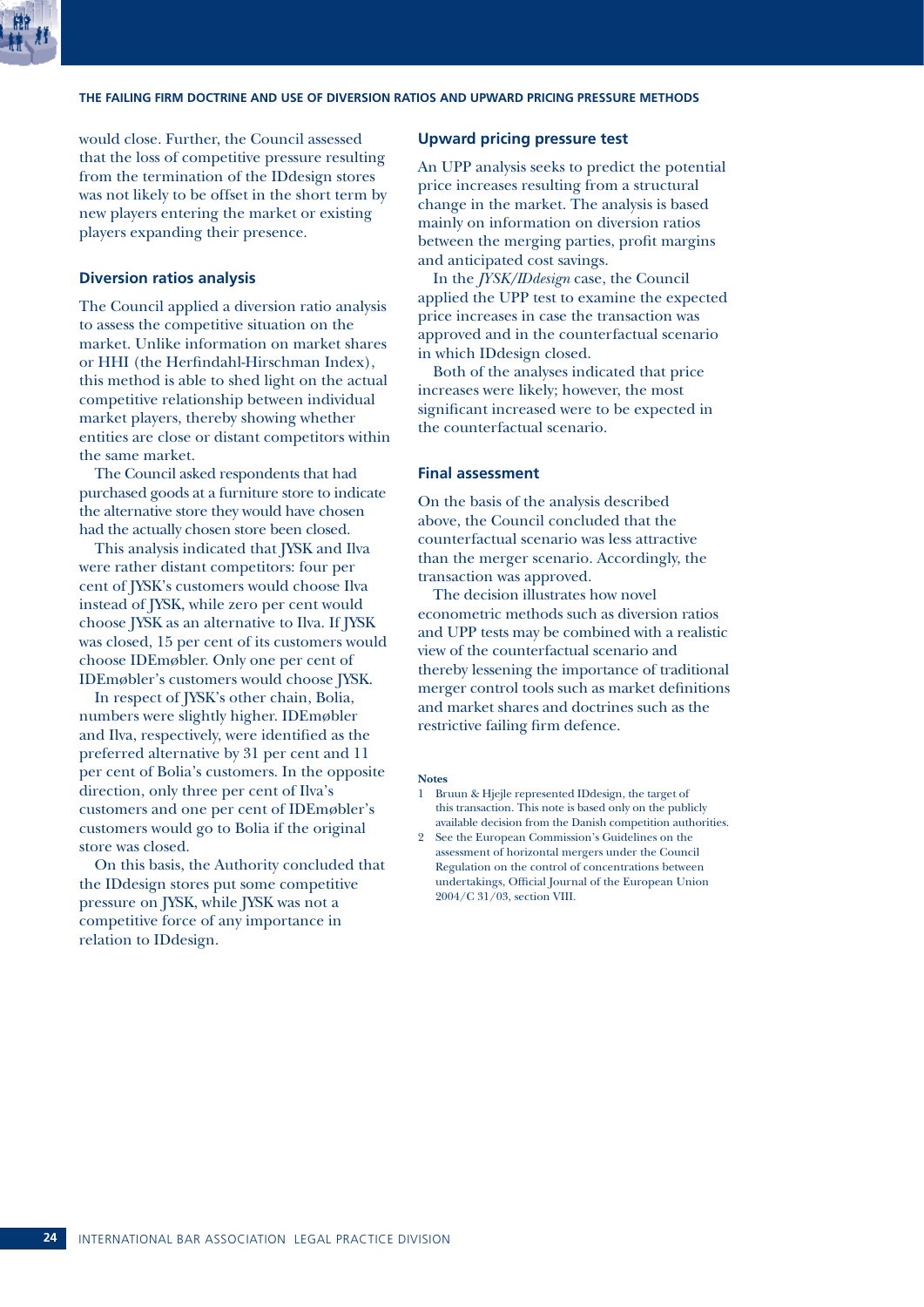### **FINLAND**

### **Mikael Wahlbeck**

Hannes Snellman Attorneys Ltd, Helsinki mikael.wahlbeck@ hannessnellman.com

### **Anna-Liisa Saukkonen**

Hannes Snellman Attorneys Ltd, Helsinki anna-liisa.saukkonen@ hannessnellman.com

## New Finnish rules on competition neutrality

s of 1 September 2013, a new<br>Chapter 4a of the Finnish<br>Competition Act entered into<br>It entrusts the Finnish Competition<br>and Consumer Authority (FCCA) with a Chapter 4a of the Finnish Competition Act entered into force. It entrusts the Finnish Competition and Consumer Authority (FCCA) with a new supervisory task to enhance competition neutrality between public and private businesses. Pursuant to the amendment, the FCCA has the power to intervene with the business activities of municipalities, joint municipal authorities and the state, as well as entities over which they have control. A prerequisite is that such a public sector entity is distorting the conditions for competition or preventing the establishment or development of competition on the market.

The amendment of the Competition Act is connected with an amendment of the Finnish Municipalities Act, which introduces an obligation for municipalities to incorporate the business activities carried out by unincorporated municipal enterprises to the extent they operate on an open market. There are several statutory exceptions to the obligation to corporatise.

According to the new Chapter 4a of the Finnish Competition Act, the FCCA has the authority to intervene in the business activities of public sector entities if their operating models or operating structures distort or prevent competition or are apt to distort or prevent competition on the market. An operating model refers to all activities that result in an unfair competitive advantage compared to private undertakings, such as extraordinary aid received by the public sector undertaking or unfair pricing practices. An operating structure could mean, for instance, business activities undertaken directly by a municipality, as the municipality benefits from favourable tax treatment and protection against bankruptcy.

Competition neutrality issues bear similarities with the general competition law issues concerning, for instance, abuse of dominant position (such as unfair pricing practices). However, the competition neutrality issues are not assessed in the light of the rules and case law concerning

dominant undertakings. Instead, it would be decisive whether the behaviour of the public sector entity distorts or prevents competition or is likely to do so.

The FCCA can start investigations either on its own initiative or pursuant to a complaint lodged by a third party, such as an undertaking or a trade association. The primary tool granted to the FCCA to rectify the competition neutrality issue is to negotiate with the public entity on how to eliminate the problem and to confirm the result by a decision. The municipality (or other public organisation) has a duty to present adequate measures for resolving the problem.

Unofficially, the FCCA has contemplated that a suitable time for negotiations should be approximately three months. If, however, negotiations prove to be unsuccessful, the FCCA can impose obligations or prohibit a certain activity. The prohibition can be enforced by a conditional fine. The prohibition, order or obligation is addressed to the municipality (or other public entity) even in cases where it is a undertaking under its control that distorts or prevents competition. In such cases, the public sector undertaking in question is nonetheless heard during the proceeding.

The threshold for the FCCA to take action in a competition neutrality case is arguably relatively high. It must be proven that the public sector competitor is distorting the conditions for competition or preventing the establishment or development of competition on the market. Therefore, the FCCA cannot understandably take any action merely to protect a private competitor against a public sector competitor on the basis of the neutrality provisions.

Moreover, there are several limitations to the FCCA's investigative powers towards public entities. The new Chapter 4a only applies to economic activities, not other means of offering products or services. Economic activity is interpreted under the same principles as under the EU competition rules, entailing offering of goods and services on the market. In addition, some of the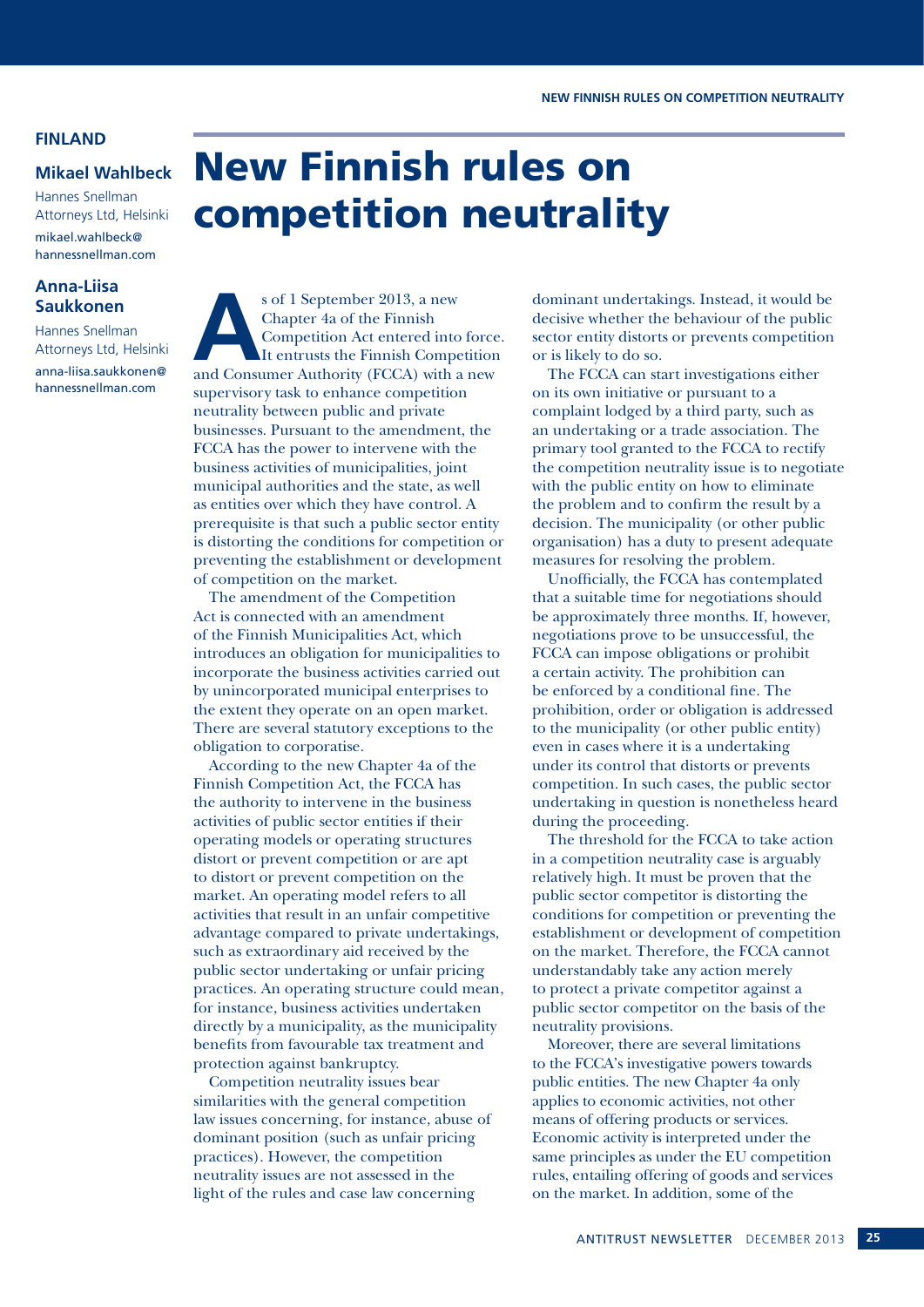### **UPDATES FROM FRANCE**

tasks entrusted to municipalities by law have expressly been excluded from the scope of Chapter 4a. Furthermore, the FCCA does not have authority if the competition neutrality issue stems from legislation and thus the FCCA will not handle claims to correct existing legislation. Also compliance with public procurement or EU state aid rules as such is excluded from the scope on Chapter 4a.

It is anticipated that, regardless of the considerable limitations, the new investigatory powers of the FCCA will invoke numerous complaints. The FCCA has in this connection reminded that the Competition Act includes a prioritisation provision. Consequently, the FCCA is entitled to decide

not to investigate a case if it is unlikely that an operating model or structure will have a major impact on the conditions for healthy and functional competition. Similarly to competition law cases, the FCCA has also divided competition neutrality cases into socalled impact classes making it easier for the FCCA to focus its efforts on key cases. The first priority class includes, for instance, cases concerning significant volumes or bearing a significant importance in principle, cases where the primary purpose of the operating model in question is to prevent or distort competition, or cases concerning an evident violation of the EU state aid rules influencing the Finnish market.

## Updates from France

**THE COULT OF Appeal of Paris made an interesting decision involving a private action introduced after a decision made by the European General Court (EGC) in the so-called** *Central Parts* **case.** interesting decision involving a private action introduced after a decision made by the European General Court (EGC) in the so-called *Central Parts* case.

On 13 January 2004, the EGC confirmed the decision of the European Commission imposing a €39.6m fine to the company JCB Service, a manufacturer and supplier of construction equipment, for various anti-competitive practices, including discriminatory practices, refusal to sell, and prohibition to sell outside specific territories in the context of a selective and exclusive distribution system.

On the basis of this judgment, the victim, the company Central Parts, an importer and distributor of construction equipment, introduced an action for damages before the Commercial Court of the French city of Orléans.

The Court of Justice later confirmed the judgment of the EGC on 21 September 2006.

On 4 June 2008, the Commercial Court of Orléans condemned the companies JCB Service, JCB Sales, JC Branford Excavators Ltd and JCB Finances to pay damages in the amount of €600,000 to Central Parts.

On 1 April 2010, the Court of Appeal of Orléans confirmed the liability of the JCB Group, but excluded the liability of the company JCB Finances.

On 15 November 2011, the Cour de Cassation, the French Supreme Court, confirmed that JCB Finance Ltd was not concerned by the dispute, but annulled the judgment on the grounds that:

• the JCB Group is not a legal entity and cannot, therefore, be condemned as such; and

• the Court of Appeal failed to show the existence of a breach committed by JCB Sales and JC Bramford Excavators Ltd, leading to the loss suffered by Central Parts, in violation of Article 1382 of the civil code that requires such demonstration.

The Cour de Cassation finally referred the case to the Court of Appeal of Paris to make a new ruling on this case.

The Court of Appeal of Paris made its judgment on 26 June 2013.

After having recalled the findings of the European courts, thereby characterising the anti-competitive practices as well as the fact that under Article 16 of Regulation No 1/2003, national courts cannot make decisions that would run counter to the decision adopted by the Commission, the Court of Appeal of Paris also recalled that breach to European legislation constitute breaches in tort under French law.

The Court of Appeal then assessed the behaviour of each of the three companies involved and found that the holding company, JCB service, was the one leading the two others

### **FRANCE**

### **Michel Ponsard**

UGGC Avocats, Paris m.ponsard@uggc.com

### **Nizar Lajnef**

UGGC Avocats, Paris n.lajnef@uggc.com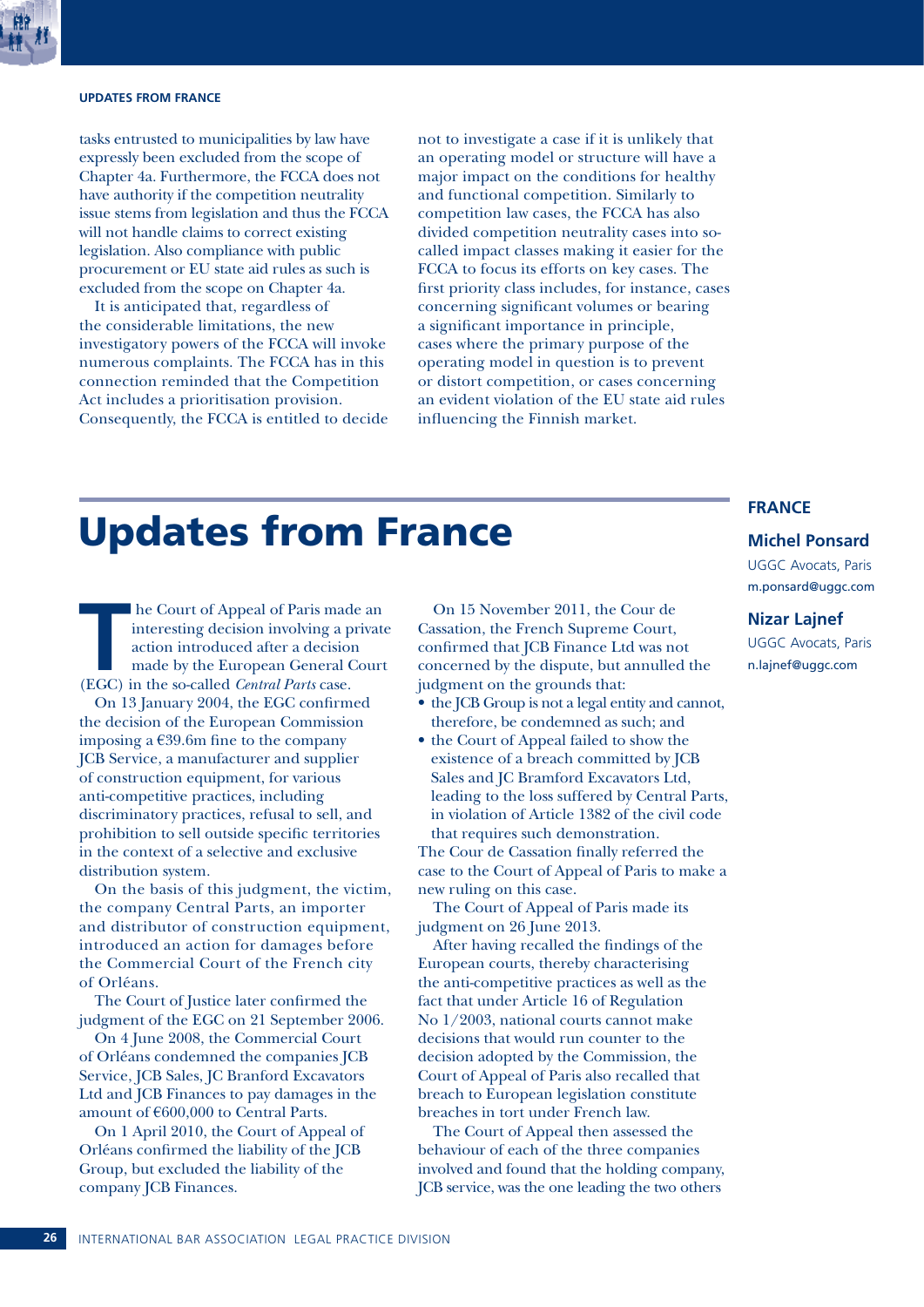and making the decisions, and that the decisions taken that have been condemned by the European Authorities, also constitute a breach in tort under French law. The Court of Appeal also found that the two operating companies, JCB Sales Ltd and JCB Bamford Excavators Ltd, applied the orders received from the holding companies which also constitute a breach in tort under French law.

In particular, the Court noted that 'the fact that they [JCB Sales Ltd and JCB Bamford Excavators Ltd] have not been condemned by the European community decisions does not prohibit the national court to assess, considering the elements submitted to it, including the European community decisions, the elements of their behavior constituting a breach', which means that French courts are free to assess whether the behaviour of a company constitutes a breach in tort, notwithstanding the fact that such company has not been condemned for a violation of Article 101 of the TFEU by the European courts.

The Court of Appeal then acknowledged that the Irish and English selective distributors of JCB refused to supply the company Central Parts, and that the breach committed by Central Parts, who managed to bypass the refusal to supply, has been caused by the anti-competitive practices committed by JCB, and finally that this breach committed by Central Parts has no incidence on the implementation of French tort law.

The Court finally confirmed the findings of the Commercial Court of Orléans

according to which the breaches committed by the companies JCB Service, JCB Sales Ltd and JC Bamford Excavators Ltd have contributed to the occurrence of the loss suffered by Central Parts.

Concerning the assessment of the prejudice, the court ruled that the anticompetitive practices have been carried out between 1989 and 21 February 2001 and that the ten years prescription applied. It also recalled that the proceedings engaged before the European courts have as their object to punish violation of competition laws, not to rule on the loss caused and damages due. Therefore, the action engaged before the European courts does not suspend the period of prescription. The Court specified that Central Parts could have engaged the private action earlier and obtained a stay of proceedings while awaiting the European court's decisions.

This probably explains why Central Parts did not wait for the decision of the Commission to become final before introducing its action for damages in front of the Commercial Court of Orléans on 12 April 2005.

However, considering the preceding, only the effects of the anti-competitive practices that occurred after 12 April 1995 can be taken into account in the present case for the assessment of the loss suffered by Central Parts.

Concerning the amount of the damages due by to Central Parts, the Court estimated that it did not hold enough elements to appreciate it and ordered an expertise, as previously decided by the Court of Appeal of Orléans.

### **GERMANY**

### **Dirk Schroeder**

Cleary Gottlieb Steen & Hamilton, Cologne dschroeder@cgsh.com

## Eighth Amendment to the Act Against Restraints of Competition

Fter a long legislative struggle,<br>
the 8th Amendment to the<br>
Act Against Restraints of<br>
Competition (Gesetz gegen<br>
Wettbewerbsbeschränkungen) entered into the 8th Amendment to the Act Against Restraints of Competition (Gesetz gegen force on 30 June 2013.

The cornerstone of the amendments is the introduction of the SIEC (significantly

impede effective competition) test into German merger control. Germany has had the dominance test since 1973 when it was the first European country to institute merger control. When the EU finally adopted merger control in 1989, it followed the German model with the dominance test. When the debate between followers of the SLC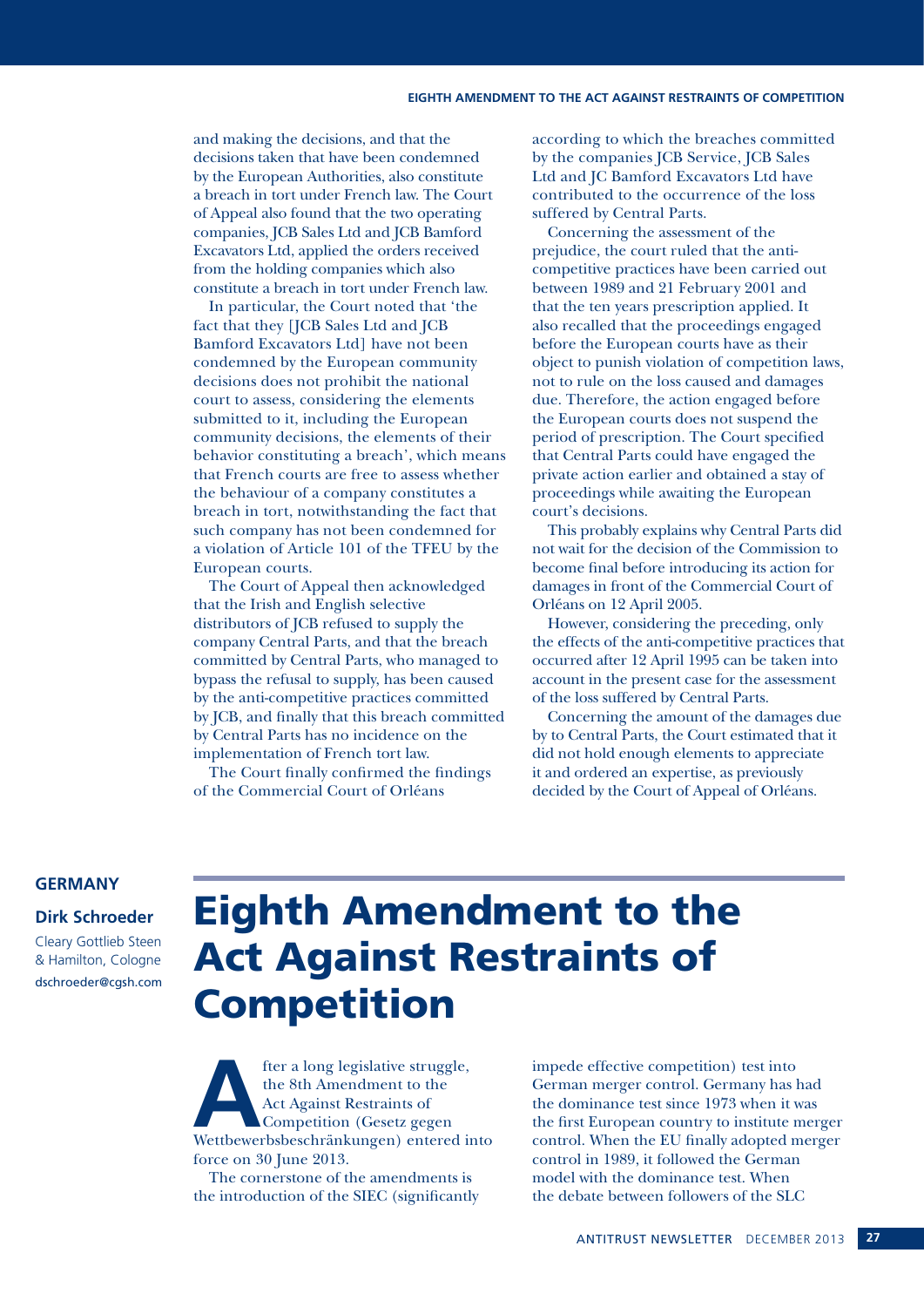### **HCC APPROVES THE CONCENTRATION BETWEEN NATIONAL BANK OF GREECE AND FIRST BUSINESS BANK SA**

(substantial lessening of competition) test and those of the dominance test culminated in the introduction of the SIEC test in EU merger control in 2004, Germany, whose position had been that the so-called gap cases could easily be solved with the dominance test, was reluctant to follow suit. Germany's change of mind now is entirely due to its desire to align itself with the EU.

This legislative intent begs the question whether the German Federal Cartel Office (FCO) and German courts must now follow EU precedent when applying the SIEC test under German law. While the FCO would prefer a free hand in exploring its new powers, there are good reasons to say that where a national legislator consciously uses terms of EU law, the Court of Justice of the European Union must be the ultimate arbiter of what these terms mean. Under the so-called *Dzodzi* doctrine, conflicting interpretations must be avoided.

While Germany has now closed ranks with the adoption of the SIEC test, certain peculiarities of German merger control remain. These include statutory presumptions for dominance, which apply in merger control, but also for unlilateral conduct. The statutory presumption for single dominance has been amended. A market share of one third is no longer sufficient to trigger it; the threshold has been raised to 40 per cent. The presumption continues to be rebuttable. The presumptions

for collective dominance remain unchanged.

Following the EU model, Germany also introduced a banking clause. Banks and insurance companies that acquire a stake in another company with a view to reselling it within a year are exempt from filing, provided they do not exercise the voting rights that the stake would normally confer upon them.

While transactions that only concerned *de minimis* markets used to be exempt from the filing requirement, they now have to be filed but the FCO still cannot prohibit a merger that only affects markets with a total market volume of less than €15m that have been in existence for more than five years. Filing requirements for press mergers were reduced to a certain degree. Also, there is now a statutory failing company defence for the acquisition of small and medium-sized newspaper and magazine publishers. Whether this adds anything to the general failing company defence as developed by case law remains to be seen.

While it used to be disputed whether the FCO could impose structural remedies such as divestiture on a company that had abused a dominant position, the law now specifically authorises such remedies. However, structural remedies may only be imposed if behavioral remedies are less efficient or more onerous for the company concerned.

## The Hellenic Competition Commission approves the concentration between National Bank of Greece and First Business Bank SA

### By the decision of 15 July 2013, the Hellenic Competition Commission (HCC) approved the acquisition of certain parts of First Business Bank (FBB) by the National Bank of (NBG).

The HCC concluded after its assessment that the transaction did not create serious doubts as to its compatibility with the functioning of competition in the relevant markets.

### **GREECE**

### **Dimitris Vallindas**

Hogan Lovells International, Brussels dimitris.vallindas@ hoganlovells.com

### **Ira Valsamaki**

Hogan Lovells International, Brussels ira.valsamaki@ hoganlovells.com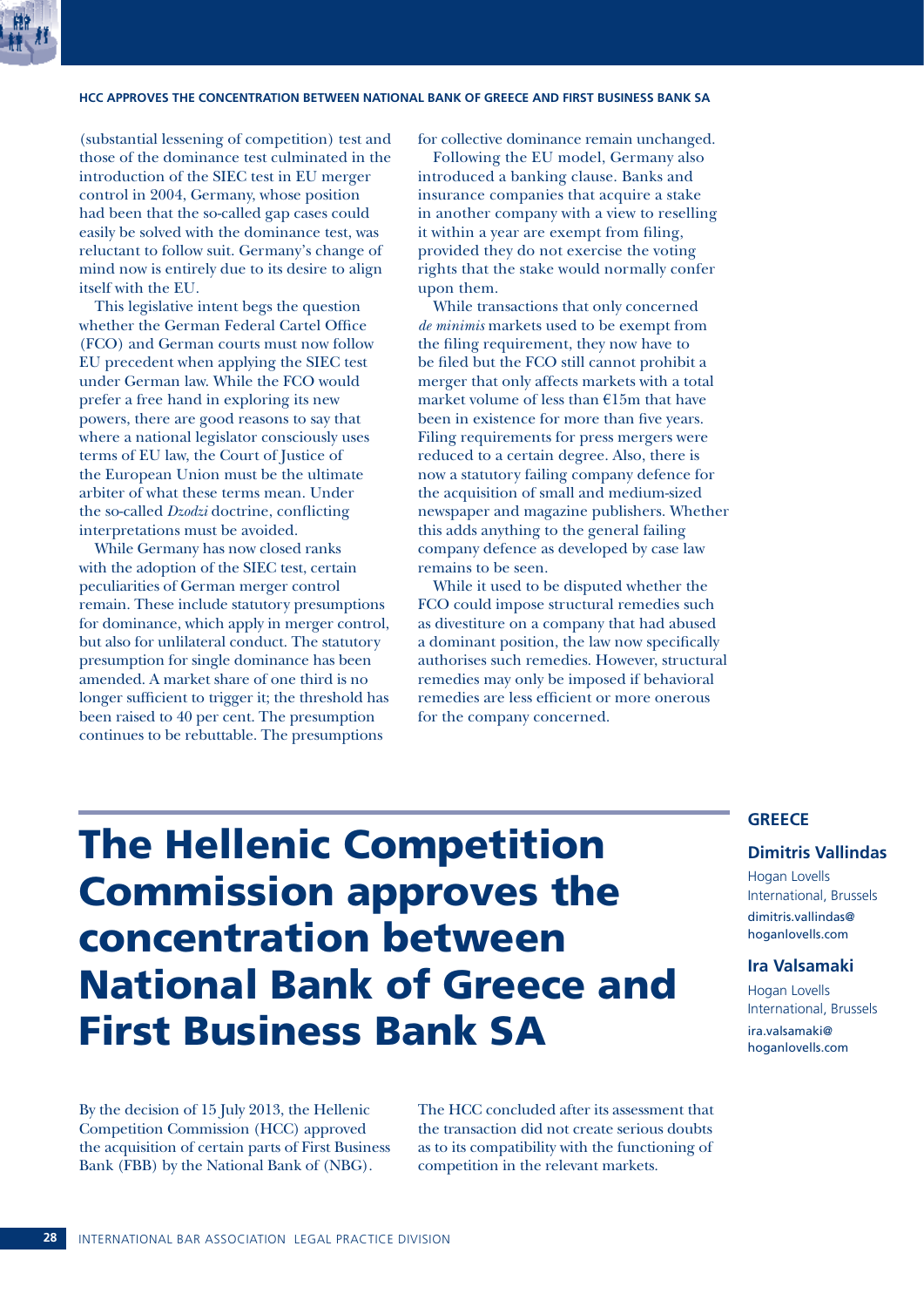### **Background to the transaction**

NBG is a credit institution listed on the Athens and New York Stock Exchange. It holds one of the most important positions in the Greek banking sector and has developed its business in 11 countries.

FBB was established in November 2001 in Athens. Its activities included banking products and services, especially corporate banking for shipping and tourism. One of the larger shareholders was the Agricultural Bank of Greece (19.6 per cent).

Since May 2013, FBB has been placed under liquidation and its licence has been revoked. The Bank of Greece (BoG) initiated the procedure for offers regarding the transfer of selected assets of FBB to another credit institution. The transferred assets included all the contractual obligations to third parties and the total of the assets and liabilities, with the exception of certain specific contracts and assets. More specifically, the transferred assets include:

- cash;
- contracts with other banks related to deposits and bank accounts;
- loan agreements with other credit institutions or private customers;
- sale agreements with Repos and Reverse Repos;
- leasing and purchase agreements;
- rights in rem and in personam;
- titles and trademarks;
- IP; and
- contracts for the provision of investment services and many more.

On the other hand, certain assets and liabilities were characterised as nontransferable, for example:

- employment contracts;
- obligations deriving from shareholding agreements;
- obligations to compensation;
- damages;
- unjust enrichment;
- obligations satisfied by the liquidation proceeds;
- taxes;
- social security obligations;
- contracts with insurance companies; and
- rights and obligations deriving from a letter of guarantee.

NBG did not pay any consideration for the acquisition due to the fact that the transferred liabilities exceeded the transferred assets. The rationale behind the acquisition was that the sudden revocation of RBB's licence

would lead to the interruption of bank service provision by a significant credit institution. The potential loss of non-guaranteed deposits would cause significant instability to the Greek banking system, especially during the current financial situation.

### **The transaction**

According to Article 5(2) of Law 3959/2011, a concentration results from a permanent change of control, when one or more persons already controlling one or more undertakings obtain directly or indirectly control over part or whole of one or more undertakings through the purchase of elements of the assets by contract or other means. Consequently, a concentration results from the transfer of specific elements of the assets of an undertaking on condition that these elements are part of the undertaking, in the sense of a business activity with an identifiable turnover.

### **Relevant markets**

According to the established practice of the HCC and the EU Commission, the basic categorisation of banking products includes: (i) retail banking; (ii) corporate banking; and (iii) financial services. These categories can be further subdivided on the basis of demand and supply side substitutability of banking products. The relevant geographic market is Greece.

### *Affected markets*

According to the HCC, the transaction affected the following markets:

- the market for retail banking for deposits and financing;
- corporate banking for deposits and financing; and
- the market for issuing debit cards.

The HCC evaluated both the non-coordinated and the coordinated effects of the transaction on the affected markets.

### *Non-coordinated effects*

The HCC examined whether the transaction would lead to the creation or strengthening of NBG's dominant position in the affected (sub-)markets. In all of the markets, neither the position of NBG nor the structure of the market would change because of the transaction. As well as the parties involved, the HCC established that there are several strong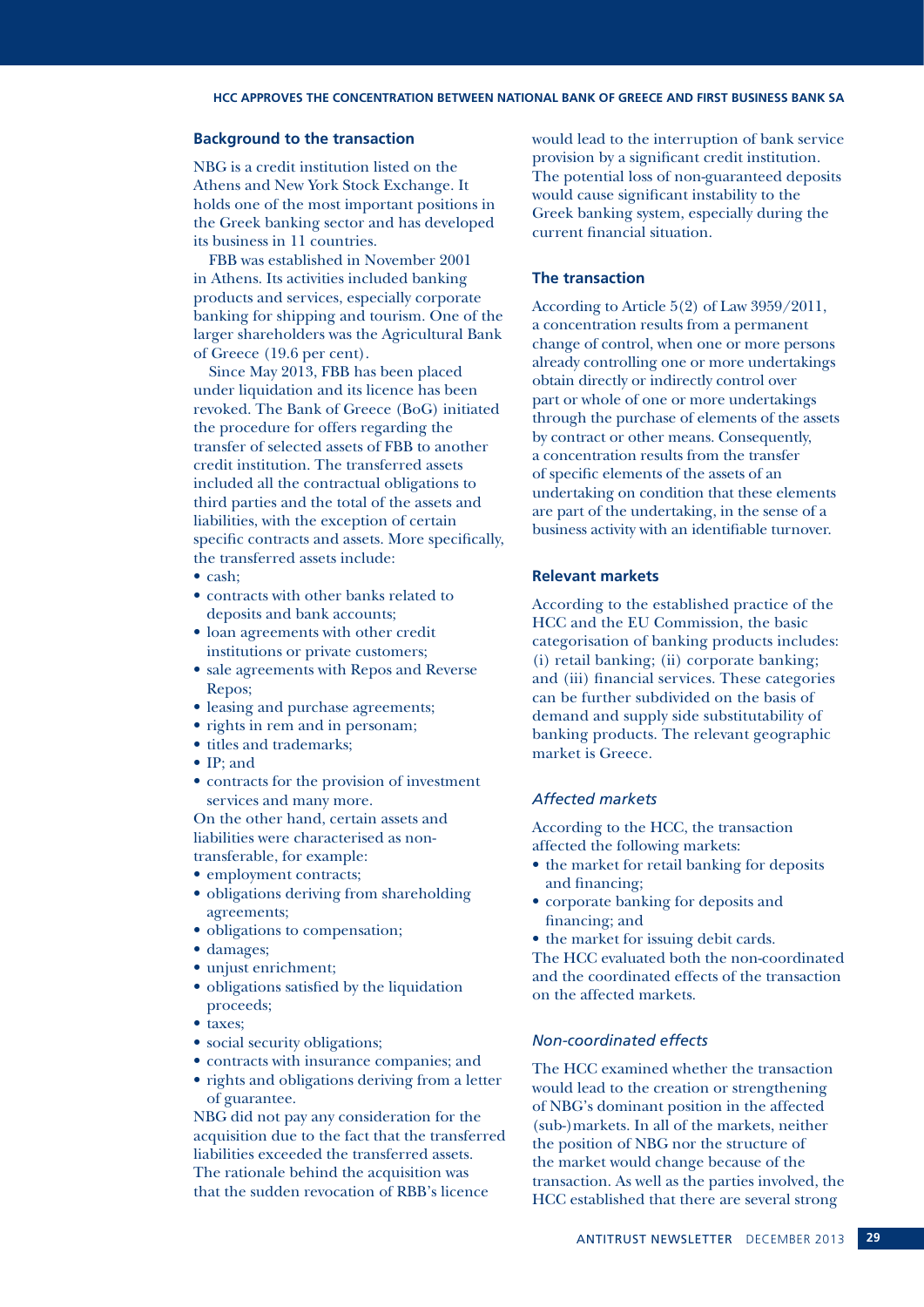

### **HONG KONG COMPETITION LAW ENFORCEMENT TAKES OFF 'WITH GLAMOUR' – TV BROADCASTER FINED**

competitors active on the relevant markets, such as PIRAEUS Group, ALPHA Group and EUROBANK-ERGASIAS. The increase of NBG's market share was insignificant (up to five per cent) and therefore it would not alter the competitive conditions and the market structure, according to EU case law. Additionally, the increase of the HHI (the Herfindahl-Hirschman Index) pre- and post-transaction does not raise any concerns. Furthermore, FBB's commercial and pricing policy was such that if FBB left the market, it would not lead to the removal of a significant competitive pressure to the remaining players.

### *Coordinated effects*

The HCC then examined whether the transaction would lead to the creation or strengthening of collective dominance in the affected (sub-)markets. At the level of the defined relevant affected markets and in their sub-markets, the four larger banks would still hold post-transaction a combined market share of more than 60 per cent, which means that these markets are highly concentrated. The bigger the degree of concentration in a market, the more it is vulnerable to the creation of coordinated effects. However, the probability of coordination is low due to the presence of several other smaller players on the market.

Additionally, there are no structural links between the existing players. Finally, the small increase in NBG's market share in each market does not lead to a substantial change in the competitive conditions in the affected markets. Therefore, there is no evidence that the concentration at hand would impair the competitive conditions on the affected markets.

### **Conclusion**

On the above grounds, the acquisition by NBG of certain elements of the assets and liabilities of FBB was approved, since the transaction did not create serious doubts as to its compatibility with the competition rules in place.

## **HONG KONG**

### **Adrian Emch**

Hogan Lovells, Beijing adrian.emch@ hoganlovells.com

### **Clarice Kan**

Hogan Lovells, Shanghai clarice.kan@ hoganlovells.com

## Hong Kong competition law enforcement takes off 'with glamour' – television broadcaster fined for anticompetitive practices

### **Introduction**

On 14 June 2012, Hong Kong entered into a new era in terms of competition law. On that day, the Competition Ordinance was enacted. Since then, however, progress has been slow. The Hong Kong government is currently busy with the establishment of the two new institutions in charge of enforcing the ordinance – the Competition Commission and the Competition Tribunal. The substantive provisions of the Competition Ordinance have yet to come into effect.

While people are waiting for the antitrust regime revolving around the Competition Ordinance to take shape, Hong Kong has witnessed the adoption of one of the first antitrust decisions: in September 2013, the Hong Kong Communications Authority ('Authority') – formerly, the Broadcasting Authority – issued its decision to sanction Television Broadcasts Ltd (TVB) for anticompetitive practices. Its decision was adopted under the Broadcasting Ordinance (BO) – which contains sector-specific antitrust rules – but the implications may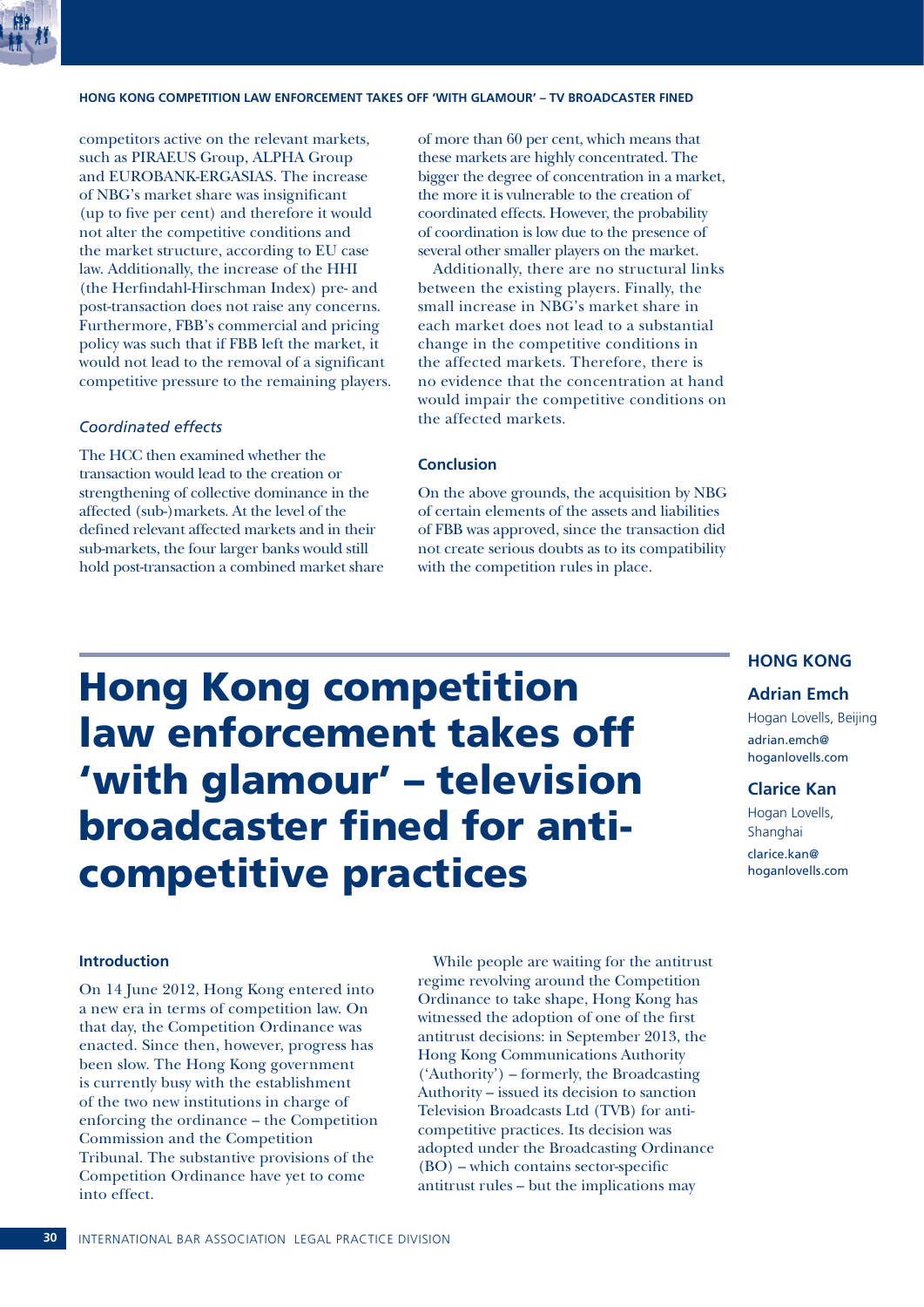be broader. The decision may give a boost to the antitrust 'institution building' as the Authority will also have powers to enforce the Competition Ordinance in the broadcasting and telecommunications sectors.

### **Investigation procedure**

The Authority announced the ruling against TVB after a three-year investigation. The investigation was initiated by a formal complaint from Asia Television Ltd in December 2009, alleging that certain clauses in TVB's contracts with its artists and singers and certain informal policies and practices pursued by TVB violate the BO.

On 28 August 2010, the Authority decided to launch a full-blown investigation into some of the contractual clauses and policies of TVB, and its final decision was released on 19 September 2013.

On 17 October 2013, TVB appealed the Authority's decision to the Chief Executive in Council. TVB is reportedly also considering filing an application for judicial review.

### **The marketplace**

The Authority started its analysis with the definition of the 'relevant markets'. It noted that the case concerned an issue of 'two-sided markets', with TV viewers on the one side and TV advertisers on the other. As to the viewers' side, the Authority ultimately left open the question of which products/services comprise the relevant market. Its analysis assumed that 'all TV viewing' would be the broadest possible relevant market, and focused on that area. The Authority proceeded on the basis of the broad scope of the relevant market, as this approach was more favourable for the defendant. It concluded that TVB possesses a dominant position in this market as a result of a variety of factors. Perhaps most importantly, the Authority found that TVB had a market share of over 60 per cent in the 'all TV viewing' market.

As for the television advertiser side, the Authority was more conclusive, finding that 'TV advertising' was the relevant market. It examined and ruled out the possibility that other types of advertising – such as advertising through traditional media including cinema, radio, print, billboards and buses or internet display advertising – would be in the same relevant market. TVB's share in the TV advertising market was found to be around 56 to 59 per cent from 2006-2009, dropping

to 47 per cent in 2010. Again, the Authority looked at other factors such as high entry barriers, substantial sunk costs, brand loyalty, and weak countervailing buyer and supplier power to find dominance.

### **The anti-competitive conduct**

In terms of anti-competitive conduct, the Authority concluded that TVB restricted competition in the TV programme service market by foreclosing rivals' access to artists and singers, thereby impairing their ability to compete with TVB and raising their costs.

TVB had restrictive clauses in its contracts, which required artists to be totally exclusive to TVB during the contractual period or required them to obtain consent from TVB before engaging in outside work. The Authority found that the consent requirement worked as de facto exclusivity. Artists did not frequently apply for consent between 2007 and 2010 – perhaps concerned about detrimental effects for their careers at TVB – and, in none of the instances, consent was granted for artists working for rival television stations in Hong Kong.

In short, the Authority held that TVB had 'secure[d] for itself exclusive supply of a large portion of an essential input in TV and music programme production, i.e. artistes and singers.' Referring to guidelines issued by itself and the European Commission, the Authority examined the degree of 'foreclosure' of the exclusivity practice, for example finding that over 90 per cent of singers in Hong Kong had signed contracts with TVB.

In addition, the Authority held that TVB had put in place so-called 'no original voice', 'no promotion' and 'no Cantonese' policies to back up its exclusivity practices. As such, TVB's contracts with artists prohibited them from performing in other TV stations' programmes with their original voices, from attending promotional activities or speaking Cantonese on the programmes of other TV stations in Hong Kong. The Authority found this 'no Cantonese policy' to be 'implicitly imposed' only (not in contractual clauses).

Overall, the Authority seemed to hold that these policies were ancillary to the main issue, the contractually imposed exclusivity. It held that the policies 'extend the reach of TVB's exclusivity provisions. They create an additional hurdle for other local TV stations…'

The Authority also examined a variety of defences and justifications put forward by TVB, but rejected them all.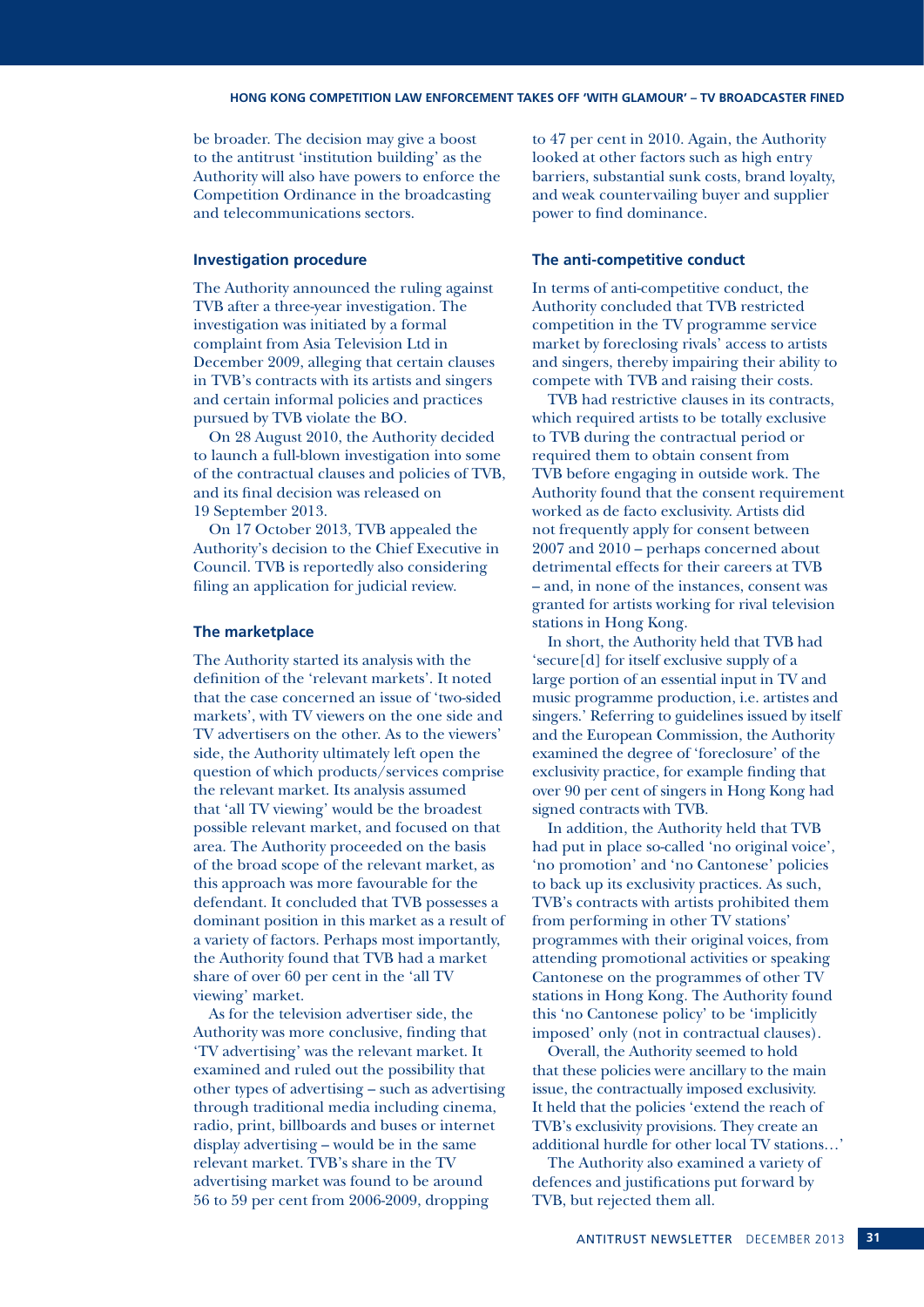

### **Sanctions and remedies**

As remedies, the Authority ordered the adoption of a series of measures. In particular, it:

- imposed a fine of HKD900,000 (approximately US\$115,000) on TVB (the maximum penalty for the relevant violations being HKD1m);
- directed TVB to bring the infringement to an end, and to refrain from repeating or engaging in equivalent conduct going forward;
- ordered TVB to communicate to all artists and singers with contracts that it abandons the challenged contractual clauses and policies; and
- requested TVB to report back on the steps to implement compliance with the decision.

### **Some comments**

The decision is one of the first antitrust decisions in Hong Kong. With its adoption, the Authority signals that it is to be reckoned with before and after the Competition Ordinance comes into effect – given its concurrent enforcement powers with the Competition Commission. In a broader sense, the decision may be an indication that Hong Kong authorities more generally are keen to show their

commitment – and ability – to deal with anti-competitive practices.

The decision is important as it provides interesting reading for antitrust aficionados and companies looking for guidance on how to comply with the BO and – equally importantly – the Competition Ordinance. There is plenty of information – the full decision of the Authority spans over 115 pages.

The Authority's decision is about abuse of dominance, and focuses to a large part on contractual exclusivity. In a way, contractual exclusivity is one of the most straight-forward examples of potentially exclusionary conduct, if foreclosure is significant enough in terms of scope, intensity and time. Interestingly, however, the decision also finds TVB to have engaged in de facto exclusivity. This seems to be an indication that the Authority takes an effects-based approach, seeing through the form of the alleged restraint.

Finally, it is also interesting to see that the Authority referred to European Union competition law at various occasions. For the assessment of 'dominance', the Authority even explicitly stated that it will have regard to European case law, while bearing in mind that 'the law of Hong Kong demands independent interpretation'.

## Substantial amendments to the Hungarian Competition Act

**I**<br> **I**<br> **Dre** mportant changes concerning – among others – merger law and leniency rules have been enacted and the possibility of settlement in competition supervision proceedings has also been introduced into Hungarian competition law.

Contrary to the old regime, under which companies could bear the risk of going ahead with a concentration withoutformallyhaving obtained the approval of the Hungarian Competition Authority (HCA), the new provisions now prohibit this. Thus, the concentration may not be executed (for example voting rights may not be exercised) without the prior approval of the HCA. Nevertheless – similar to EU merger rules – an exemption may be granted by the

Competition Council if the companies prove that the exercise of controlling rights prior to the formal approval of the HCA is necessary for running the business and for preserving the value of investments.

According to a new provision enacted on the basis of foreign models, the Competition Council now has the opportunity to initiate a consultation procedure in merger cases and before adopting a commitment decision in order to obtain the preliminary views of companies active on the affected markets.

It should also be mentioned that according a new rule, the government may decide that a concentration bears national strategic significance, for example in order to safeguard jobs or to protect supply, and does

### **HUNGARY**

### **Andrea Jádi Németh**

Jádi Németh, Budapest andrea.jadi-nemeth@ bpv-jadi.com

### **Bálint Bassola**

Jádi Németh, Budapest balint.bassola@ bpv-jadi.com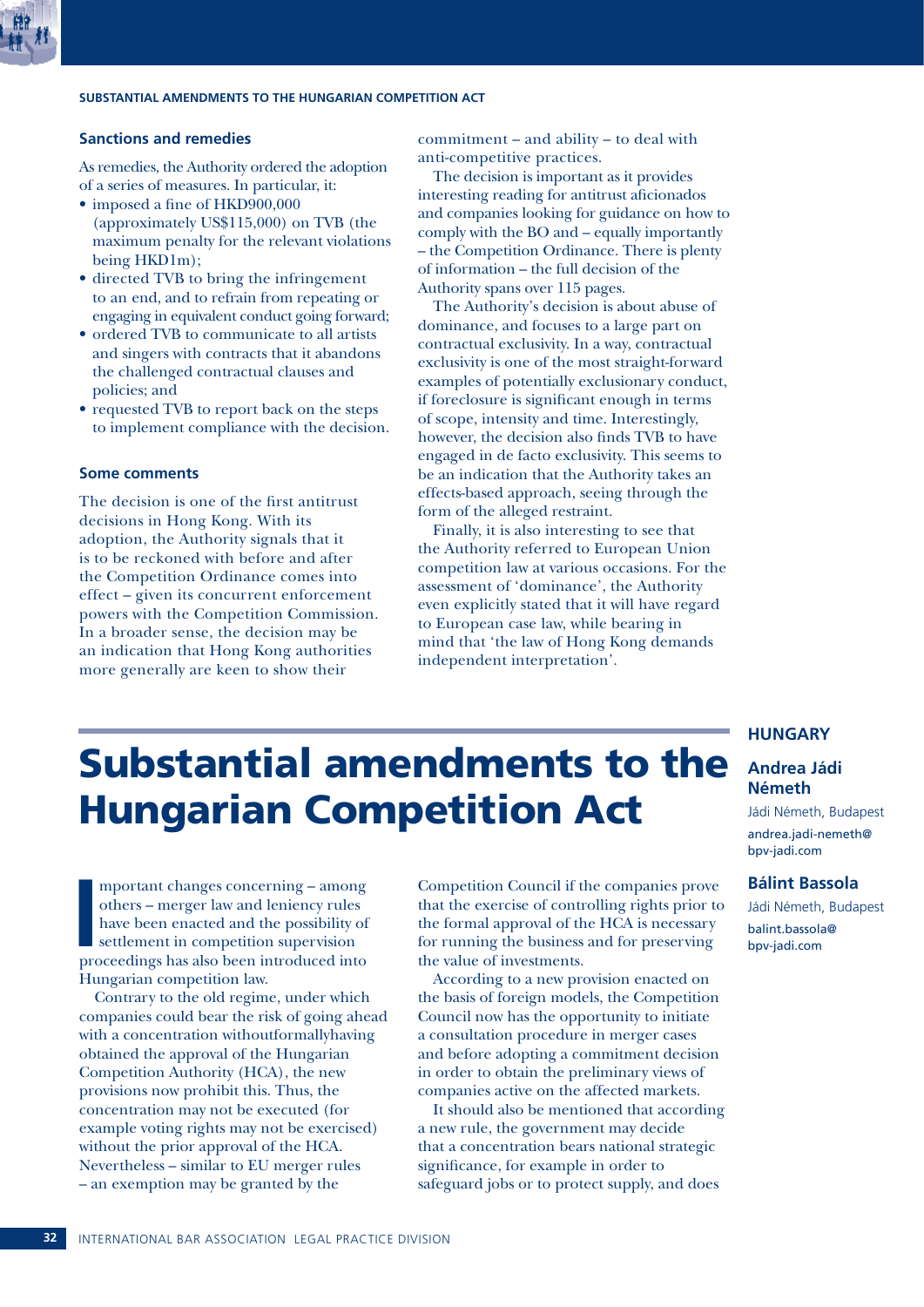not therefore fall under the authorisation obligation of the HCA.

According to the new leniency rules, a nonfinal, so-called 'marker' application, which is aimed to obtain full immunity from the cartel fine (type 'A' application), may only be submitted if the information submitted enables the HCA to carry out a dawn raid. The possibility of withdrawing the application is only permitted in type 'A' applications. In our view, it seems that giving certain benefits exclusively to type 'A' applications may result in other types of applications, ie, those that aim at the reduction of the cartel fine, becoming less attractive for companies that intend to confess their participation in a cartel agreement.

Detailed rules concerning a settlement procedure have also been introduced into the Hungarian Competition Act. This procedure aims at simplifying the competition supervision procedure for the company in question while rationalising the resources of the HCA.

The new settlement procedure allows a company to acknowledge the relevant facts

of the case, the infringement as well as the fine and to accept that that it will not dispute the HCA's decision before the judicial court. The HCA then terminates the competition supervision procedure within a substantially shorter term.

It should also be mentioned that this possibility may also be beneficial in leniency cases. If the given company has previously submitted to the HCA a leniency application aimed at the reduction of the cartel fine, the fine may be further reduced by an additional ten per cent if the settlement procedure has been successfully completed.

We also add that as the settlement procedure is a completely new institution under Hungarian competition law, aspects of its implementation will be interpreted through the Hungarian Competition Council's decision-making practice and by the courts (for example definition of the term 'time frame which does not jeopardise the completion of the settlement procedure in a fast and efficient manner').

### **INDIA**

### **Samir R Gandhi**

AZB & Partners, New Delhi samir.gandhi@ azbpartners.com

### **Kamya Rajagopal**

AZB & Partners, New Delhi kamya.rajagopal@ azbpartners.com

## Sector-specific thresholds and merger control in India

espite its nascence, competition<br>
law in India already finds itself<br>
on the brink of undergoing<br>
massive change. In June 2011,<br>
merely two years after the introduction of law in India already finds itself on the brink of undergoing massive change. In June 2011, the law itself, the government of India set up an expert committee to examine and suggest modifications to the Competition Act, 2002 (the 'Act'). Based on their recommendations, the government introduced the Competition Amendment Bill, 2012 (the 'Bill'), which is currently tabled for voting in Parliament. The Bill is currently being considered by the Parliamentary Standing Committee on Finance and, if passed, will significantly amend the scheme and scope of the Act.

The merger control regime in India mandates compulsory notification of mergers, amalgamations and acquisitions where the

concerned parties together meet certain asset or turnover thresholds prescribed in section 5 of the Act. Transactions between smaller enterprises escape notification under this regime and for good reason; they are considered unlikely to adversely affect competition in India. In recognition of this underlying principle, in 2011 the government went a step further and included a *de minimis* exemption for acquisitions in target enterprises where the latter fall below certain lowered asset or turnover thresholds in India.

Among the Bill's more notable suggestions is an enabling provision that allows the government to specify asset and turnover thresholds 'for any class or classes of enterprise', the meeting of which could trigger the pre-merger notification requirement under the Act ('Sector Specific Thresholds'). The provision marks a radical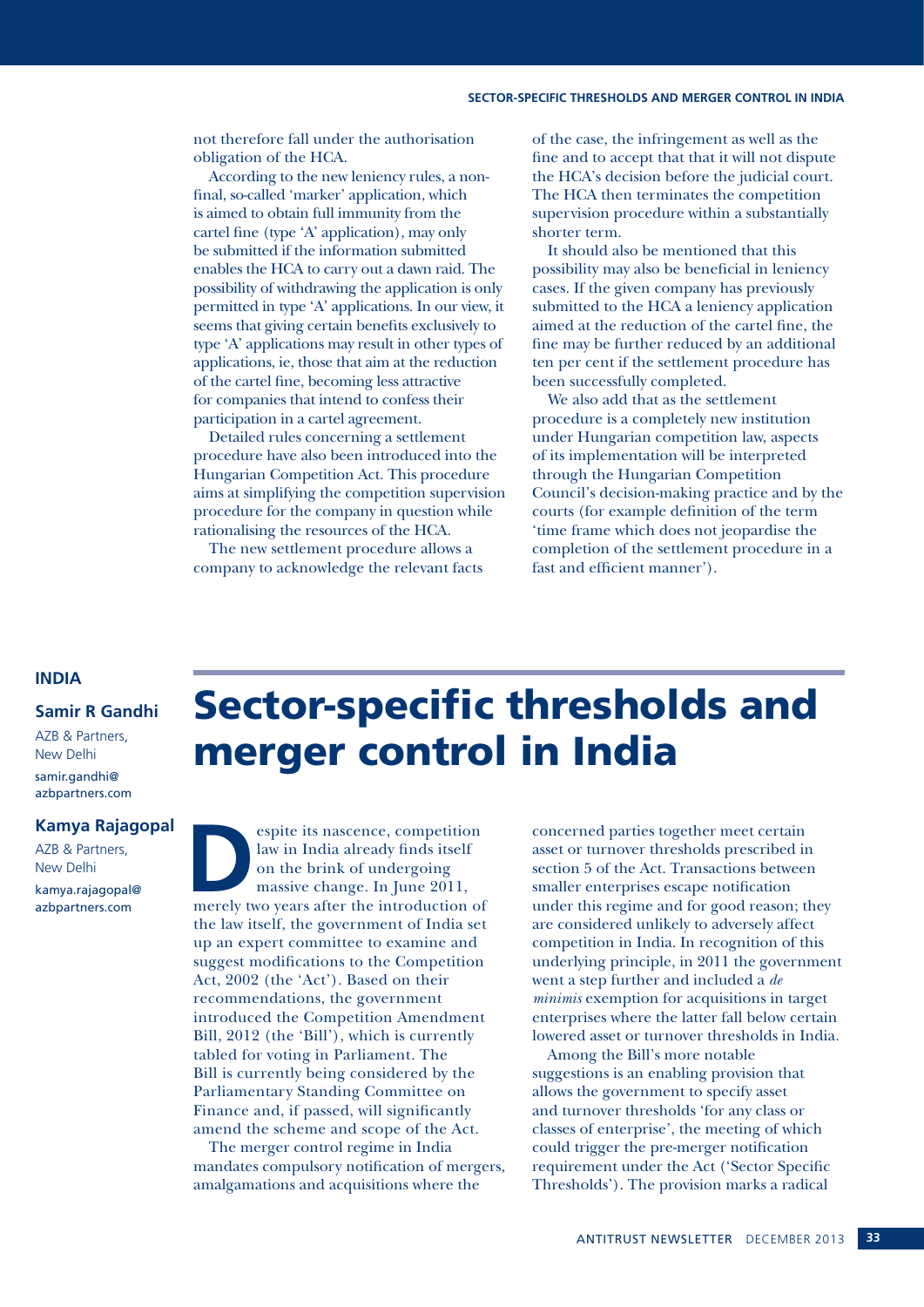international bar association conferences



# **25th Annual Communications and Competition Conference**

**5–6 May 2014 Prague, Czech Republic**

A conference presented by the co-presented by the IBA Communications Committee, the IBA Antitrust Committee, supported by the IBA European Regional Forum

## **Topics will include:**

- Antitrust and regulators joint round table
- Connectivity and digital inclusion: EU Digital Agenda objectives and roles of OTTs
- Competition in Cloud supported applications the role of licensing
- Recent antitrust developments in the online sector
- NFC: Mobile payment evolution how big software companies became banks: the competitive analysis
- Cybersecurity and data mining 'attitude' as competitive edge – new obligations on providers under the NIS (Network and Information Security) Directive and the role of consensus
- Internet of things: manufacturing companies industry and use of 'white spectrum' – ghost in the machine?

## **Who should attend?**

In-house and private practice lawyers, regulators, bankers and professionals involved in providing advice and guidance to the converging communications and technology industry.



London São Paulo Séoul The Hague Washington DC

4th Floor, 10 St Bride Street, London EC4A 4AD, United Kingdom Tel: +44 (0)20 7842 0090 Fax: +44 (0)20 7842 0091 www.ibanet.org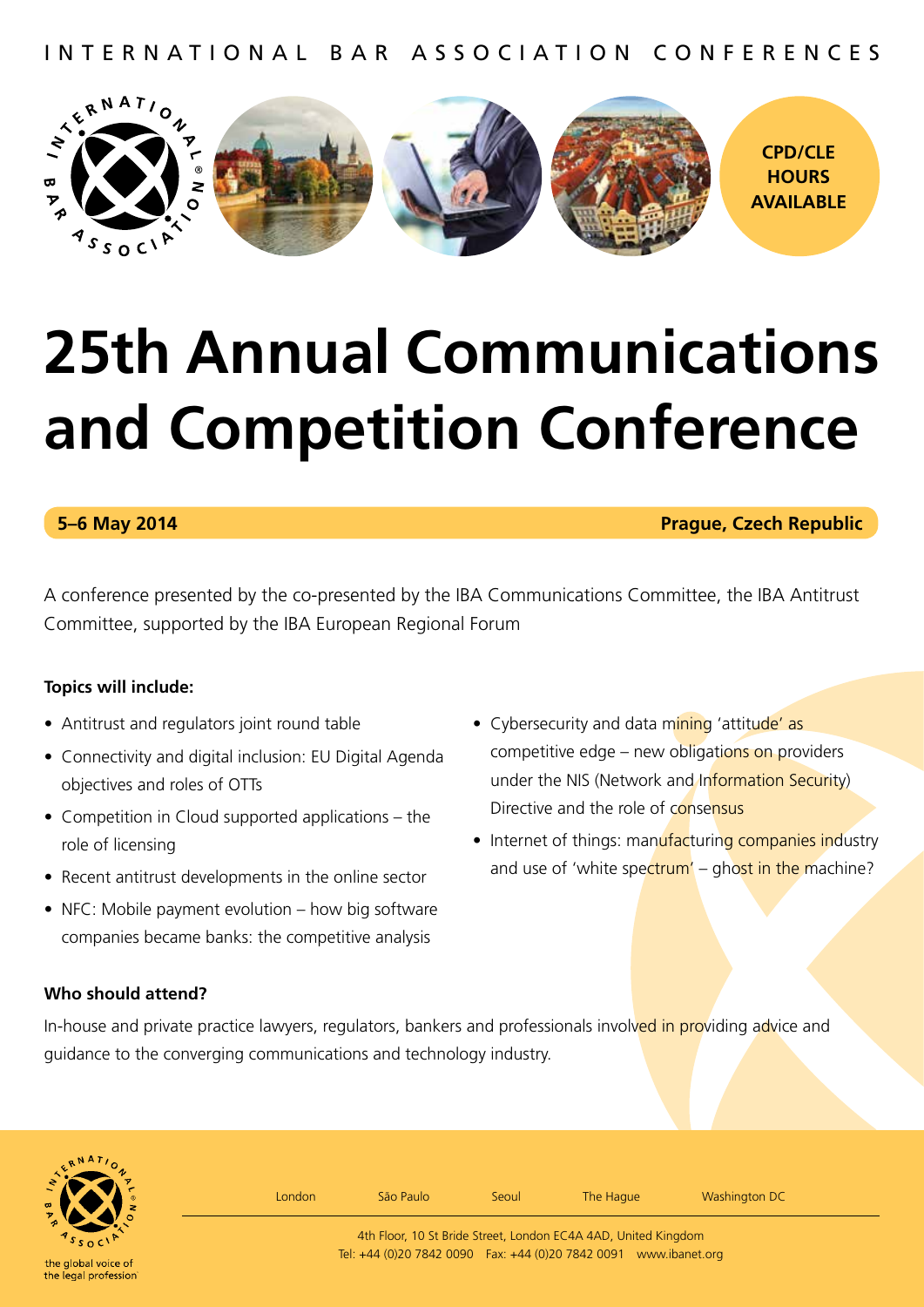### **SECTOR–SPECIFIC THRESHOLDS AND MERGER CONTROL IN INDIA**

departure from the uniform application of asset/turnover thresholds and the accepted rationale that certain transactions do not warrant *ex ante* intervention by the Competition Commission of India (CCI).

In August 2013, the Merger Working Group of the Antitrust Committee of the IBA (IBA-MWG) submitted their comments and suggestions ('Submissions') to the (Indian) Ministry of Corporate Affairs and the CCI. The Submissions caution against the possible introduction of sector-specific thresholds which, if successful, could have a sizeable impact on India's merger control regime.

Since the liberalisation of Indian industry in the early 1990s, economic growth in India has surged ahead, not least due to the frenetic level of M&A activity. Transactions have grown in size and sophistication and their successful completion is subject, among other factors, to the receipt of all necessary regulatory approvals. India's mandatory merger control regime captures a number of such transactions, which by their sheer size could have an adverse impact on competition in India. In the two years since the introduction of the merger control provisions, the CCI has examined over a hundred transactions. The business community at large is gradually coming to terms with this newly introduced regulatory requirement.

However, the inclusion of sector-specific thresholds is bound to create confusion as to applicable thresholds and to overly complicate the existing regime. To begin with, the provision is unaccompanied by any wording to clarify and suggest the parameters for classification. In theory, the government could introduce new thresholds by reference to any number of criteria, including: (i) the size of the enterprise(s) (eg, small and medium size enterprises); and/or (ii) the industry sector to which the enterprise(s) belongs. The lack of any guiding framework creates uncertainty for the business community, the CCI and other specialist regulators. At the very least, domestic and international businesses deserve the benefit of the Act specifying the sectors and/ or classes of enterprise that would fall prey to this provision. Moreover, the Bill does little to clarify the manner in which these numbers will be computed. There is no provision for a consultation process with stakeholders each time the government wishes to introduce a new set of class-specific thresholds. The thresholds themselves could be articulated in many forms (eg, whole numbers, a formula or a percentage shareholding in a target enterprise belonging to a separate class or sector).

This is particularly interesting because of the self-sufficiency of the existing regime. In the short time since its commencement, the CCI has proven itself to be a rigorous, proactive and no-nonsense regulator. Merger reviews are conducted in a timely fashion and behavioural contraventions are heavily penalised. The move to grant the government the power to carve out sector-specific thresholds indicates an apprehension that certain low value transactions in sensitive sectors (such as the pharmaceutical sector) may escape review and yet adversely affect competition.

However, the proposed provision undermines the efficacy of several safeguards that are currently built into the Act. Failure by parties to notify a transaction is easily tackled by the CCI's power to initiate a *suo motu* inquiry for an entire year *after* consummation of the deal. Should the transaction fall below the section 5 thresholds and escape notification, parties and their practices could still be the subject of investigation on behavioural grounds, such as entry into anti-competitive agreements and abuse of dominant position. Finally, and most importantly, the Act itself specifies a mechanism for the government, in consultation with the CCI, to revise the thresholds every two years and take account of market realities.

Apart from the ensuing uncertainty about the regulatory regime, another danger of introducing sector specific thresholds is the possibility of 'threshold shopping' by parties, particularly conglomerates. To take an example, seller enterprise 'A' could be a conglomerate with several diverse business divisions (eg, cement, tyres and steel) of which one (eg, the tyre production division) is being sold to buyer enterprise 'B'. The transaction is one that does not meet the regular thresholds under section 5 of the Act and would ordinarily not be notifiable. However, the government introduces specific thresholds for the steel sector that are lower than those stipulated in section 5. The Act currently does not make specific provision for the sale of business divisions/assets, thus making it possible for the 'steel' thresholds to become applicable to 'A'. This could potentially make the transaction notifiable and subject to prior clearance from the CCI. Alternatively, 'A' could simply pick the set of thresholds that are better suited to the transaction and/or its own interests under each individual set of circumstances.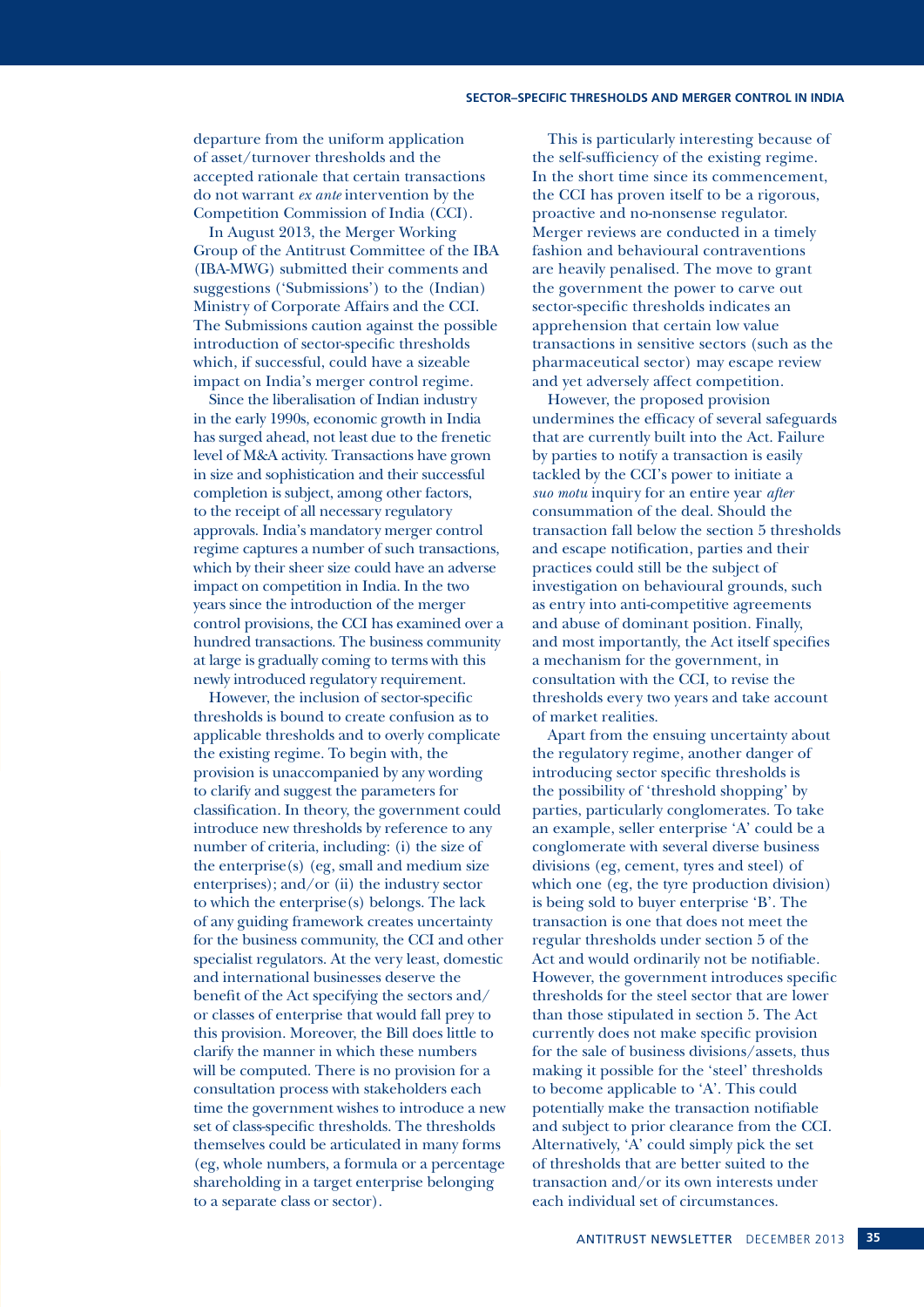### **NEW BLOCK EXEMPTION FOR NON-HORIZONTAL ARRANGEMENTS**

These statutory measures are in and of themselves adequate to remedy anomalies in the competitive landscape in India. The current regime with uniform thresholds provides a degree of certainty to both industry and regulator. It is in line with other sophisticated competition law jurisdictions including the European Union and the United States, as well as developing ones such as South Africa and Pakistan. Sector specific thresholds at this stage of India's merger control regime seem poised to promulgate uncertainty,

higher costs and, quite importantly, a largely unnecessary administrative burden on the time and resources of the CCI. The successful passage of this provision will also add significantly to the cost of doing business in India. The Submissions of the IBA-MWG urge the Ministry of Corporate Affairs to adopt a balanced view that is encouraging of the development of an emerging competition law regime, cognisant of the limited time and resources of its regulator and supportive of national interests.

# New block exemption for non-horizontal arrangements that does not include certain price restrictions

## **ISRAEL**

### **D Ziv Abramovich**

Lapidot, Melchior, Abramovich & Co, Jerusalem ziv@lma-law.com

### **The IAA promotes its 'self-assessment' policy and publishes a new and precedent block exemption for most popular vertical arrangements**

By the end of July 2013, the Israeli Antitrust Authority (IAA) published a new block exemption for non-horizontal arrangements that does not include certain price restrictions. The IAA's declared intention is to decrease the bureaucracy hassle on the business sector and to reduce criminal exposure in cases it is not required.

The new block exemption exempts from the duty to submit supplier–client arrangements for its approval, and passes the responsibility to the parties themselves and their professional advisors to check whether there is significant competition in the relevant market as a result of the relevant arrangement. If it turns out that the arrangement does raise significant harm to competition in the market, the IAA shall be able to challenge this arrangement retroactively, as in the US and the European antitrust laws, and it shall be able to use, inter alia, the administrative fines tool.

The new block exemption recognises that in arrangements between non-competitors, quite often the arrangement has a legitimate business justification and it does not harm competition, and sometimes even promotes it. Most of the arrangements between suppliers and their clients are included in the new block exemption, except for those in which the supplier dictates a minimum resale price maintenance (for example, in a situation in which the supplier dictates to a reseller a minimum resale price to the consumers, that the reseller is not allowed to charge less than such a minimum resale price).

The new block exemption determines a horizontal arrangement as a restrictive arrangement in which at least two of its parties are competitors, dealing with goods they are competing about, or a restrictive arrangement that is an investment of one competitor in another that does not reach to be a companies' merger.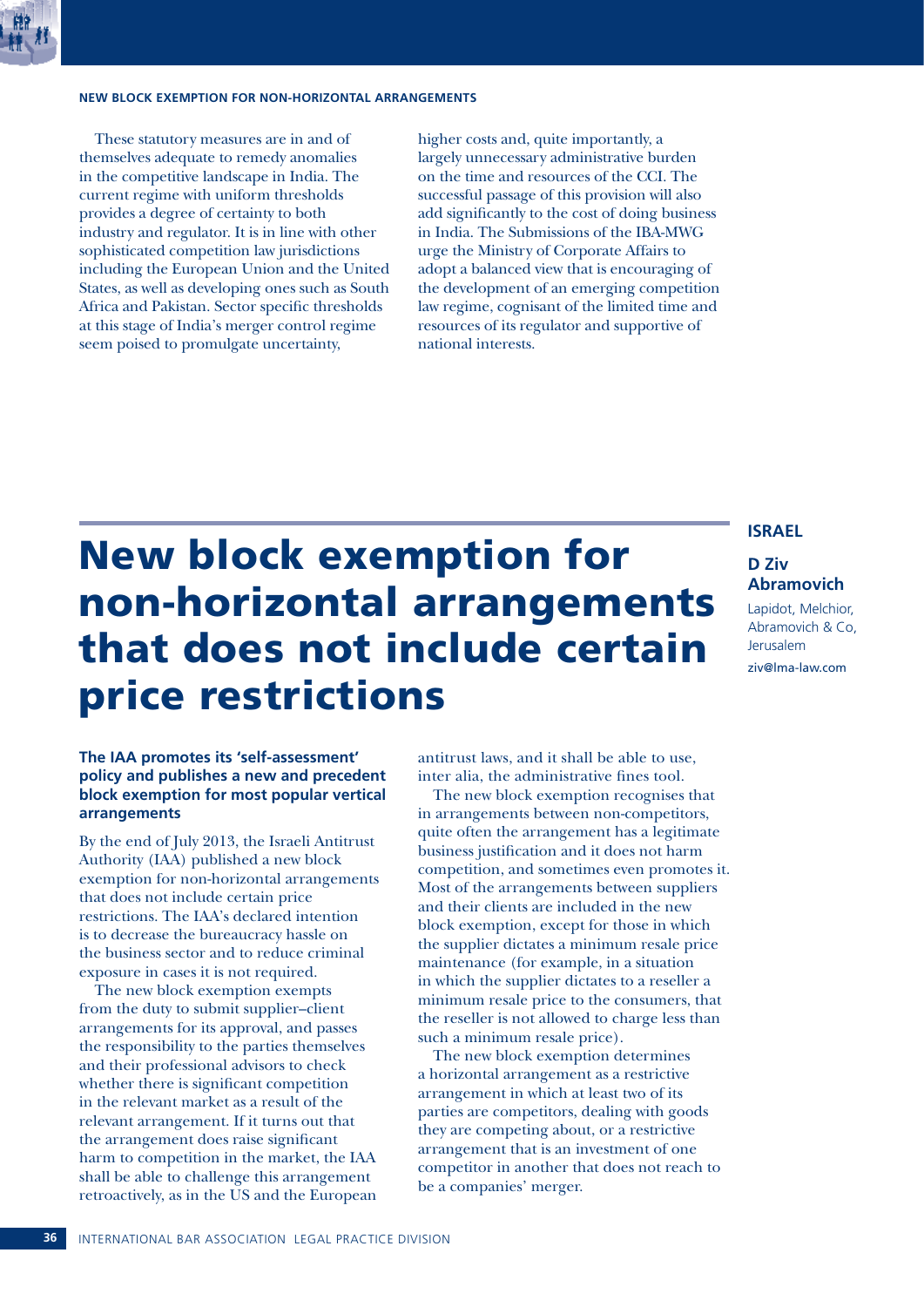### **ITALY – RECENT DEVELOPMENTS**

Competitors are defined as any of the following:

- Those that during the term of the restrictive arrangement or during the three years before had an overlap between any goods one of them supplies and any goods supplied by the other party, where both supply those goods to similar or identical purchasers, or where there is an overlap between any goods purchased by one of them and any goods that the other is purchasing, where both purchase those goods from similar or identical suppliers ('overlap' means identity or similarity between the goods supplied or purchased by one to those supplied or purchased by the other, or that it has been used for identical or similar purposes).
- Parties that it is reasonable to assume that they will be competitors, as above-mentioned, unless there is a restrictive arrangement.
- Parties that the restrictive arrangement is intended to prevent them from being competitors, as above-mentioned. For the purposes of this determination, it

does not matter whether the competitors are included or not included in the same market according to economic tests of market definition, and the determinations of 'competitor' and 'potential competitor' in the general instruction and definitions for the block exemptions, shall not apply.

Price restriction is defined as a restriction in an arrangement between a supplier of goods and a purchaser of goods that is regarding the price in which certain goods shall be sold by a certain purchaser, except a restriction that limits the ability to raise the price in which goods shall be sold by a purchaser as above-mentioned.

According to the new block exemption, a restrictive arrangement that is non-horizontal and that does not include certain price restrictions is exempted from the duty to obtain the prior approval of the Antitrust Tribunal (or a specific exemption from the Antitrust Commissioner) if the restrictions in it: (i) do not limit competition in a significant part of the market influenced by the arrangement; or (ii) if they might harm competition in a significant part of a market as above-mentioned, but they are not able to significantly harm competition in a market and that the essence of the restrictive arrangement is not the reduction or the prevention of competition, and the restrictions do not include restrictions that are not necessary for the implementation of its essence.

### **ITALY**

**Enrico Adriano Raffaelli**

Rucellai & Raffaelli, Milan

e.a.raffaelli@ rucellaieraffaelli.it

## Recent developments

**Sector inquires launched by Italian Antitrust Authority**

### *Sector inquiry into the role of organised large-scale retail trade*

In November 2010, the Italian Antitrust Authority (IAA) opened an investigation into the role of organised large-scale retail trade (*Grande Distribuzione Organizzata* – GDO) in the agri-food supply chain. In particular, the IAA has decided to conduct an analysis on the competitive dynamics of this sector due to their impact on final prices. This sector inquiry was aimed at analysing some criticalities related to the agri-food sector as, for example, the degree of competition that exists in GDO groups, the alteration of competitive dynamics that are originated by the pooling of corporate functions,

the role of private labels in the establishment of contractual relations with suppliers, the nature and the impact that the increasing number of requests that large-scale retailers have issued to their suppliers in order to obtain a contribution with respect to their promotional and distribution activities, which are separated from the purchase quantities and prices.

As explained by the IAA, the increasing degree of concentration in the market, as well as the inter-business sharing of certain business functions (affiliate relations, consortia, group and mega-group of purchasing organisations, etc) in the mass retail sector, are capable of distorting the dynamics of competition; in particular, it is important to take into account the heightened influence of the group purchasing organisations that has significantly increased the contracting power of GDO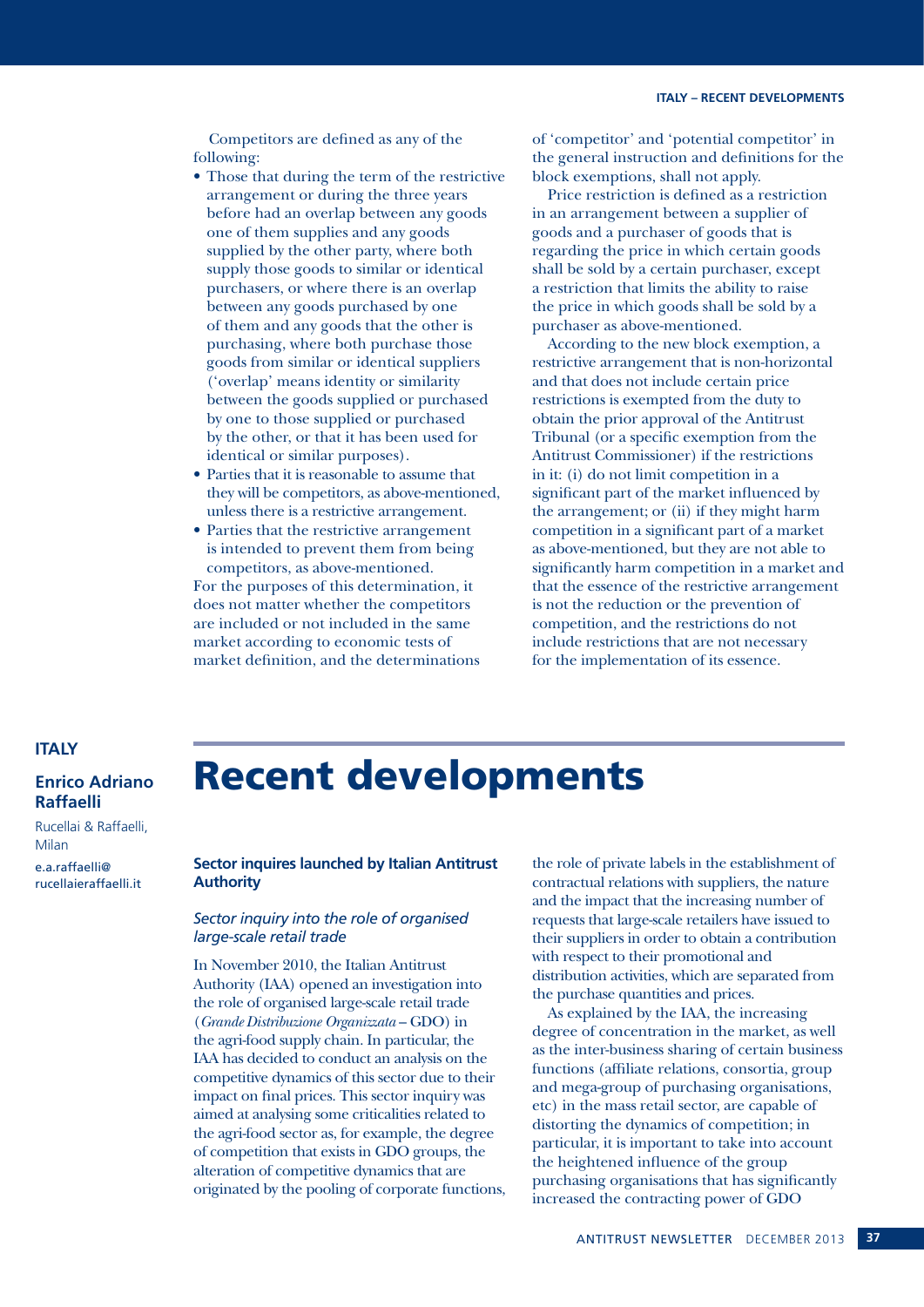### **ITALY – RECENT DEVELOPMENTS**

groups in their relations with small and medium-sized manufacturers.

As a result of the sector inquiry, the IAA's report, published in August 2013, indicates that in Italy the GDO groups have increased their market power with respect to trade relations with suppliers, including the strengthening of the role of central purchasing organisations (seven in Italy); in particular, the effects of this situation are reflected in the economic conditions on the upstream market of supply and on the downstream market of sales, with negative effects also on the consumer side.

In particular, the sector inquiry has shown the presence of some critical elements and problematic relationships between suppliers and GDO companies. In this respect, the first critical point that has been analysed is the role of the central purchasing organisations that have contributed to ensure transparency on contractual terms with producers, by complicating contractual relationship and decreasing the degree of competition between different retail chains, with possible negative effects on the reduction of prices on the downstream market. Secondly, the IAA has examined the phenomenon of trade spending – the amount of fees paid by suppliers to major retail chains for promotional services, distribution and sale – that appears to have contributed, on the one hand, to increase the conflict between producers and distributors and, on the other hand, to weaken competition on final prices, raising the benchmark for the cost of price competition between chains.

In conclusion, in light of the increasing market power of GDO organisations, the IAA will take all the steps of intervention required by the competition law and, specifically, it will assess the possible anti-competitive effects on consumer welfare. In particular, in addition to the provisions of antitrust law, regulations were issued in Italy with the aim of monitoring the structure of the retail sale agri-food market as well as the actions of large-scale food distributors. In this regard, Article 62 of Law No 27 of 24 March 2012 is the legislative response, on the one hand, to the growing tensions in Italy between primary agricultural producers and the food processing sector and on the other hand, to the organisation of commercial distribution sector, with particular regard to negotiation of payment terms. This provision, conferring the IAA with the institutional responsibilities and powers to monitor its application, has introduced certain restrictions in order to ensure more transparency and to balance relationships among the different agri-food supply chain operators.

### *Sector inquiry into costs of bank services*

The IAA has recently published the results of the inquiry that it has been carrying out for three years in the bank services sector, with the purpose to verify the existence of anticompetitive practices in this market, particularly with regard to the bank account services, and to the related cash-in and payment services. The Authority has analysed account costs in 52 banks since 2011, by comparing them to the costs recorded in 2007 during an investigation of the IAA in the same market, in order to assess the enhancement that has been achieved in the bank sector. In this respect, the recent investigation conducted on the basis of the Synthetic Index of Cost has shown a reduction of service prices limited to some groups of costumers, as young people (-19 per cent), families (-2.8 per cent) and retired people (-3.6 per cent); in reverse, the Authority has observed that major banks, which hold 70 per cent of Italian bank accounts, have increased the basic costs of accounts.

The investigation has pointed out the main issues related to bank commercial policies and, specifically, the analysis has outlined that:

- standard service prices and fees related to particular bank services exceed the European average;
- some contractual conditions and restrictions are aimed at customer retention;
- information that concerns content and prices of services is not immediately and easily accessible for consumers since the provided details are not concise nor comparable; and
- consumers are discouraged from switching by economic, administrative and time-related costs that are referred to the closure and transfer of some bank services, such as bank accounts and loans.

Therefore, the IAA has stated that some legislative initiatives have to be taken in order to improve the awareness of consumers and the degree of competition in the sector. In this respect, it has to be mentioned that in the past few years the IAA has already granted to the customer specific tools (such as the Synthetic Cost Indicator) and it has taken some actions with the purpose to enhance competition in the market, and specifically it has fostered and increased consumers' access to simple and immediately accessible bank information. Moreover, the IAA has imposed on banks not to charge fees for switching, and to grant a minimum time to close the bank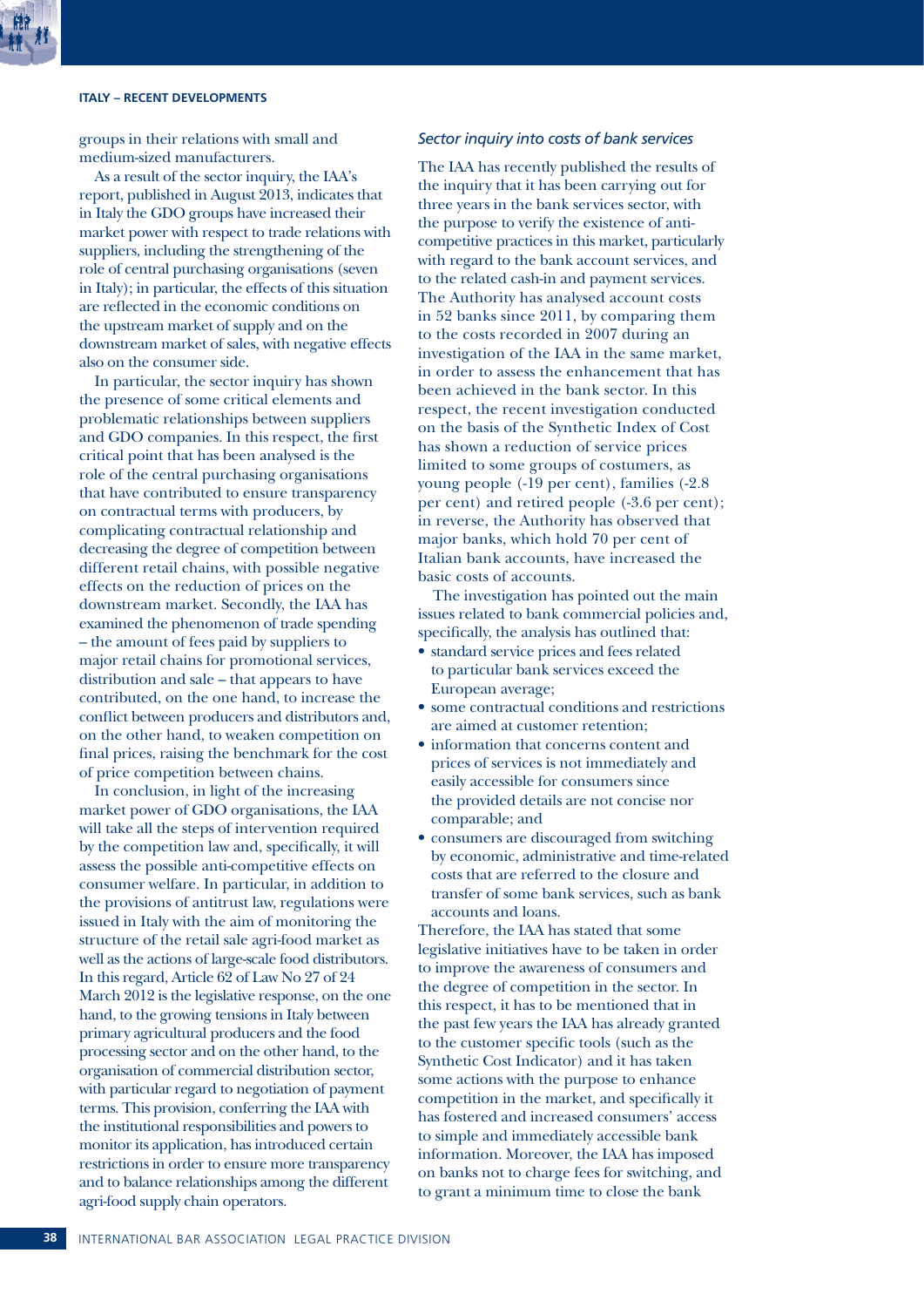account and open a new one. The Authority has supported the settlement of new rules for the determination of fees, and it has promoted among consumers the switching to online bank services that are more advantageous (the fees are at least 30 per cent less than normal).

Even though competition in the bank sector has been enhanced in the past, nevertheless, in the IAA's opinion, the sector is still affected by practices that hinder the reduction of prices and demand switching. Thus, in order to strengthen competition it is necessary to:

- boost transparency in the relations between banks and customers, and provide consumers with new tools in order to simplify the access to and the comparison of information;
- to separate at a contractual level bank account services from other bank services, such as loans, indirectly managed investments and insurances; and
- to make the closure of bank accounts easier and more expeditious (the IAA suggests 15 days).

### **Main interventions of the IAA in the field of consumer protection**

Consumer protection action, in collaboration with the Italian Tax Police, continues to evolve. Indeed, in the last few months the Consumer Protection Directorate General, chaired by Giovanni Calabrò, has taken several initiatives and many significant and innovative decisions, in particular concerning e-commerce, and the first investigation aimed at protecting micro-enterprises.

### *Websites that allowed Italian consumers to buy drugs without prescription online*

The IAA, adopting a precautionary measure, blocked sales on websites in relation to which it had received several complaints by consumer associations. In particular, the measure was adopted in light of a joint report by AIFA (Italian Pharmaceutical Agency), the Ministries of Health and Economic Development, the Special Unit of the Financial Policies, the Pharmacists' Association (Federfarma) and the Association of Italian Pharmacists' (Federazione Ordine Farmacisti italiani). The websites **121doc. net**, **it.121doc.net** and **121doc.it** have offered consumers the chance to buy without a prescription drugs needing a prescription and medical supervision, thus putting the health of consumers at risk. The IAA ordered

the websites' owners, the English Company Hexpress Ltd, to stop selling drugs to Italian consumers without a prescription online immediately, giving a five-day deadline to suspend any type of activities related to the sale of those products on these websites.

### *Fashion websites that sell counterfeit products*

Another interesting decision that was taken on 11 June 2013 by the IAA is regarding a fashion website claiming to be related to Emporio Armani watches, in relation to which a precautionary measure has been adopted for unfair competition practices as consumers were provided with incorrect information about the products they could purchase. In particular, the owner of the website led consumers to believe that it was an official reseller of Armani watches and had omitted to provide consumers with its contact details as well as details in the 'Return and exchange' page to inform them of their two-year statutory warranty.

### *Services for micro-enterprises*

The IAA has for the first time investigated some professional subjects that provide services for micro-enterprises. The Authority took this innovative action in order to protect micro-enterprises against unfair commercial practices since the protection granted by the Italian Consumer Code (Legislative Decree of 6 September 2005, No 206) has been recently extended by the legislator (Article 7 of Law Decree No 1/2012, as transposed into law with modifications by the law of 24 March 2012, No 27) to companies that have less than ten employees and an annual turnover that does not exceed €2m.

In particular, the Authority has fined the group Index €324m for misleading advertising and unfair commercial practices. Indeed, the investigated companies had set up and promoted an IT network that would have granted to its members (cafes, newsstands and small restaurants) the possibility to provide their customers with 'topping up' their pre-paid mobile phone, postal dispatches and online betting services.

However, the advertisements omitted to disclose to the clients that some services would not have been effective or immediately available; consequently many micro-enterprises that had joined the network have suffered economic damages and their images have been affected by the unfair practice of Index companies.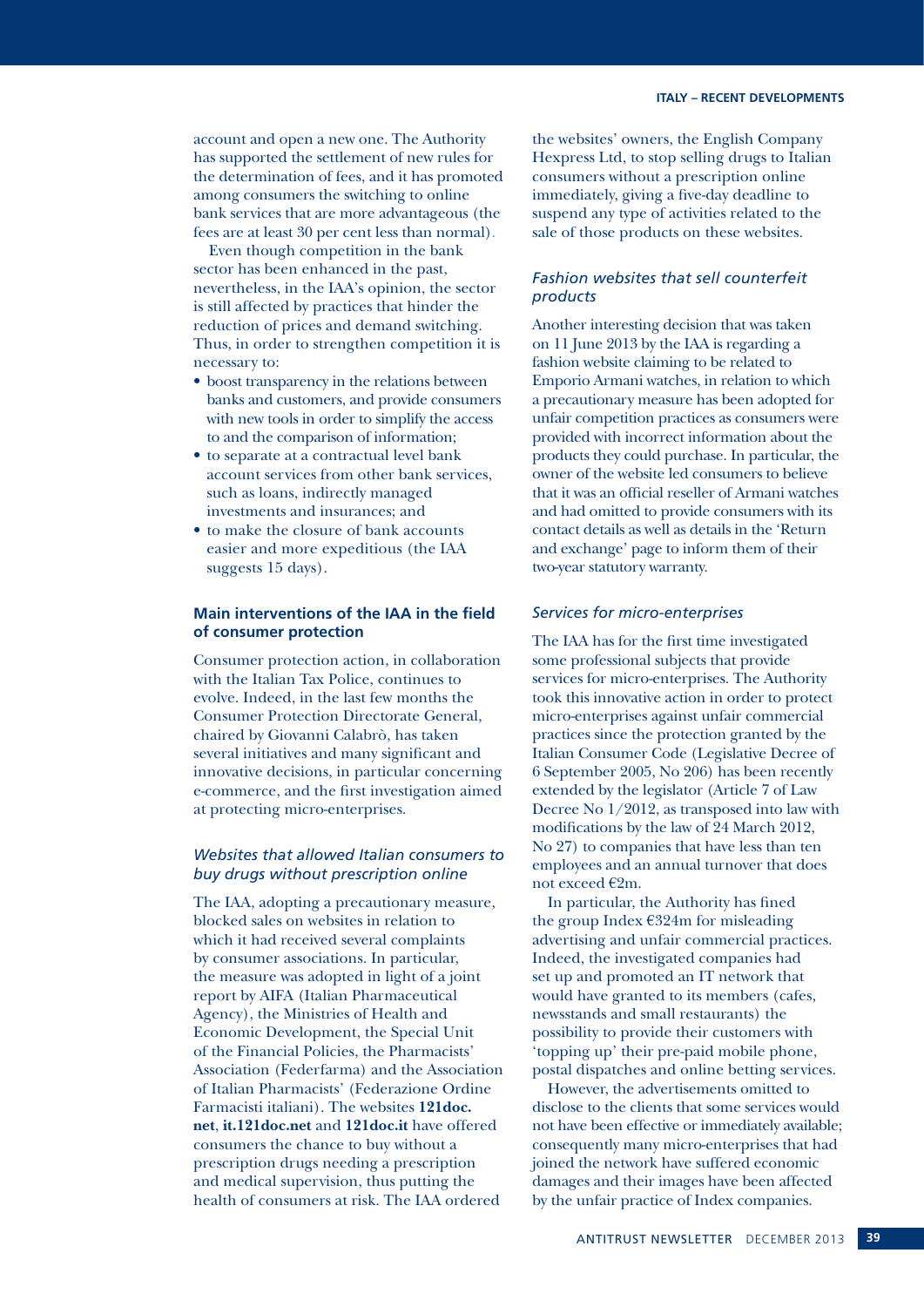

# Updates from Japan

### **Cooperation with the Philippines and Vietnam**

The Japan Fair Trade Commission (JFTC) signed two memoranda in Manila, the Philippines, concerning cooperation with the Philippine Ministry of Justice and the Competition Agency of Vietnam on 28 August 2013. These memoranda were made between the JFTC and the Philippines and Vietnam to implement the 'Competition' clause included in the Economic Partnership Agreement and to foster cooperation between the JFTC and the respective competition authorities of both countries by furnishing technical assistance of competition law experts from the JFTC with the support of the Japan International Cooperation Agency.

### **JFTC initiated second investigation**

The JFTC received a report concerning a plan for a proposed business integration between MH Power Systems Inc, a subsidiary company of Mitsubishi Heavy Industries Co, Ltd, and Hitachi Manufacturing Co, Ltd. The JFTC initiated an investigation and requested on 6 September 2013 that MH Power Systems and Hitachi Manufacturing provide a more detailed plan for further review (the second investigation). In addition, the JFTC solicited the opinion of a third party. However, the JFTC stated that the above request does not necessary indicate a problem under the Antimonopoly Law (AML).

### **Refusal to shift consumption tax**

The Act for Countermeasures Against Refusal to Shift Consumption Tax (the 'Act')

was enacted on and enforced from 1 October 2013. The purpose of the Act is to prevent entrepreneurs from refusing to shift consumption tax.

After 1 April 2014, the consumption tax rate will increase from five per cent to eight per cent. In this connection, the JFTC announced that price cartels shifting consumption tax (concerted practices concerning measures to shift consumption tax) and cartels that indicate consumption tax methods used by and between small and medium-sized companies or trade associations shall be exempt from the application of the AML.

### **Hearing procedures survive**

As reported in the September 2013 *Antitrust Committee Newsletter*, a bill to amend the AML, including abrogation of its hearing procedures, was submitted to the Diet (parliament) on 24 May 2013. However, the bill was not voted on before the regular session of the Diet closed in June but has been resubmitted for the deliberation by the extraordinary diet session as of 25 October 2013. On 11 October 2013, the JFTC initiated a hearing procedure requested by Kato Chemical Co, Ltd in connection with the JFTC's 2013 cease and desist and surcharge payment orders. On the other hand, on 2 October 2013, the JFTC dismissed the requests for hearing procedures submitted by Matsushita Co, Ltd and Daito Construction Co, Ltd in connection with the cease and desist and surcharge payment orders issued against them.

The amendment of the AML is supported by the Federation of Economic Organizations but it is uncertain whether the bill will be passed.

### **JAPAN**

### **Masatsugu Suzuki**

Baker & McKenzie, Tokyo

masatsugu.suzuki@ bakermckenzie.com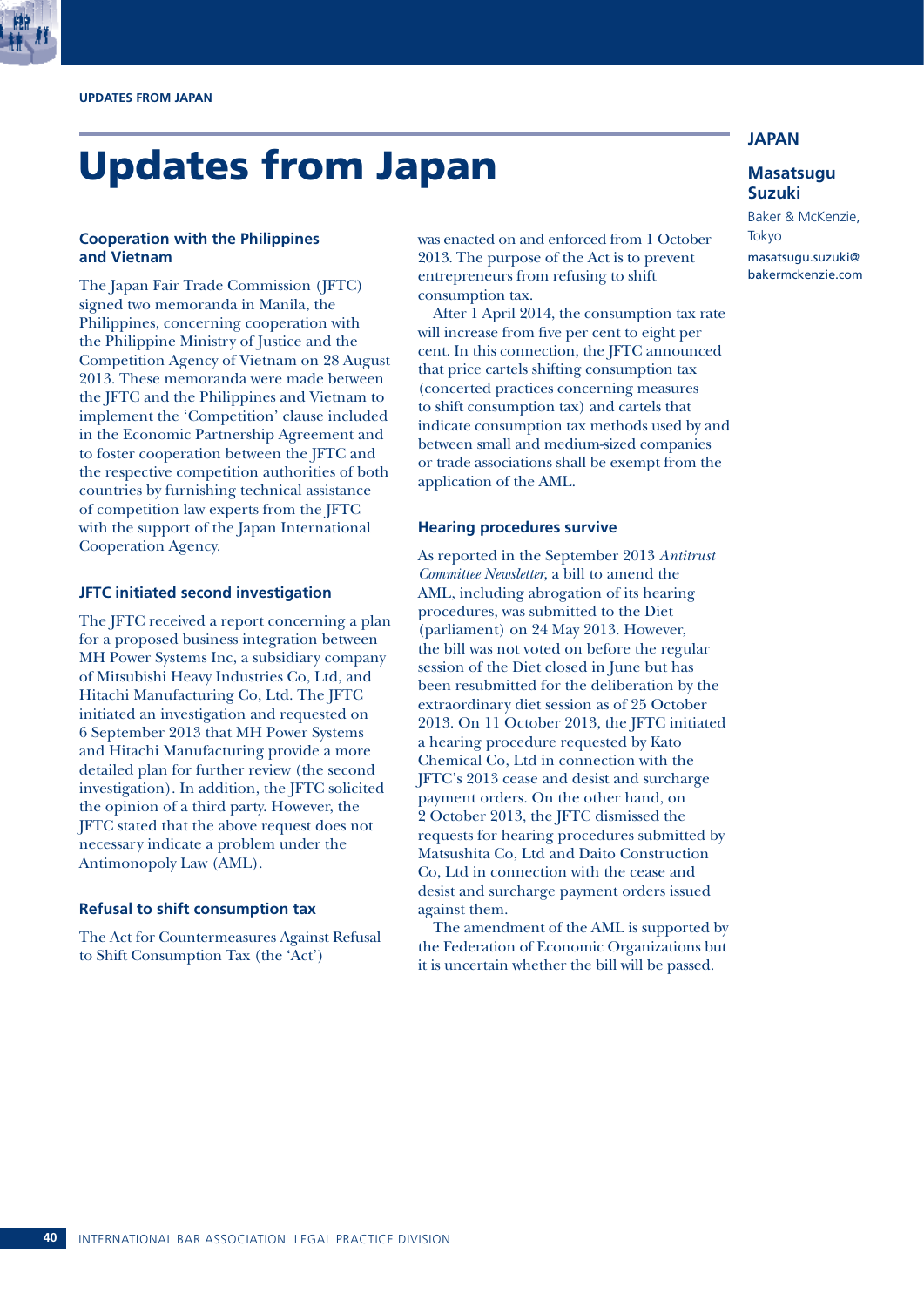### **KENYA**

**Amar Grewal-Thethy**

Kaplan & Stratton, Nairobi amargt@kapstrat.com

## Thresholds, approvals and notifications in Kenya

**T** he Kenya regulator appears to be actively applying recently published thresholds for merger control despite these not yet having been passed into law. Apparently, the thresholds are applied in the exercise of powers to exclude transactions from merger control. The move to refine the previous (very broad) change of control test previously applied to Kenyan M&A under the Competition Act is a most welcome development.

In essence, the new thresholds, which are published as guidelines and modified slightly since the previous Kenya update, distinguish between merger transactions which will not be considered for exclusion. That is, they require the prior approval of the Competition Authority, and, transactions which may be considered for exclusion – in each case on the basis of prescribed turnover thresholds.

Mergers will not be considered for exclusion if:

- Undertakings have a minimum combined turnover threshold of KES 1bn and the turnover of the target undertaking is more than KES 100m;
- In the healthcare sector, undertakings have a minimum combined turnover threshold of KES 500m and the turnover of the target undertaking is more than KES 50m;
- In the 'carbon-based mineral sector' ie, oil and gas sector (but not downstream retail), the value of reserves, rights and associated exploration assets to be held as a result of the merger exceed KES 4bn. If the merger involves pipelines and pipeline systems that receive oil and gas from processing fields belonging to, and passing through the meters of the target undertaking, merging parties are required to obtain approval, notwithstanding that the value of the reserves is less than KES 4bn.

Mergers that meet the following criteria will be considered for exclusion:

- Undertakings that have a minimum combined turnover threshold of between KES 100m and KES 1bn;
- In the healthcare sector, where the combined turnover threshold is between KES 50m and KES 500m;
- In the 'carbon-based mineral sector' if the value of reserves, rights and associated exploration assets to be held as a result of the merger is below KES 4bn.
- Other excluded undertakings/undertakings not included above.

In these circumstances, applicants may request the Authority to be excluded from merger control. There is no prescribed form of application. The latest audited accounts of the merging entities should be submitted. The Authority will inform applicants within 14 days if the transaction is excluded. If a response is not received within this period, merging parties must formally apply for approval.

The development and application of merger thresholds is encouraging. We are also buoyed by recent steps taken by the Authority to confirm that merger control does not apply to bare asset sales or internal group restructurings that do not result in any change to ultimate beneficial control (single entity doctrine). This will no doubt go some way to alleviating the not-insignificant costs of regulating benign mergers and shifting the focus on to transactions that are likely to have potentially significant anti-competitive consequences in the local market.

The implications of the Competition Act and any new regulations that are published under the Act and their inter-relation with The COMESA Competition Regulations, 2004 remains a problem. We understand that the regulatory authorities are in discussions to try and harmonise the various areas of overlap/conflict.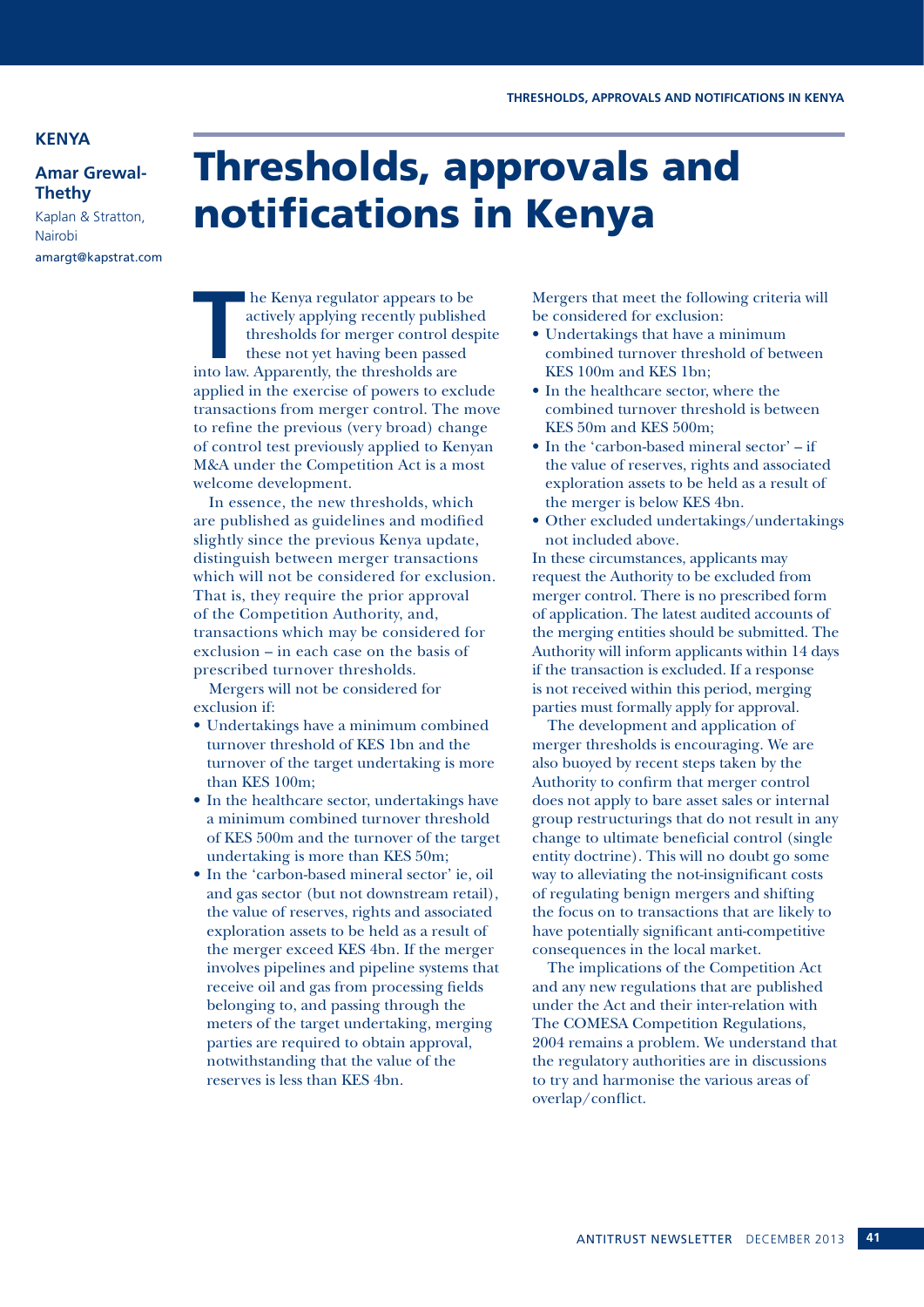

## Recent Lithuanian practice on obstruction of an inspection

### **LITHUANIA**

### **Jurgita Miseviciute**

Raidla Lejins & Norcous, Vilnius jurgita.miseviciute@rln.lt

### **Investigation**

The Council launched an investigation after the officers of the Lithuanian Competition Council (the 'Council') had carried out an inspection on the premises of an undertaking suspected of bid rigging. The inspection was conducted at the Department of Public Procurement of UAB LitCon (LitCon).

During the inspection, the officers of the Council were precluded from taking a certain document (a personal workbook/calendar) potentially having evidential value in the investigation. Regardless of the warnings and explanations about liability under law, an employee of the company being inspected left the premises taking the requested document with her. The employee returned and provided the workbook to the inspectors after five minutes.

### **Obstruction of an inspection**

According to the Lithuanian Law on Competition ('Law on Competition'), the Council enjoys a wide range of rights to be exercised during the process of an investigation, including the right to seize any documents and articles having evidential value in the investigation of the case. The Council further has the right to examine documents necessary for its investigation (irrespective of the medium on which they are stored), obtain their copies and extracts, gain access to the notes of the employees of the economic entity, related to their work activities, also to copy such notes and the information stored on computers and any other media.

The Law on Competition also indicates that requests made by authorised officers of the Council while performing investigatory actions are obligatory to undertakings and members of their bodies and administrative staff, and sanctions apply for failure to comply with such requests. Consequently, the Council concluded that the conduct of LitCon's employee amounted to obstruction of the inspection, thus impeding the investigation, and found that LitCon infringed the Law on Competition.

Obstructions of inspections make the finding of the alleged infringements of the Law on Competition more difficult, if not impossible. Moreover, according to the Council, the conduct of LitCon's employee gave rise to risks that the requested document could have been damaged or modified, thus, its evidential value could have been lost.

It is important to note that the workbook contained various information related to public procurement, that is, company names, prices, contact details of other companies, etc. After the workbook had been returned and provided to the inspectors of the Council, it was identified that several pages for different dates were missing, therefore, the Council concluded that important information regarding the bid-rigging investigation was potentially lost.

As a defence argument, LitCon indicated that the workbook did not belong to the company and was a personal possession, therefore, information contained in such workbook could not be used for the purposes of the inspection. However, the Council stated that the officers of the Council enjoy a discretionary right to determine which document of the entity subject to an inspection should be seized and examined and which one can potentially have evidential value in the investigation.

Moreover, the company also claimed that the respective employee was not aware that leaving the room with her personal workbook would result in a breach of the Law on Competition. However, the Council stated that before the start of the inspection, the employee had been informed about the purpose of the inspection and was therefore capable of understanding that the information contained in her workbook could be important for the inspection.

### **Fine imposed**

The Law on Competition stipulates that a fine of up to one per cent of the annual turnover of an undertaking can be imposed for obstructing an investigation. Such fines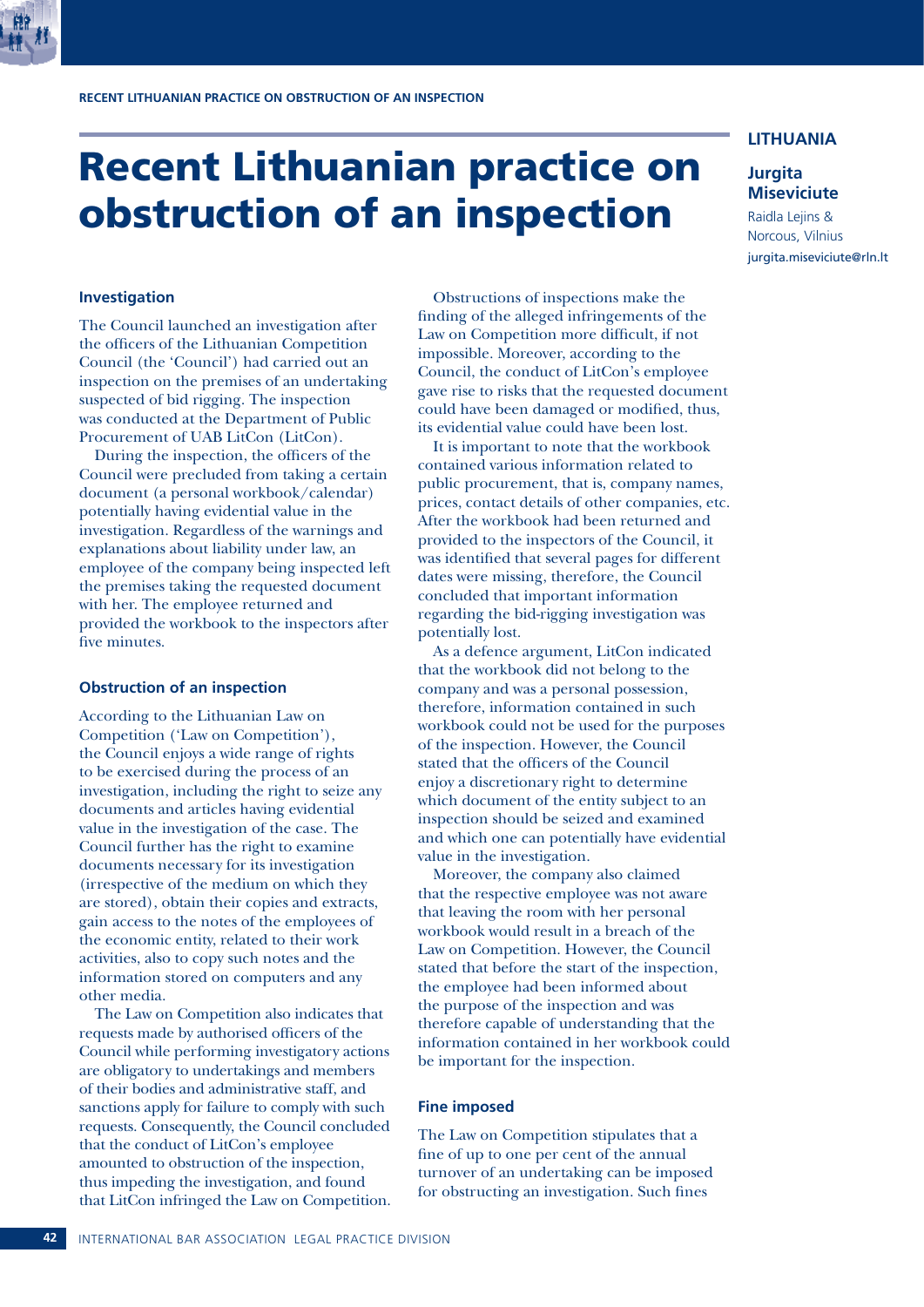can be imposed regardless of whether or not the alleged infringement having led to an inspection has been established.

Consequently, on 17 July 2013, the Council imposed a fine of LTL 615 000 (€178,000) on LitCon for obstructing the inspection and thus impeding the investigation (0.6 per cent of LitCon's annual turnover). The Council indicated that due to the fact that obstruction of the inspection occurred in a suspected restrictive agreement case, the amount of the fine imposed had to be material and had to serve as a deterrent. Moreover, taking into

account the Council's practice in obstruction of the inspection cases, the fine imposed on LitCon can be considered a material fine.

To conclude, based on the recent practice of the Council on obstruction of an inspection, it can be stated that any cases of such obstruction are going to be treated very seriously with material fines to be imposed on the respective undertakings. Therefore, during an inspection of the Council undertakings should be cautious that they do not take actions obstructing such an inspection.

### **NORWAY**

### **Anders Ryssdal**

Advokatfirmaet Wiersholm AS, Oslo asr@wiersholm.no

### **Håkon Cosma Størdal**

Advokatfirmaet Wiersholm AS, Oslo hcst@wiersholm.no

## Updates from Norway

**THE TERN ISSUES 1989 IN THE 1999 ISSUES 1999 ISSUES 1999 ISSUES 1999 ISSUES 1999 ISSUES 1999 ISSUES 1999 ISSUES 1999 ISSUES 1999 ISSUES 1999 ISSUES 1999 ISSUES 1999 ISSUES 1999 ISSUES 1999 ISSUES 1999 ISSUES 1999 ISSUES 1** regime will enter into force on 1 January 2014. The most significant change is the substantial increase in the turnover thresholds, which must be met in order for a concentration to trigger notification to the Norwegian Competition Authority (NCA). Effective from 1 January 2014, notification is only mandatory if the undertakings concerned have a combined annual turnover in Norway exceeding NOK 1bn (approximately  $£125m$ ), and each of at least two of the undertakings concerned have an annual turnover of NOK 100m (approximately  $£12.5m$ ). Currently the thresholds are NOK 50m (approximately  $6.25m$ ) as regards total turnover and NOK 20m (approximately  $E2.5m$ ) for individual turnover.

It is to be noted that the turnover thresholds do not affect the NCA's competence to intervene in a specific case. Thus, the NCA may intervene in cases where the thresholds are not met. Under the current regime, this has, in practice, not raised any issues since most transactions would trigger the filing obligation. This situation will change after 1 January 2014, as the number of transactions *not* meeting the turnover thresholds will increase substantially. Thus, intervention under the new regime will clearly be more than a theoretical risk. This legal uncertainty is somewhat mitigated by the fact the NCA must take action (by imposing a filing obligation) within three months from

when the agreement was signed or the time of closing, whichever comes first.

However, for the undertakings concerned this gives little comfort in itself. It should be mentioned that in order to impose a filing obligation, the NCA must find that it can reasonably be suspected that competition is affected. However, in practice this will not be an effective mechanism to safeguard companies from such a decision. For all practical purposes, it is for the NCA to decide whether the parties must notify or not.

Further, there will be no standstill obligation for transactions not meeting the thresholds. This raises the question of how to handle a situation where, for example, closing has taken place or assets have been transferred and the NCA, after three months, starts its investigation and subsequently prohibits the transaction. The transaction must then be reversed, which can be a costly and time-consuming process.

On the other hand, the parties still have several paths to choose. The possible options and the pros and cons of the different alternatives are discussed below.

First, the parties can submit a voluntary notification. The most obvious argument in favour of such an approach is that the parties will get legal certainty.

The second possible option is to initiate pre-notification discussions with the NCA. At the outset this seems like a sensible and costefficient approach. The parties can inform the NCA of what they are planning to do, and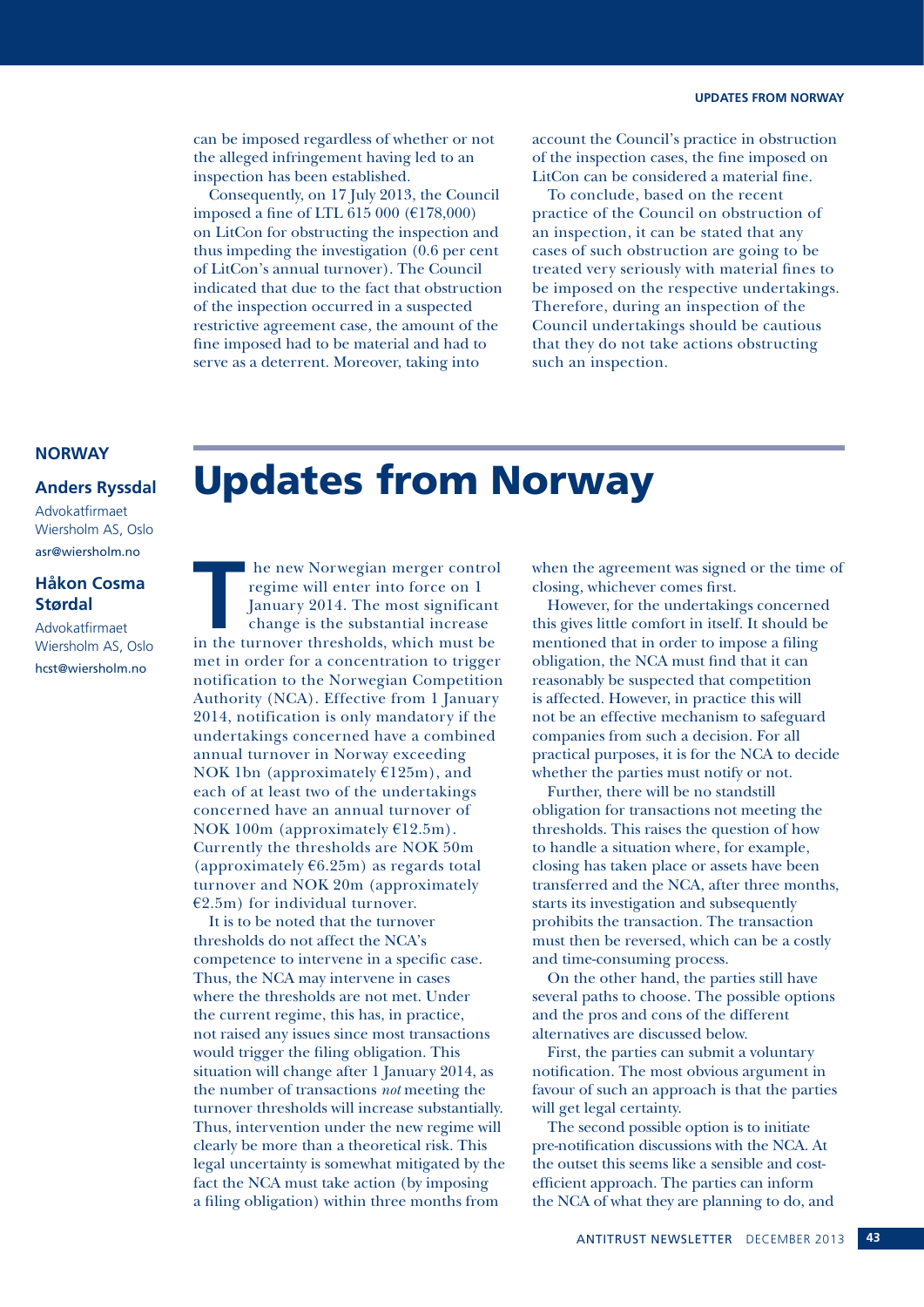### **POLISH COMPETITION AUTHORITY INTERVENES ON THE PAY-PER-VIEW TV MARKET**

put forward their arguments as to why the transaction does not pose any competition problems. One caveat with this approach is that the NCA normally does not give any clear feedback early in the process, leaving the parties with the risk of the NCA ordering a notification based on the information given. It might be that the undertakings concerned then would be better off with the third option: doing nothing (see below). On the other hand, if time and legal certainty is of the essence, it might be preferable to trigger the process with the NCA as soon as possible. This may be a more efficient route than waiting for a possible order three months down the road. On the other hand, if the transaction most likely would have gone under the radar, a waitand-see approach might be advisable.

The last option is to do nothing and hope for the transaction to pass below the NCA's radar. Such an approach is well within the legal limits, as the parties are under no obligation to notify below the turnover thresholds. Moreover, the rationale for

the substantial increase in the thresholds was, inter alia, to save resources both for businesses and the NCA. If in practice every concentration would be notified, the new turnover thresholds would have no effect. Thus, it cannot be presumed that parties to transactions that are not notified have something to hide.

It follows that the regular approach in non-problematic cases would be to sit still and not approach the NCA. However, if the transaction may raise competition law issues, the question arises as to whether to notify voluntarily. The answer will in practice depend on the likelihood of intervention. If the transaction may raise competition law issues, notifying it to the NCA would most likely be the best advice.

Based on the above, analysing the risk of intervention from the NCA will be increasingly important under the new regime. Further, the parties should carefully consider how to regulate the risk of intervention in the transaction documents.

### **POLAND**

### **Radoslaw Pawluk**

Hogan Lovells, Warsaw radoslaw.pawluk@ hoganlovells.com

# Soccer fans could have paid less, absent the agreement on prices: Polish competition authority intervenes on the pay-per-view TV market

### **Competition insight**

The introduction of a pay-per-view system has not been welcomed by fans of the national football team. The way this new system has been implemented by broadcasters also caused scrutiny from the competition watchdog.

On 21 August 2013, the President of the Polish Office of Competition and Consumer Protection (OCCP) fined pay-per-view (PPV) providers a total amount exceeding PLN 3.6m (approximately US\$1.9m) for setting a minimum resale price for the PPV transmission of sports events. In September 2012, Sportfive (holder of the broadcast

rights) proposed the sale of a licence to broadcast the football matches Poland v Montenegro and Poland v Moldova (2014 World Cup qualification matches) to the TVP (the state-owned Polish national channel) on the free-to-air channel. TVP did not accept the proposed remuneration, so Sportfive signed contracts with 11 other broadcasters – satellite network DTH and cable TV operators (UPC Poland, Cyfrowy Polsat, Vectra, Multimedia Polska, Toya, Inea, Echostar Studio ZTS Tele 4, SGT, ZUA Antserwis, TK Antserwis and Asta-net Asta Group), which decided to transmit the matches on a PPV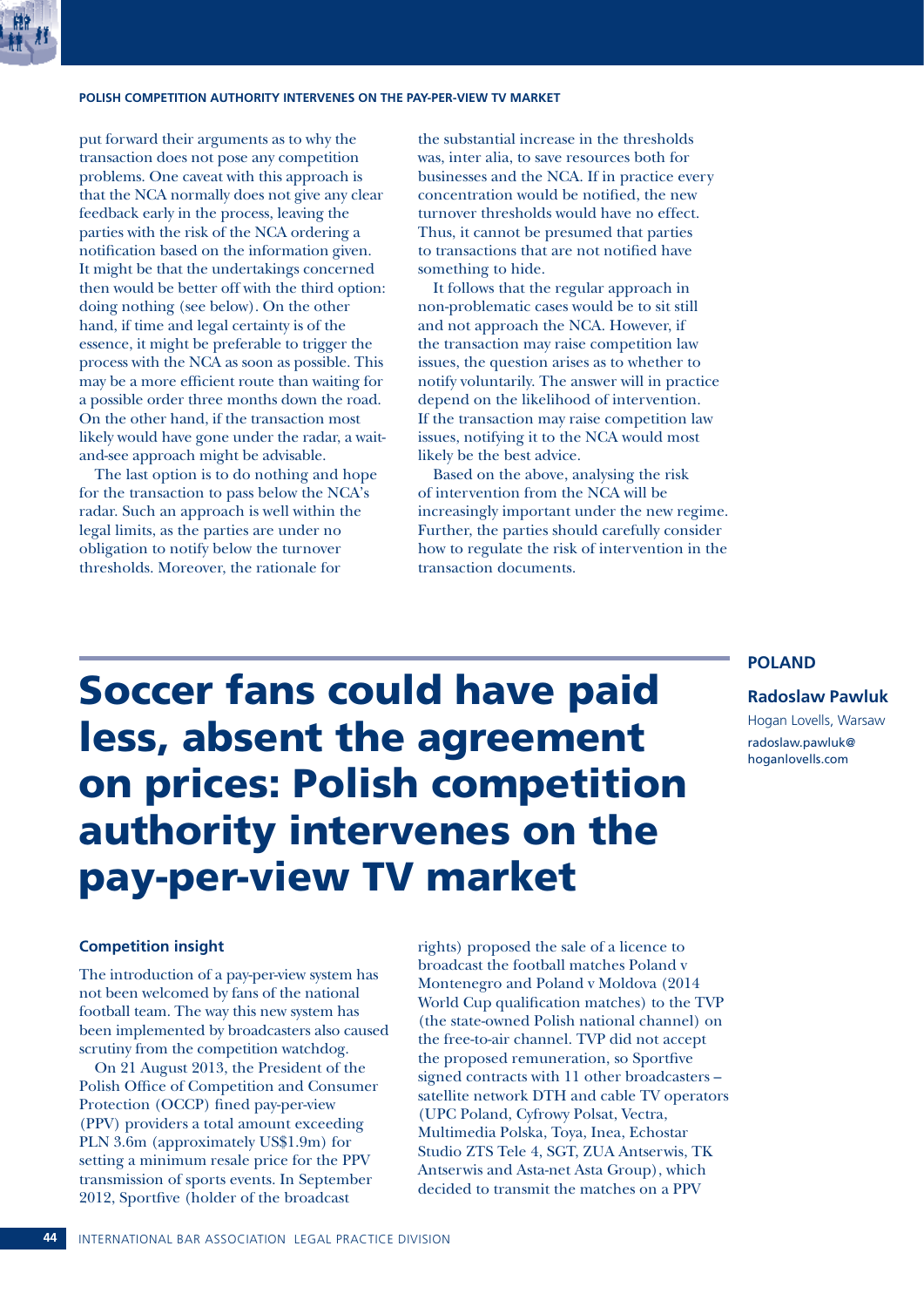basis. The OCCP started antitrust proceedings in November 2012.

With regard to the market determination, the OCCP defined the relevant markets as follows:

- the national market for the trading of TV rights for broadcasting football matches of the Polish national team (market where the collusion was concluded);
- the local market for access to the paid TV services (affected market); and
- the national market for access to the paid broadcast of sport events via the internet (affected market).

Cyfrowy Polsat has been hit with the biggest fine of PLN 2m (approximately US\$700,000). It was the first broadcaster to which Sportive offered the cooperation. In a draft agreement, Cyfrowy Polsat proposed to set a minimum price for viewers at the level of PLN 20 (approximately US\$6) for the PPV transmission of the matches. Sportfive confirmed the minimum resale price and agreed with Cyfrowy Polsat that it would require the other operators to abide by it too. In fact, throughout the negotiation with the other broadcasters, Sportfive used the model agreement, including the minimum resale price clause, prepared by Cyfrowy Polsat.

In light of the above, the OCCP stated that Cyfrowy Polsat was an initiator of the agreement. In fact, throughout the negotiation with the other broadcasters Sportfive used the model agreement, including the minimum resale price clause, prepared by Cyfrowy Polsat.

Even though this particular licence agreement was bilateral (between Sportfive and the particular operator) the OCCP concluded that all of the licence agreements formed a single collusive arrangement. The entire collusion was qualified as similar to 'hub and spoke' cartel, and Sportfive was deemed to be the coordinator of the collusion. As a result of the price fixing, consumers were deprived the opportunity to buy the broadcast at a price lower than PLN 20.

All the other operators, except for Cyfrowy Polsat, were considered passive participants (they did not have the ability to change the agreement as offered by Sportfive). Hence their fines were decreased by the OCCP.

Sportfive submitted a leniency application to the Polish competition authority for the penalty not to be imposed and subsequently avoided any financial sanction. Sportfive submitted information including correspondence with the other participants to the agreement, and significantly

contributed to proving the existence of prohibited practices. Multimedia (one of the broadcasters) had their fine reduced by 30 per cent for cooperating with the OCCP.

This case illustrates quite a rare situation where the holder decided to sell rights to many different PPV broadcasters. Usually there is no competition between TV providers on this level because those rights are granted to one operator on exclusive basis. Such exclusive operator creates a marketing plan to increase public interest in the event. It is also responsible for the organisation of further distribution of such rights to cable operators. An exclusive operator can offer its programmes indirectly to the customers of competitors, in exchange for payments of per-subscriber fees. The appointment of an exclusive distributor can result in higher prices and lower consumer welfare and some economists have suggested that it should be banned. The sale of rights to numerous competitors can be viewed as a much better solution as it does not permit the holder of the rights to transfer their monopoly power downstream.

### **Regulatory insight**

Another side of this issue is how this case was regarded by the National Broadcasting Council (NBC). In Poland, the NBC is a constitutional body that preserves the freedom of speech, the right to information and the public interest in radio and television broadcasting. When the NBC found out that the Polish national football team's matches for the 2014 World Cup qualification campaign were provided only on the basis of a PPV system, it raised doubts about the legality of this practice.

Law relating to TV transmissions of semifinals and finals of world and European championships in football as well as all other matches played as part of those events with the participation of the Polish national team are regulated in the Broadcasting Act. A TV broadcaster is under an obligation to transmit live coverage of a major event (including the above-mentioned category of matches) via open nationwide channels available at no charge. Such an obligation does not apply if none of the broadcasters expressed willingness to sign a contract for the transmission.

After the investigation, the NBC issued an official standpoint where it proposed changes to the Broadcasting Act, introducing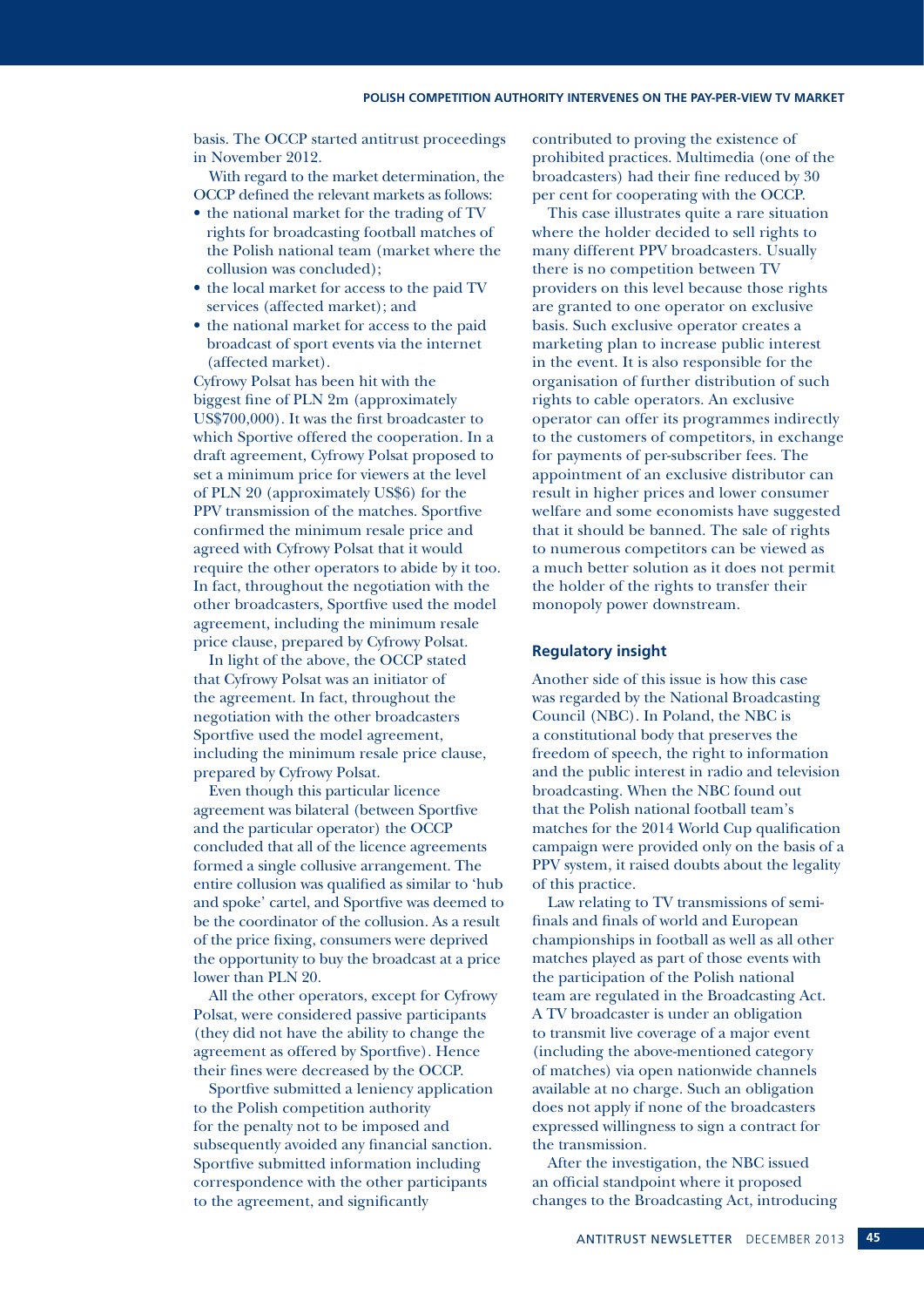

### **UPDATE ON SINGAPORE COMPETITION LAW**

a statutory definition of the paid media service (pay-per-view) and granted the NBC power to determine the procedure where the exemption of broadcasters from the above said obligation would be necessary.

Additionally, in the course of the investigation, the NBC stated that Cyfrowy Polsat broadcasted the programme (the

match broadcasting studio, the matches as well as other transmitted messages including advertisements) without their permission. The NBC decided to notify the Prosecutor's Office of a potential offence; however the Prosecutor's Office stated that Cyfrowy Polsat did not break the law.

## Update on Singapore competition law

**T** his is an update on significant developments in Singapore competition law since our previous update.

### **CCS clearance of the Visa Multilateral Interchange Fee (MIF) system**

*CCS 400/001/06: In relation to a Notification for Decision by Visa Worldwide Pte Ltd of its MIF system as formalised in the Visa Rules* 

Visa Worldwide Pte Ltd (Visa Worldwide) had on 1 January 2006 sought a decision from the Competition Commission of Singapore (CCS) as to whether its MIF system, as set out in the Visa Rules (the current by-laws and operating regulations of the Visa Inc group of companies' operating affiliates), would infringe section 34 of the Competition Act, Chapter 50B of Singapore (the 'Competition Act'). On 18 September 2013, the CCS issued a clearance decision and concluded that the MIF system has not infringed section 34 of the Competition Act.

Of note in the decision is that while the corporate structure of the Visa Inc group of companies (Visa Group) underwent restructuring from October 2007 to April 2009, the CCS was of the view that the MIF system, post-restructuring of the Visa Group, nonetheless constitutes an agreement between undertakings and/or a concerted practice between the members of Visa in Singapore ('Singapore Members') and the Visa Group.

Prior to October 2007, the Visa Enterprise (defined term used in the CCS decision) was a

membership organisation comprising of, inter alia, Visa International Service Association (Visa International) and wholly owned and controlled by its members, which are entities that participated in the Visa network as an issuer or acquirer of Visa cards ('Members'). The Singapore Members were members of Visa International. Visa International had acknowledged in its application to the CCS that prior to restructuring, the Visa Rules could be regarded as decisions of an association of undertakings between members of the Visa network.

After restructuring, Visa International became a wholly owned subsidiary of Visa Inc. The Singapore Members became nonequity members of Visa International and the operations of the Visa Group in Singapore were transferred to Visa Worldwide which is an indirect subsidiary of Visa International.

The CCS found that, notwithstanding the restructuring:

'there exists a commonality of interests between Visa Group and all the Singapore members in respect of the MIF… The composition of the Visa Network is such that they would all have an interest in setting the MIF at a common level, even if they may hold different views on the actual level of the MIF, and they would all have a common interest in the perpetuation of the MIF system, post-restructuring'.

The CCS further considered the structure of the two-sided platform of the card-acquiring and issuing markets and took the view that the MIF system is most likely to harm competition in the acquiring market. With

### **SINGAPORE**

### **Daren Shiau**

Allen & Gledhill, Singapore darren.shiau@ allenandgledhill.com

### **Elsa Chen**

Allen & Gledhill, Singapore elsa.chen@ allenandgledhill.com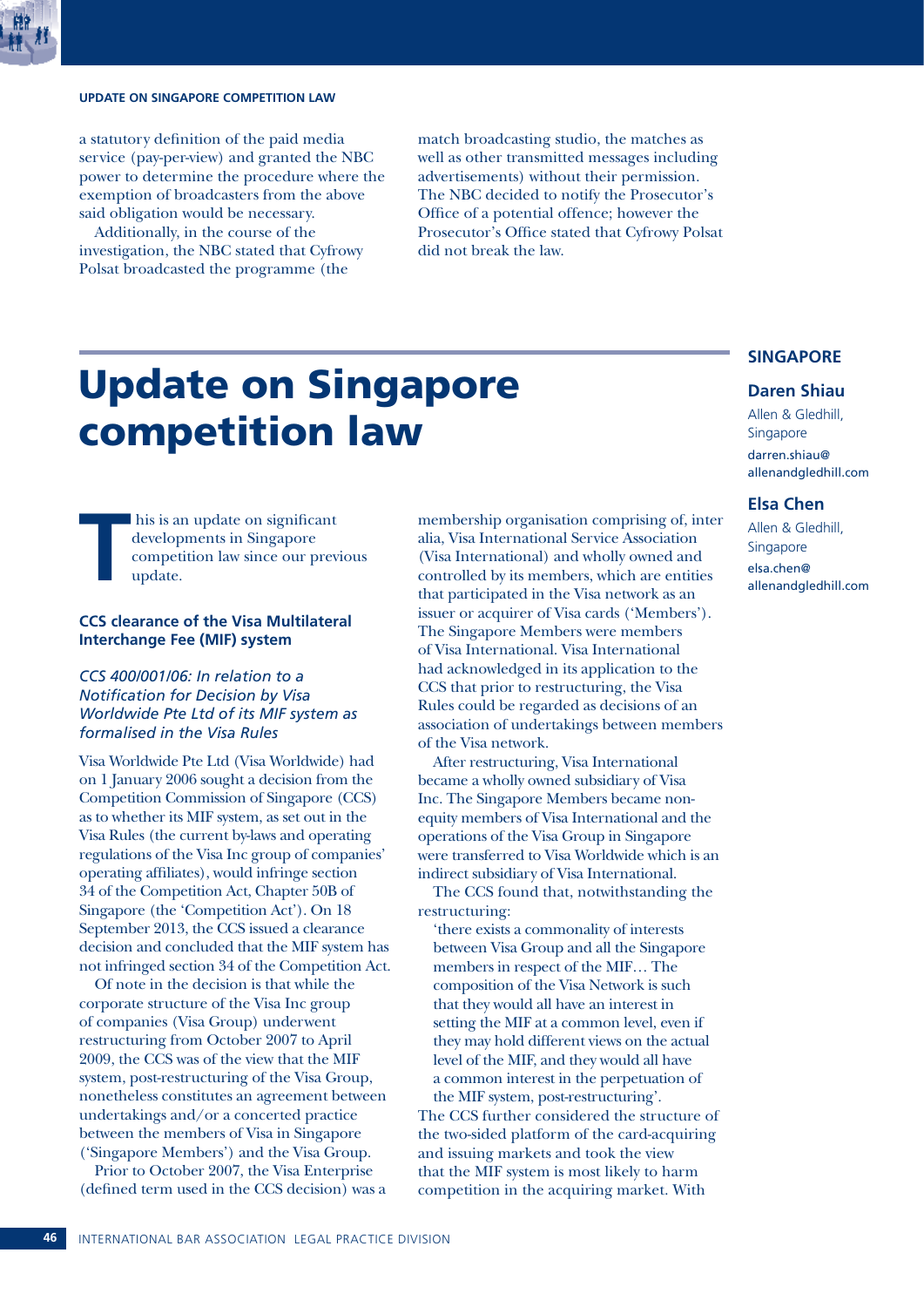### **UPDATE ON SINGAPORE COMPETITION LAW**

respect to the counterfactual scenario, the CCS eventually concluded that it was not clear whether competition would be greater in the absence of the MIF system given higher barriers to entry and expansion for new and smaller acquirers. In the issuing market, the CCS found that it is likely that there may, in fact, be less competition in the counterfactual. Overall, the CCS was of the view that the evidence did not suggest that the MIF system has resulted in an appreciable adverse effect on competition in Singapore in any of the relevant markets identified.

The CCS, in the decision, reserved its position to further consider the Visa MIF system in the event of a material change of circumstance, specifically, significant changes to any conditions relating to the MIF, including but not limited to:

- the way in which the MIF is determined;
- the structure of the acquiring, issuing and card scheme markets;
- any significant competition concerns raised by any relevant party, as a result of any change related to the level of the MIF and/ or MDR; and
- any amendments to the Visa Rules that results in merchants being prevented from promoting the use of an alternative method of payment.

### **CCS review of proposed cooperation between low cost carriers**

### *CCS 400/002/12: Notification for decision by Qantas Airways and Jetstar Airways*

On 23 September 2013, the CCS issued a clearance decision in relation to the proposed conduct under the Jetstar Pan-Air Strategy (the 'Proposed Strategy'). The Proposed Strategy would enable the establishment of joint ventures in a number of jurisdictions to operate low-cost carriers (LCC) under the Jetstar model. The CCS was of the view that the Proposed Strategy is likely to give rise to net economic benefits and would be excluded from section 34 of the Competition Act pursuant to the net economic benefits exclusion.

Of note in the clearance decision is the CCS's approach towards the market for air passenger transport services where the CCS found that the market could be further segmented based on categories of passengers. The CCS agreed with the applicants that there are 'fundamental differences between leisure and non-leisure passengers for air services' and that leisure passengers who are price-

sensitive may be less concerned about travel time and fare flexibility relative to passengers who travelled by business class or first class. The CCS was of the view that the relevant market should only comprise of economy class passengers, which represented leisure passengers, and that non-leisure passengers, travelling by business class or first class, should be placed in a separate market.

In considering the net economic benefits of the Proposed Strategy, the CCS noted that there would be increased competition and capacity as a result from the introduction of an additional LCC. Accordingly, consumers in Singapore may benefit from additional flight options. The CCS also noted, in general, that the presence of LCCs has increased the level of competitiveness and eroded the market share of full service airlines. The CCS also accepted that the introduction of LCCs on routes have led to increased capacity and reduced prices from existing airlines on those routes.

In the decision, the CCS reserved its position to reconsider the Proposed Strategy in the event of a material change of circumstance, which include, but are not limited to the following:

- a reduction in the number of competing carriers in the respective origin and destination pairs, which form the second and third relevant markets (as defined in the CCS decision);
- significant changes to the scope of the Proposed Strategy; and
- changes in the operations of the parties that have a significant impact on the Singapore market.

### **Conclusion**

As of 30 June 2013, the CCS has completed 201 cases, including market studies, preliminary enquiries and competition advisories as set out in the table below:<sup>1</sup>

| <b>Classification of cases</b>                  | <b>Cases completed</b> |
|-------------------------------------------------|------------------------|
| Preliminary enquiries and investigations        | 87                     |
| Notification for guidance/decision <sup>2</sup> | 17                     |
| Mergers <sup>3</sup>                            | 36                     |
| Leniency cases                                  | 7                      |
| <b>Appeals</b>                                  | 7                      |
| Competition advisories <sup>4</sup>             | 35                     |
| <b>Market Studies</b>                           | 12                     |
| <b>Total</b>                                    | 201                    |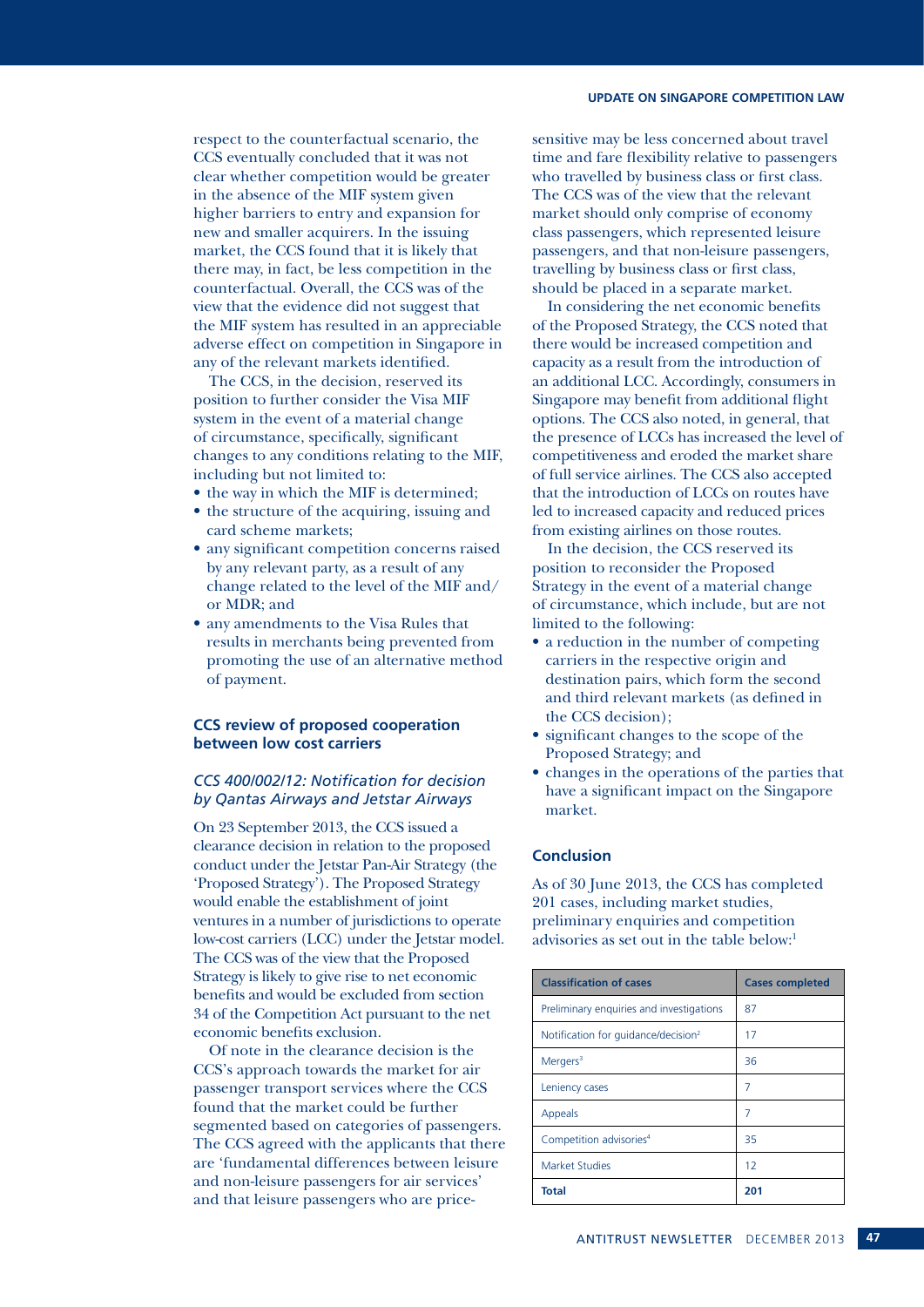### **SOUTH AFRICAN COMPETITION LAW – 2013: A YEAR IN REVIEW**

The foregoing illustrates the intensity of antitrust enforcement in Singapore and the CCS's commitment to the rigorous enforcement of competition law in Singapore. The recent developments underlines the importance that businesses in Singapore should place on antitrust compliance. The CCS continues to keep a close watch on business practices in Singapore. An infringement of the Competition Act may attract heavy financial penalties. Since the CCS was established in 2005, there have been 78 sets of financial penalties imposed, amounting to more than SGD3m. Where businesses are unsure if their conduct would infringe the Competition Act, they should consider making a notification to the CCS.

### **Notes**

- 1 CCS, *Competitive Edge*, Issue 06.
- 2 Businesses may notify their agreements or conduct to the CCS for guidance or a decision under a nonmandatory scheme as to whether they are infringing the Competition Act.
- 3 Merger parties may notify the CCS for a decision under a non-mandatory scheme as to whether their anticipated merger will, if carried into effect, infringe, or whether their merger has infringed, the Competition Act.
- 4 The CCS may provide confidential advice and input to government agencies on competition matters early in the policy-formulation process.

## South African Competition Law – 2013: a year in review

### **South Africa ranked eighth in world**

The recently published World Economic Forum Global Competitiveness Report 2013– 2014 ranked South African competition policy as eighth out of a possible 148 countries in terms of its effectiveness. As far as our competitiveness overall is concerned, South Africa ranked 53rd, securing it a podium placing among BRICS countries, beating Brazil for second place.

The Report, which uses 12 categories to rate competitiveness, follows on the heels of the three-star rating received by South Africa's Competition Commission (thereby maintaining its previous rating) in the 12th annual survey of the world's competition authorities conducted by Global Competition Review.

### **Construction fast-track settlement process comes to an end**

The Competition Commission's fasttrack process with regard to widespread collusion within the construction industry, culminated in penalties totalling ZAR1.46bn (approximately  $£106m$ ).

The settlements come after an intensive investigation process, which commenced in February 2011, with the publication of an

invitation by the Competition Commission for construction firms to come forth with information about collusive practices within the construction industry. In the hope of acquiring immunity from prosecution by the competition authorities, over 300 instances of bid-rigging came to light and, after whittling them down to projects that commenced after September 2006, the Commission reached settlements with 15 firms in the construction industry, including a number of the country's biggest players.

The settlements were confirmed by the Competition Tribunal following two days of hearings at the end of July 2013. The Commission has made clear its intention to prosecute those firms that failed to reach settlements with them.

However, the firms with which settlements were reached cannot yet close the book on this sordid chapter in their history. The possibility of civil damages actions by individuals and government departments harmed as a result of the bid-rigging and cover-pricing remains and such claims are likely to further cripple the balance sheets of the firms involved. Although such claims are notoriously hard to prove and none have succeeded to date, if ever there was a case to turn this on its head, the damages suffered as a result of the construction cartels provides a perfect opportunity.

### **SOUTH AFRICA**

### **Alexis Apostolidis**

Adams & Adams, Pretoria alexis.apostolidis@ adamsadams.com

### **Misha Post**

Adams & Adams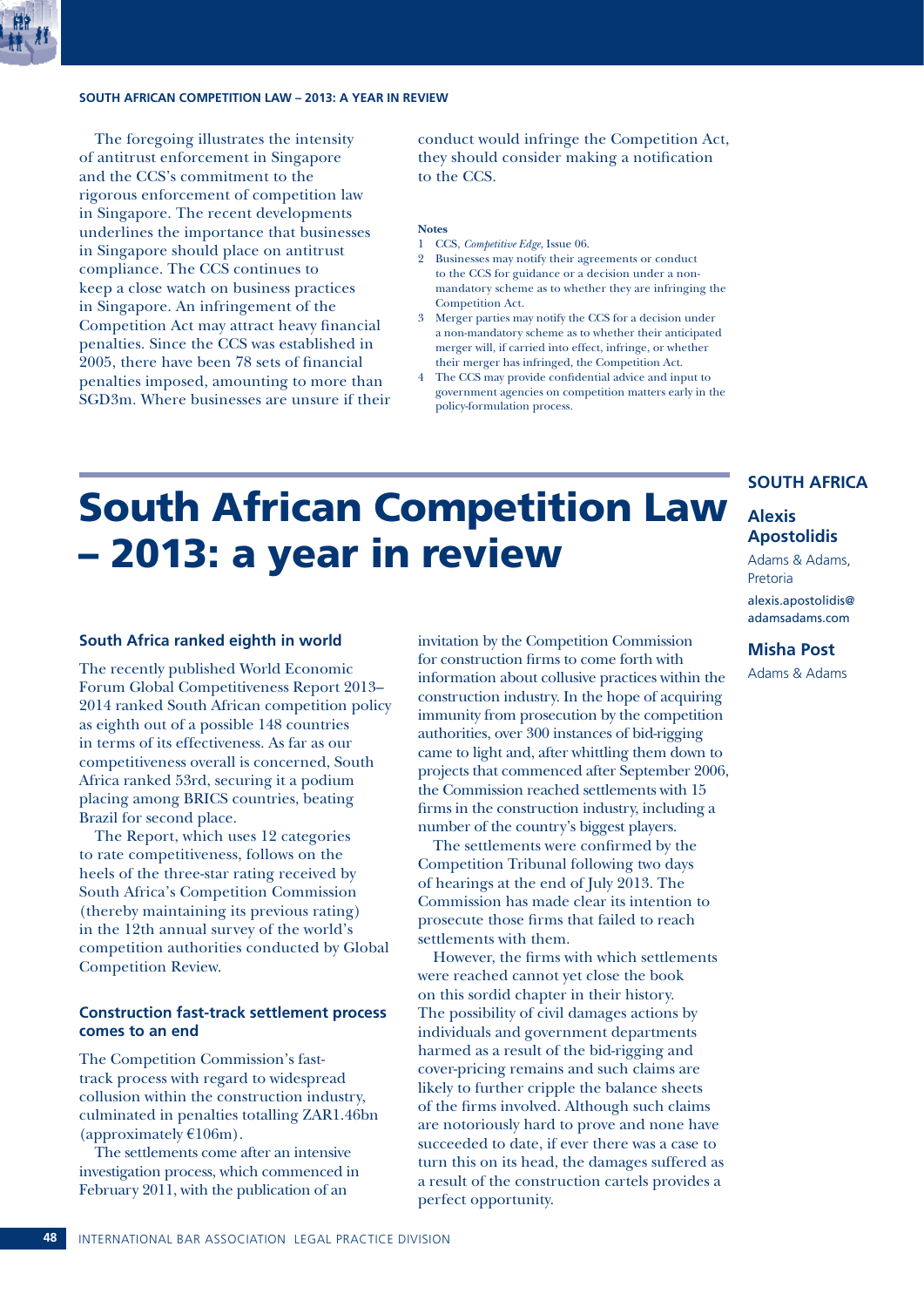It also remains to be seen whether the National Prosecuting Authority intends to bring criminal charges against those responsible.

### **The 'Bread Cartel' gives rise to first class action**

South African competition law has seen the acceptance of class actions, in respect of damages suffered as a result of contraventions of the Competition Act, 89 of 1998, in the *Children's Resource Centre Trust* judgment delivered by the Supreme Court of Appeal earlier this year.

The general view of the legal position prior to this insofar as class actions were concerned was that class actions were only available when a constitutional right was at issue. The Supreme Court of Appeal found that 'it would be irrational for the court to sanction a class action in cases where a constitutional right is invoked, but to deny it in equally appropriate circumstances, merely because of the claimants' inability to point to the infringement of a right protected under the Bill of Rights.'

### **The Competition Commission a price regulator?**

The recently published Industrial Action Policy Plan 5 has given rise to some concerns relating to the Competition Commission's proposed role as price regulator

Speaking at the Competition Commission's Seventh Annual Conference on Competition

Law and Policy, the Competition Commission's Principal Policy Analyst, Ms Qobo, stated that 'there is somewhat of a contradiction between the competition authority's mandate of pursuing free and fair competition in markets with one set of tools, while simultaneously intervening in markets through price-setting, possibly towards uncompetitive outcomes' and that the Policy's proposed new roles for the Commission is demonstrative of 'the need for competition policy to respond to state intervention mechanisms, such as industrial policy, demonstrates that competition law does not exist in a vacuum, but within a complex policy environment.

### **The introduction of formal powers to conduct market inquiries**

Section 6 of the Competition Amendment Act, 1 of 2009, came into force on 1 April 2013. This section provides the Competition Commission with formal powers to conduct market inquiries. When conducting market inquiries previously, the Commission relied on the general powers ascribed to it by the Competition Act as well as the cooperation of firms within that market. Its new powers, which include the selection, initiation, conduct and outcome of inquiries, mean that the Commission need not identify specific conduct when investigating a market.

The Commission announced that it will utilise its new powers for the first time in an inquiry into the healthcare sector.

### **SPAIN**

### **Iñigo Igartua Arregui**

Gómez-Acebo & Pombo, Barcelona

iigartua@gomezacebopombo.com

## The new Spanish Competition Authority

n 7 October 2013, the new Comisión Nacional de los Mercacy kan alumched. This body integrates for agencies that were previously separate (the Comisión Nacional de los Mercados y la Competencia (CNMC) was launched. This body integrates four competition authority, the energy council, the telecom market authority and the postal sector authority) and is integrated in the Ministry of Economy and Competitiveness.

The new authority will be headed by the Council, formed by a president, a vice-

president and eight counsellors appointed by the proposal of the Spanish government. This Council will make the decisions related to adjudicative and advisory functions and, among other functions, will adopt the final decisions in competition proceedings.

The Council can sit in plenary (for those issues expressly assigned to it) or in chambers. There are two chambers – one for competition and another for regulatory oversight – to which counsellors will be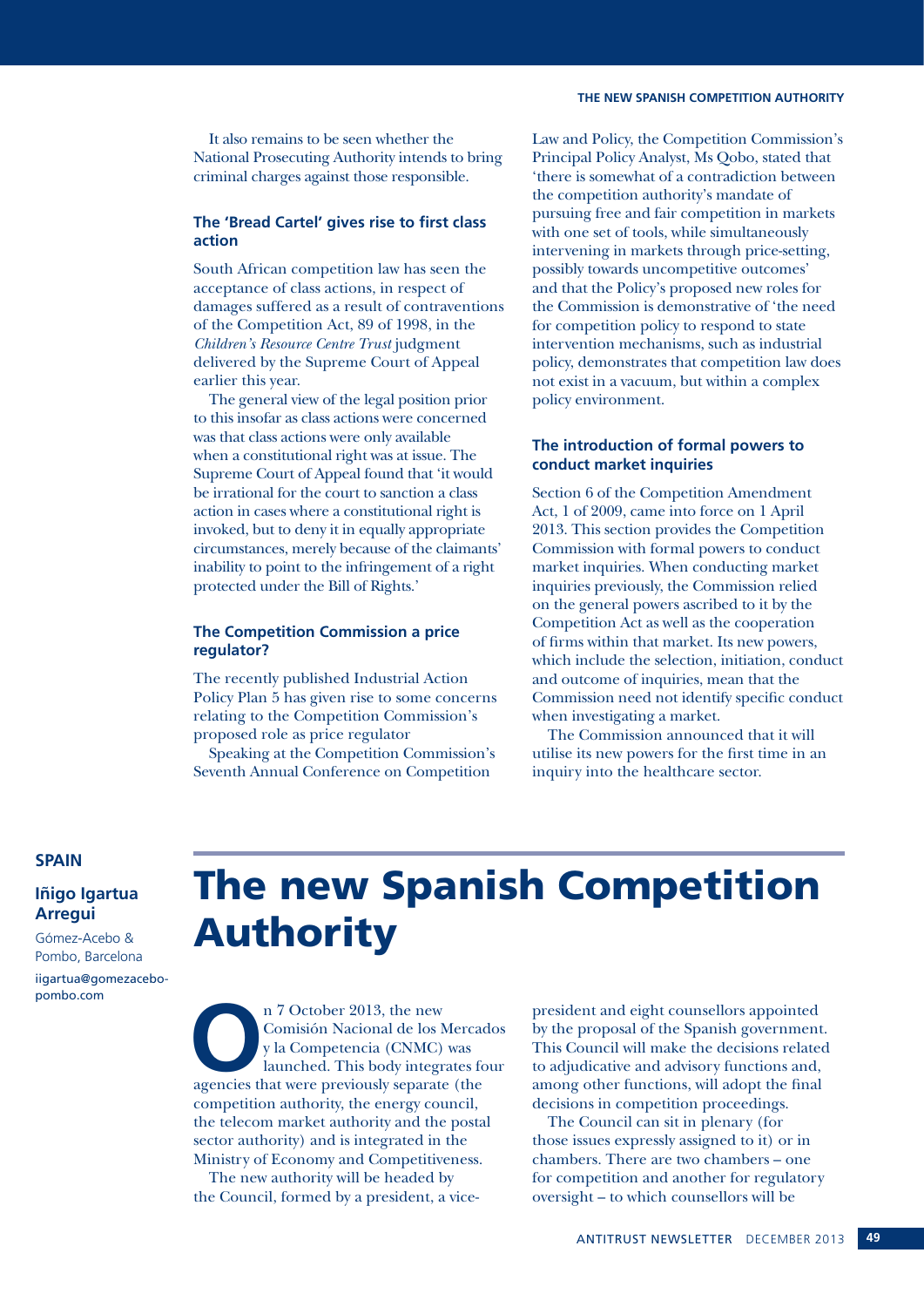### **THE NEW SPANISH COMPETITION AUTHORITY**

allocated. However, these chambers are not totally independent from each other: all the counsellors will rotate; on the other hand, there are some cases in which the chamber resolving an issue is required to inform the other chamber who will submit a report on that issue.

There are four directorates of investigation that will be responsible for investigating and processing the files: the Directorate for Competition, the Directorate for Telecom and Audiovisual Sector, the Directorate for Energy and the Directorate for Transports and Postal Sector, which are, in turn, further subdivided into sub-directorates.

The Directorate for Competition will be in charge of investigating, studying and drafting reports in the area of competition policy, anticompetitive practices and merger control. This Directorate is further sub-divided into five sub-directorates: one for industry and energy, one for information society, one for services, one for cartels and leniency and another one for surveillance.

Many critical voices, both national and European, have been raised against this new Authority since it was first planned, doubting about its independence and effectiveness. Moreover, the appointment of some of the positions has been strongly criticised. However, the practical effects and the pros and cons of this change in practice are still unknown and difficult to assess yet.

### **The Spanish Competition Authority fines four lift maintenance companies for unfair competition**

According to Article 3 of the Spanish Competition Act (Competition Act 15/2007 of 3 July 2007 – LDC), any act of unfair competition that affects the public interest by the distortion of free competition is a prohibited practice and constitutes a serious infringement, which can be punished with a fine of up to five per cent of the total turnover of the infringing undertakings in the business year immediately preceding the one in which the fine was imposed. The consideration of this conduct as an antitrust infringement is a peculiarity of Spanish Competition Law and has not given rise to many successful cases, since the requirement of affecting public interest is difficult to meet.

In September, the Spanish Competition Authority (CNC) fined four lift manufacturers more than  $64.8$ m on the basis of this provision. In particular, the CNC considered

that these companies would have hindered the activities of their competitors in the market for the maintenance of lifts by means of unfair acts.

The investigation started following two complaints filed before the CNC by an owners' association as well as a competitor in the market for the maintenance of lifts (Citylift) who denounced several lift manufacturers and supplied the CNC with several communications (emails, fax or letters) sent by the lift manufacturers, in which they called into question the technical, professional and economic capacity of the companies active in the market for the maintenance of lifts which are not vertically integrated.

In order to establish an infringement of those considered in Article 3 of the LDC, a two-step assessment should be done: first, the existence of an unfair act should be established; secondly, it should be assessed whether this unfair act distorts competition and affects the public interest (the protected right).

Regarding the existence of an unfair act, the CNC considered that these communications sent by the lift manufacturers in which they stressed the lack of means, training and security measures of their non-vertically integrated competitors were done with the purpose of generating fear in consumers by misrepresenting the truth and affecting their decision-making process. Therefore, the CNC understood that this information could be considered unfair acts according to the Unfair Competition Act and, in particular, denigrating acts as they were suitable to harm third parties' reputation in the market and were not exact, neither true or appropriate.

According to the CNC's decision, unfair acts affect free competition when they affect or limit the ability of other companies to compete. When assessing the effect of these unfair acts on competition, the CNC paid special attention to the specific legal and economic environment. In this regard, it emphasised the strong position of lift manufacturers in the vertically connected market of lift maintenance in which, according to the CNC, they have a competitive advantage that generates entry barriers for those non-vertically integrated competitors. In this context, the CNC considered that the communications reinforced the existing barriers, obstructing competition and hindering the strengthening of non-vertically integrated competitors.

In view of the above, the CNC considered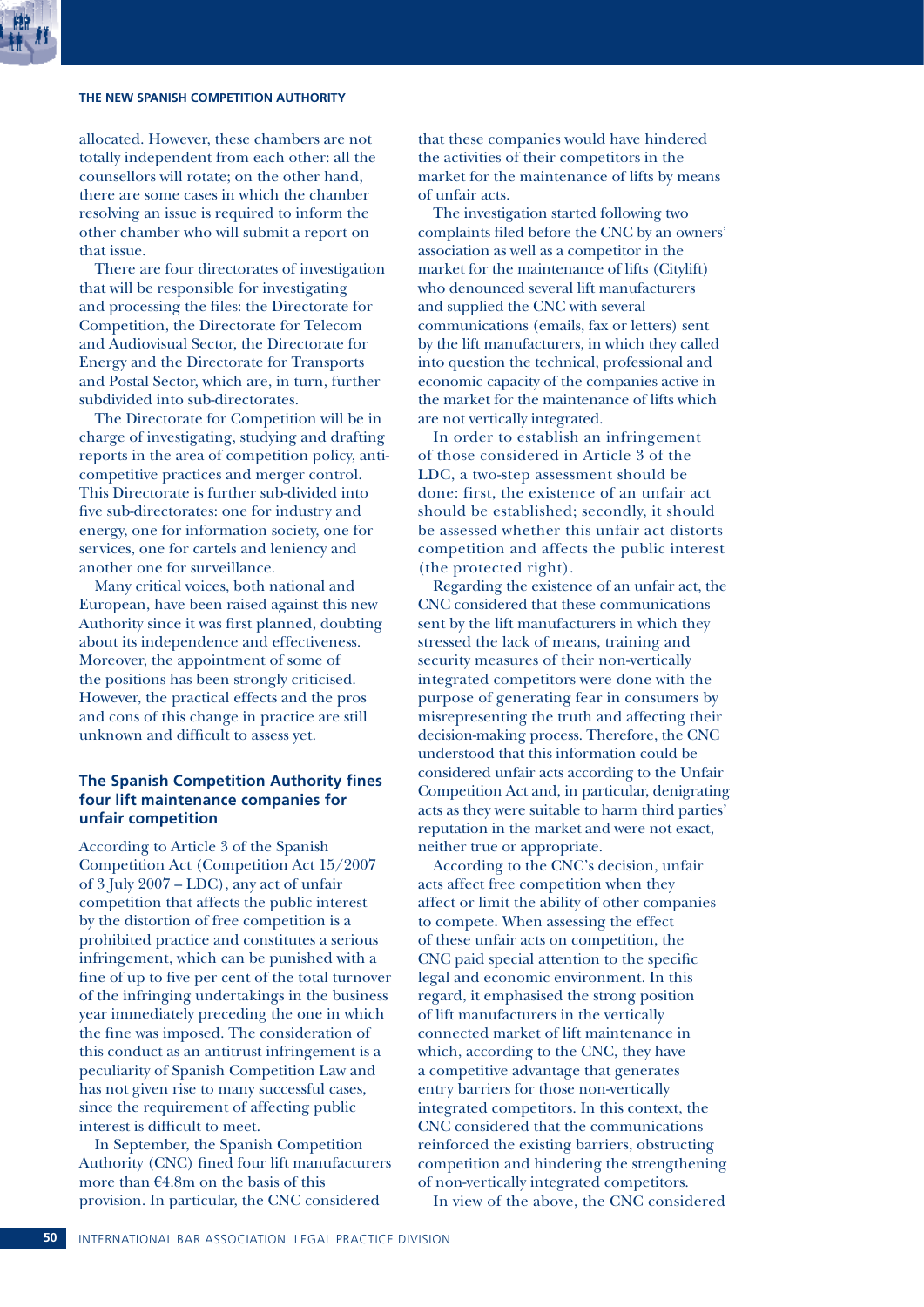### **THE NEW SPANISH COMPETITION AUTHORITY**

that there had been four infringements of Article 3 LDC, consisting of hindering the competitors' activity in the market for the lifts maintenance by means of using unfair means, and fined Zardoya Otis, SA, Schindler, SA, Ascensores Eninter, SL and Ascensores IMEM, SL almost €5m, while it closed the case as regards Industrial de Elevación, SA as it considered that its infringement could not be proved.

The decision has raised criticism since the unfairness of the conduct seems more than disputable and the effect of public interest seems difficult to sustain. Also, the CNC seems to presume, as a proven fact, that the market of elevator maintenance does not work in a competitive manner, merely on the basis of an industry survey drafted by the CNC itself several years ago (unrelated to any specific file).

### **The Food Chain Act will be enforceable as from January 2014**

According to the Explanatory Memorandum of the Spanish Food Chain Act (Act 12/2013 of 2 August 2013, hereinafter referred to as LCA), which was published last August and will be enforceable as from next January, this Act is intended to improve the functioning of the food chain so as to increase the effectiveness of the Spanish agricultural sector while reducing the imbalance in commercial relationships. That is, the Act aims at guaranteeing a fare, loyal and effective competition in this sector.

The LCA applies to those commercial relationships in the food chain where: (i) the amount of the transaction exceeds  $€2,500$ and (ii) there is an imbalance. An imbalance is considered to exist in any of the following situations:

- when one of the operators is a SME and the other is not;
- when one of the operators is a primary producer of agricultural, animal, fishing or forestry products; or
- when one of the operators depends economically on the other operator.
- It should be noted that the LCA gives its

own definition of 'economic dependence', establishing a threshold of 30 per cent of the operator's sales/purchases. The concept of economic dependence, which is also used in the Spanish Unfair Competition Act 3/1991, is therefore defined by reference to a specific threshold for the first time.

As stated above, the LCA aims at guaranteeing competition and, to that end, it regulates, among other rules, abusive practices for this specific sector. In particular, the LCA considers as abusive practices four specific conducts when they appear in transactions under its scope and establishes a sanctioning system according to which the relevant authorities can impose fines on the infringing companies.

First, the LCA regulates the modifications of the contractual conditions, which might only be changed if both parties agree. Accordingly, any unilateral modification thereof would be considered abusive. Secondly, the LCA prohibits any additional payment to the agreed price, except in some specific cases in which this additional payment would not amount to an abuse. Thirdly, the LCA regulates the exchanges of sensitive information between parties to a contract, which should be expressly established in the contract and should be proportionate and justified according to its subject. The Act also regulates the uses allowed for that kind of information. Hence, any information exchange that does not comply with these requirements could be considered an abuse. Finally, the Act contains provisions relating to category management.

In view of the above considerations, when facing a transaction under the scope of the LCA, the parties to it do not only have to comply with the Competition Act and the Unfair Competition Act (which still apply) but also with the provisions foreseen in this new Act, as otherwise they could be sanctioned. Accordingly, the LCA establishes a stricter approach for the transactions under its scope and put a focus on the conduct of companies operating in the food chain. However, we should wait until its enforcement in order to see its practical implementation and specific effects.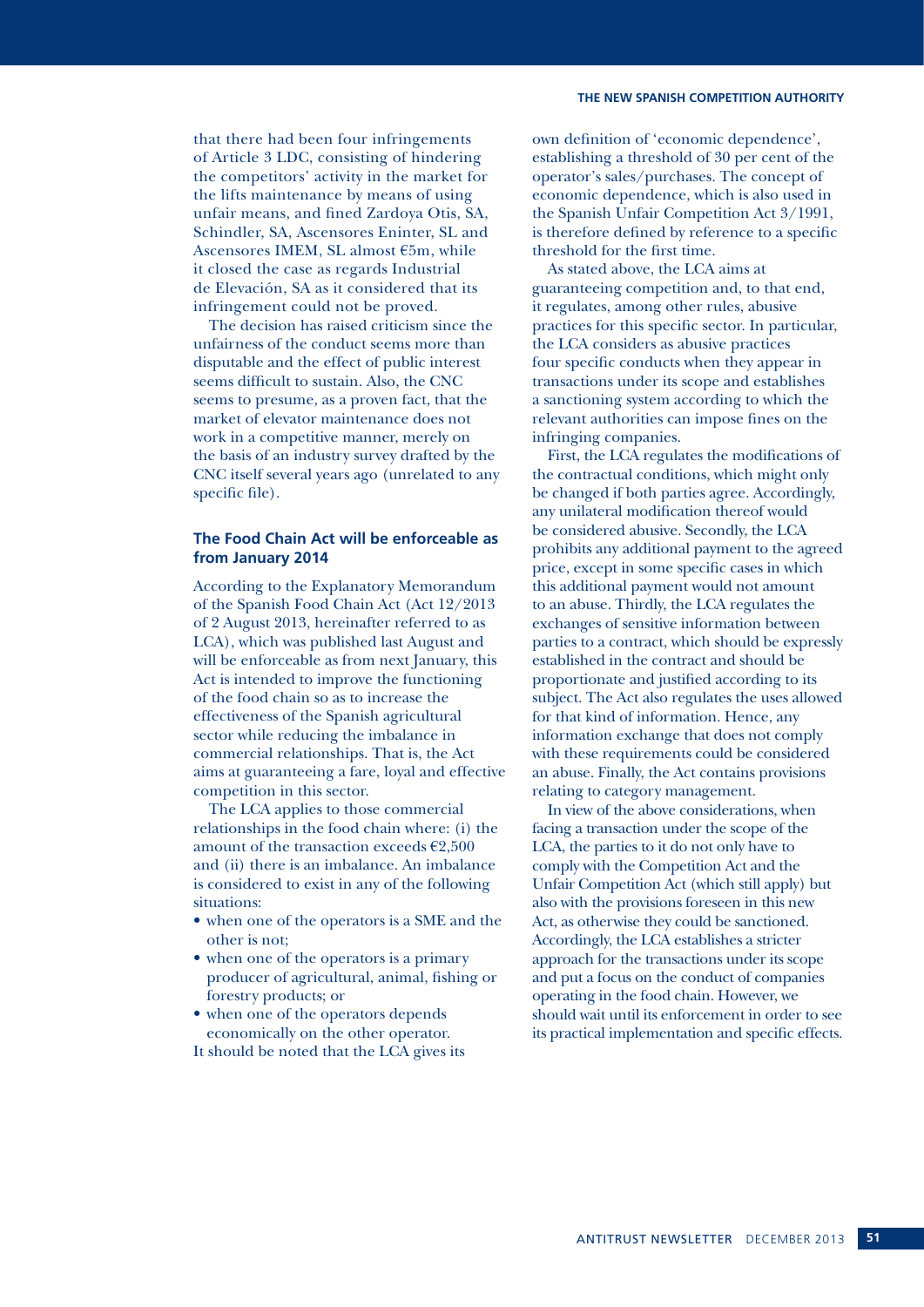## Recent developments in merger control

**CERCE ET ALCE CONCRETE CONSIDER THE MOST POSSIBLE TO A POSSIBLE THE MOST POSSIBLE THE MOST AND THE MOST POSSIBLE AND THE MOST AND THE MOST AND THE MOST AND THE MOST AND THE MOST AND THE MOST AND THE MOST AND THE MOST AND** general interest have recently been possible to observe in the Swedish merger control area. In the text below, have been highlighted and briefly discussed. These developments include, for example, proposed legislative changes in terms of implementation of sharpened supervisory tools for the Swedish Competition Authority (SCA) under the Swedish Competition Act, introducing the possibility to 'stop the clock' in merger filing procedures. Other observed trends in recent filings are increased references to the failing firm doctrine and enhanced use of advanced economic analysis and tools in merger assessments. An interesting development is the increased actions of the SCA against small transactions. In several recent cases the authority has used its mandate to require submissions of filings even when the set out thresholds are not met.

### **Proposed implementation of new 'stop the clock' provisions**

New sharpened tools to make the supervision of the SCA more efficient have been presented in the Swedish inquiry report SOU 2013:16, *More efficient supervision of competition*  (in Swedish '*Effektivare konkurrenstillsyn*'), which was released in February this year. The report examines whether additional regulation needs to be incorporated under the Swedish Competition Act in order to ensure effective monitoring of the current legislation. In relation to merger filing procedures, the report suggests for 'stop the clock' provisions to be introduced under the Swedish legislation. Implementation of such provisions is, as familiar, nothing new as such, since it is already a part of the merger control systems in many of the other European countries and also in line with the merger filing procedures of the Commission.

The possibility to 'stop the clock' in Swedish merger filing procedures is introduced in cases where the notifying parties have failed to provide requested

information by the SCA after filing and will make it possible for the authority to suspend examination periods until correct and/or sufficient information has been provided.

The inquiry report suggests for 'stop the clock' provisions to be available during both the statuary periods, that is, phase I and phase II. The report further states that it may be necessary for the notifying parties to be allowed to provide additional information during phase I without affecting the set out examination period. It should thus also be possible to 'stop the clock' on the request of a notifying party during phase I. The suggested law amendments and the new 'stop the clock' provisions are expected to enter into force by the summer of 2014.

### **References of the failing firm doctrine in recent merger filings**

It is interesting to note the recurrent use of the failing firm doctrine in Swedish merger filing procedures. In several recent cases, the notifying parties have referred to the arguments of the doctrine in order to promote clearance of the relevant transaction. The basic rationale behind the failing firm doctrine is that since the failing firm would have to exit the market under any circumstance because of its financial problems, any harm to competition due to the loss of an independent market player would be at hand regardless of whether the merger is carried out or not. In short, the doctrine enables for complicated mergers to be cleared even when the concentration could be seen to have negative effects on competition, provided that three cumulative criteria are met. To qualify for the failing firm defence, the following criteria thus have to be at hand. First, the allegedly failing firm would in the near future have to exit the market because of financial difficulties if not taken over by another undertaking, that is, it must be likely that the firm will enter into bankruptcy or equivalent proceedings in the absence of a merger. Secondly, there is no less anti-competitive alternative purchaser, that is,

### **SWEDEN**

### **Lars Johansson**

Roschier, Stockholm lars.johansson@ roschier.com

### **Katarina Peters**

Roschier, Stockholm katarina.peters@ roschier.com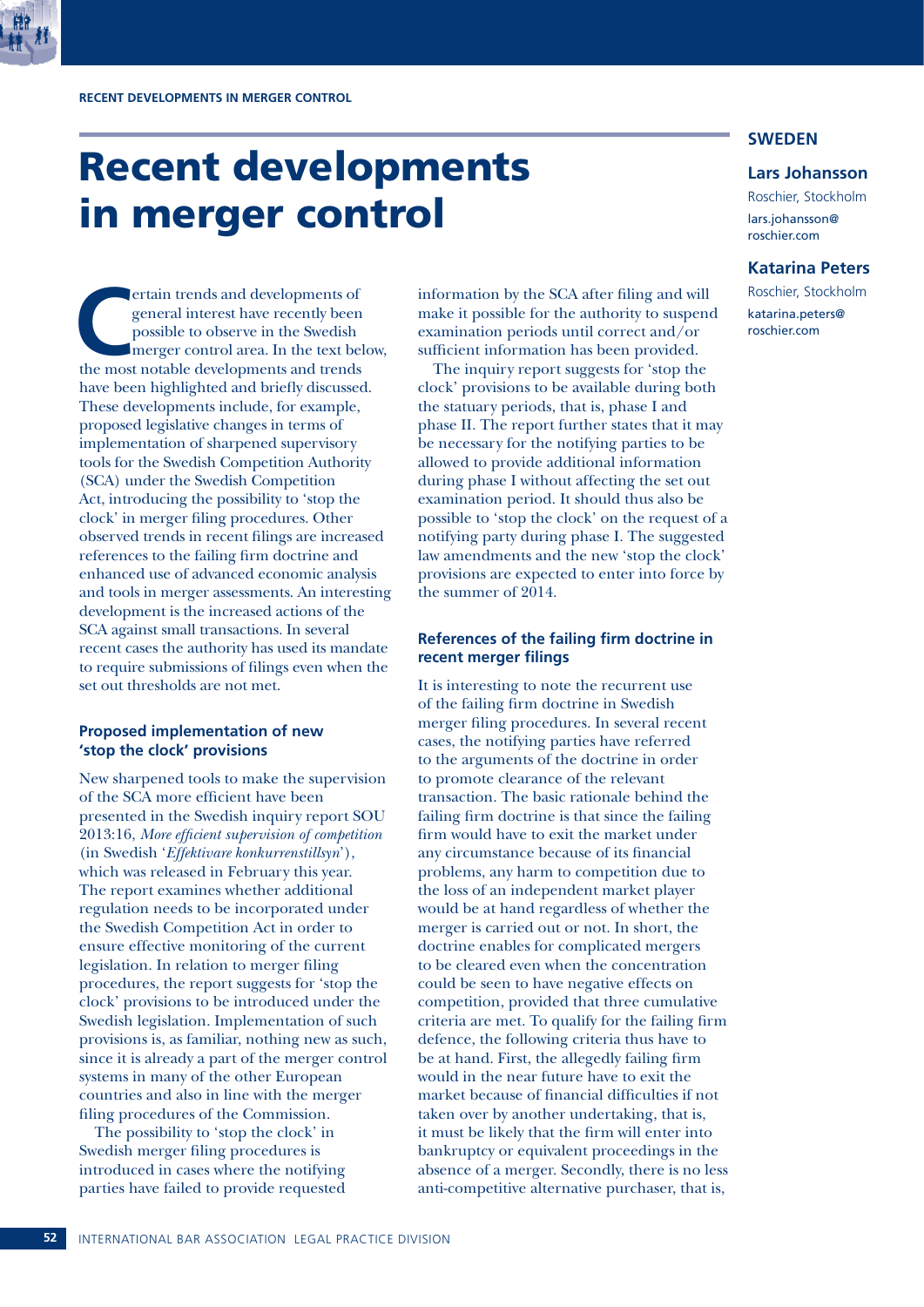### **RECENT DEVELOPMENTS IN MERGER CONTROL**

there are no other realistic purchasers whose acquisition would lead to a better outcome from a competition perspective. And finally, in the absence of the merger, the assets of the failing firm would inevitably exit the market.

The failing firm doctrine was recently applied in Sweden in the acquisition of SPP Liv Pensionstjänst AB (SPP) by KPA Pensionsservice AB (KPA) in September this year. KPA focuses on pension insurance services whilst SPP operates a broader portfolio. A filing of the acquisition was submitted although the targets turnover did not meet the set out thresholds. The SCA's in-depth investigation showed that SPP was likely to leave the market irrespective of whether the proposed acquisition took place or not. This was due mainly to the poor financial status of SPP and the fact that there were no foreseeable alternative purchasers. Therefore, the SCA concluded that the acquisition would affect competition on the market only to a limited extent and accordingly approved the proposed acquisition.

The doctrine was also referred to in Assa Sverige AB's (Assa Sverige) proposed acquisition of Prokey AB (Prokey), but was not applied by the SCA. Assa Sverige is part of the international Assa Abloy group and is active in developing, manufacturing and marketing different security products and door lock solutions. Prokey is a Swedish wholesaler of security products to locksmiths and other security products installers. In January this year, the SCA ordered that the acquisition should be notified even though the relevant turnover thresholds were not met (since the turnover of the target undertaking was too low). The reason for this request was held to be the Assa Abloy group's considerable position in manufacturing and wholesale. In April 2013, the SCA initiated an in-depth investigation into the proposed acquisition which concluded that the implementation of the concentration would substantially prevent competition on the Swedish wholesale market of services to locksmiths. According to the SCA, the acquisition would have resulted in decreased supply and higher prices charged to companies delivering locksmiths' services and that it thereby would ultimately have been to the detriment of consumers. The notified merger resulted in the parties cancelling the concentration after the SCA brought an action before the Stockholm District Court in order to prohibit the merger. The SCA found that the failing firm doctrine was not applicable.

The failing firm defence was also used before the Commission in the Swedish undertaking Nynäs AB's (Nynäs) acquisition of certain refinery assets of Shell Deutschland Oil GmbH (Shell) in Harburg, Germany. Nynäs is active globally in the production of naphthenic base, process and transfer oils (TFO) and has its core business in Nynäshamn, Sweden. Shell is part of the Shell group of companies, which is a fully integrated global energy and petrochemical producer. The Commission conducted an in-depth, second phase investigation as the merged entity would have become the only naphthenic base and process oil producer and the largest producer of TFO in the EEA. Applying the failing firm defence, the Commission's in-depth investigation showed that even in the absence of the proposed acquisition, the Harburg refinery activities were likely to cease, significantly reducing (even below the level of demand) the production capacity in the EEA market for naphthenic base and process oils, leading to higher consumer prices. Thus, the Commission found that the reduction of the number of competitors in the market would occur even if the proposed acquisition did not take place. Accordingly, the Commission concluded that the proposed acquisition would not significantly impede effective competition in the EEA or any substantial part thereof.

Before the more recent references to the failing firm doctrine in Swedish merger filings, the doctrine was last tried in the takeover of Milko by Arla Foods in 2011. Arla Foods and Milko were at the time Sweden's largest and third largest dairy companies, respectively. Even if the merger was cleared by the authority, however, subject to the condition that Arla Foods sell Milko's largest dairy plant and brand, the failing firm defence was not approved by the SCA, which considered that all cumulative criteria were not fulfilled in the case. The SCA found that in many parts of Sweden, an unconditional clearance of the merger would result in limitation of competition in several dairy products, which would, in the end, cause detrimental effects to consumers. The SCA was also forced to take into account the difficult financial position of Milko, which was, at the time, in risk of bankruptcy. Since it was not clear that there was no other less anti-competitive alternative in terms of any potential buyer and it was not clear that all the assets of Milko would inevitably exit the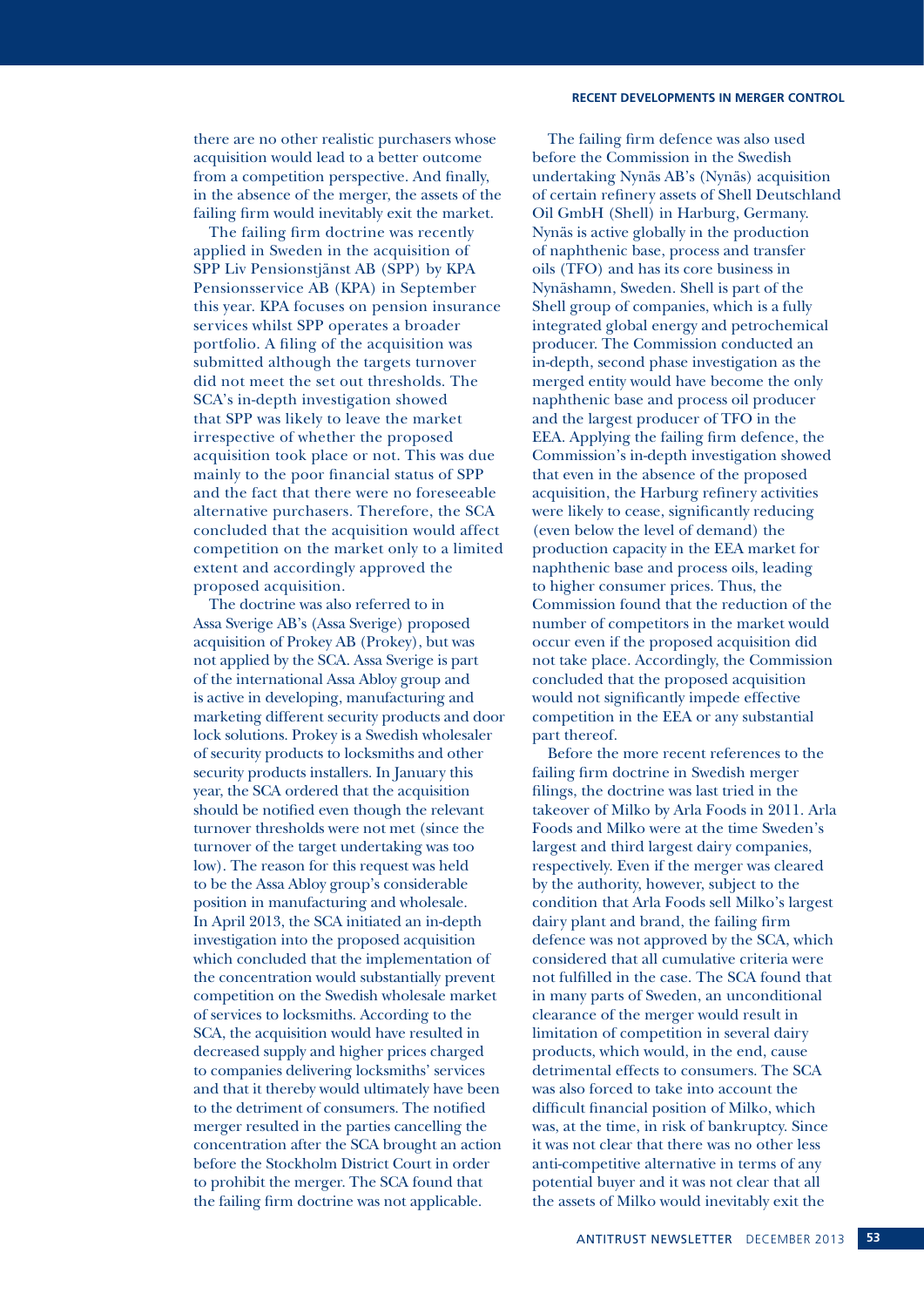### **RECENT DEVELOPMENTS IN MERGER CONTROL**

market as a result of a non-clearance of the merger, the criteria for a failing firm was not fulfilled.

The increased references to the failing firm doctrine is interesting since it may open up for clearance of otherwise complicated mergers, which would probably not be possible without application of the failing firm defence. For example, it provides the potential opportunity for undertakings to acquire its competitors. The recurrent references and use of the doctrine is most likely explained by the current economic climate, resulting in more undertakings suffering from economic difficulties and threatening bankruptcy.

### **Increased actions against small transactions below the thresholds**

Another observation in relation to Swedish merger control is that it has become more common for the SCA to also require notifications to be submitted in relation to concentrations not exceeding the set out turnover thresholds. According to the Swedish Completion Act, the SCA may, if there are particular reasons, order submission of a notification for a concentration that is not subject to a mandatory notification requirement in cases where only the combined turnover threshold is met, but not the individual turnover threshold. Usually, this is applied in cases where the acquiring undertaking's turnover exceeds the set out individual threshold, but the target undertaking's turnover is too low (the individual threshold is currently SEK 200m, approximately  $E22m$ ). For example, the SCA in January this year ordered a notification of Assa Sverige's acquisition of Prokey (the case is further mentioned above) even if the relevant turnover thresholds were not met. The SCA claimed the ground for its request to be the Assa Abloy group's considerable position in the manufacturing and wholesale

market for security products to locksmiths and other security products installers. It did also refer to other earlier acquisitions of small companies by Assa Sverige.

The same scenario was also at hand in relation to Bonnier Förlagen AB's (Bonnierförlagen) purchase of Pocket Shop AB (Pocket Shop) in 2012 where the SCA ordered a notification of the transaction, though no mandatory notification was at hand. Bonnierförlagen is part of the Bonnier group, which is a family-owned media group consisting of a number of media companies established in over 20 countries. Pocket Shop is a bookstore chain selling paperbacks through several stores located in Sweden, however, its turnover was far from reaching the set out thresholds. Bonnieförlagen is also a purchaser of publication rights for paperbacks and a wholesaler of paperbacks. The SCA assessed that the acquisition included vertical and horizontal overlaps and that it was possible that the transaction could impede competition on the market. Eventually, the SCA however came to the conclusion to clear the transaction. The SCA moreover ordered submissions of notifications in Bonnierförlagen's acquisition of Pocket Grossisten in Sweden AB (Pocketgrossisten) in 2010 and Tidningarnas Telegrambyrå AB's (TT) acquisition of Retriever AB (Retriever) back in 2009.

During the past four years, the SCA has applied its powers to order a submission of a notification in a total of four cases (all mentioned above). Except from Assa Sverige's proposed acquisition of Prokey, all the referred mergers have been cleared by the SCA, either during the initial phase or after the authority carried out an in-depth investigation. Conclusively, it seems that the SCA's requests for submissions of filings in non-mandatory notification mergers have increased especially in relation to the total number of notifications submitted during the past few years. This is a development worth noting.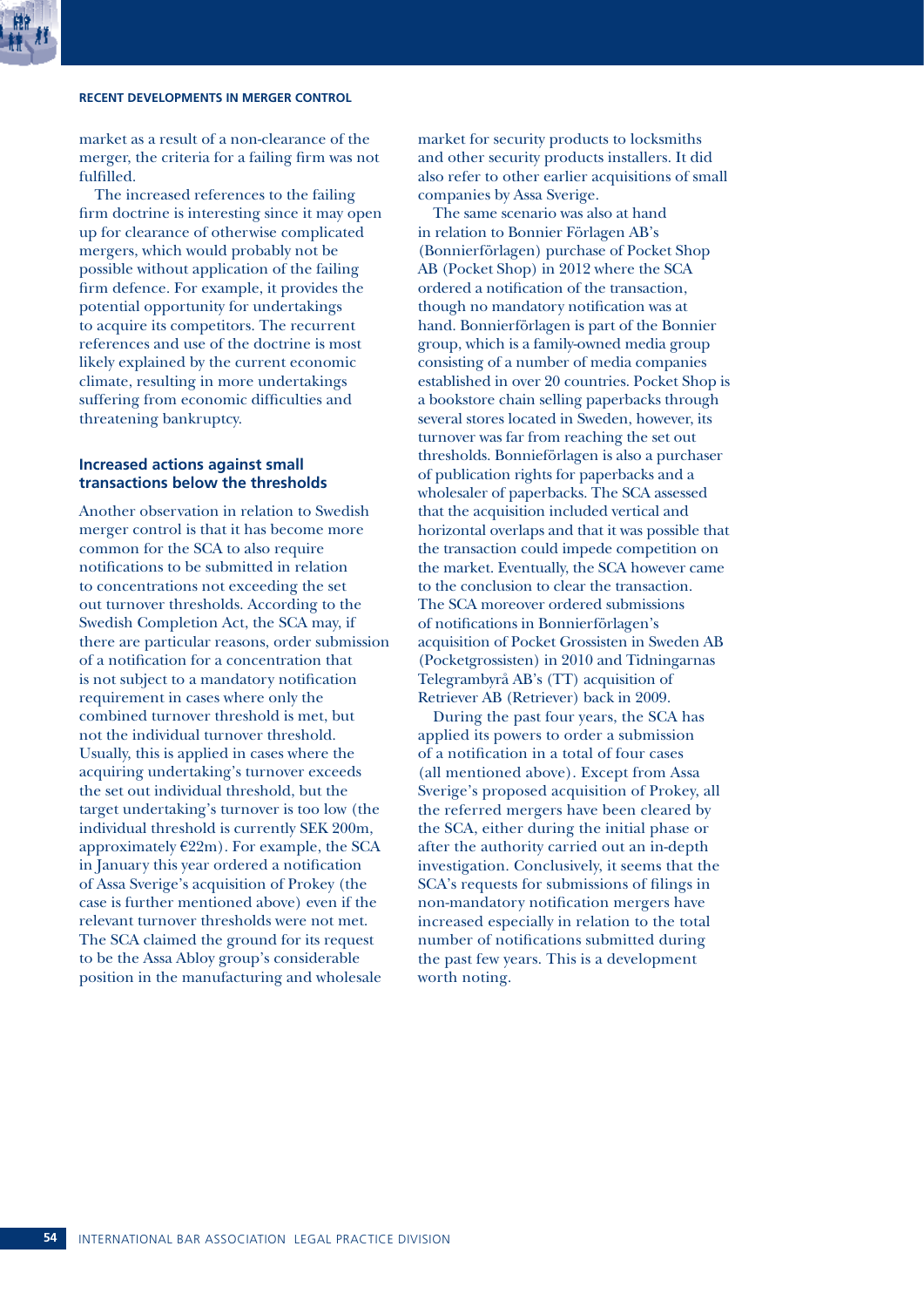### **TURKEY**

### **Sahin Ardiyok**

ACTECON Competition & Regulation Consultancy, Istanbul sahin.ardiyok@ actecon.com

### **General**

### *The TCA publishes merger and acquisitions (M&A) outlook for the first half of 2013*

Updates from Turkey

In the extent of Communiqué No 2010/4, the Turkish Competition Authority (TCA) analysed notified M&As and evaluated them with consideration of competitive conditions in a given market, and finalised its decisions within 15 days on average after the last notification date. Recently, the TCA published its report on these decisions.

There had been 134 M&As dealt with by the TCA in the first half of 2013. The total amount of proposed transactions was approximately TRY60bn (US\$751m). M&As related to Turkish firms amounted to TRY14 bn (US\$194m) out of which TRY6bn (US\$462m) was from privatisations. The below charts furnish the proportions by country of origin in terms of numbers and size of the deals.<sup>1</sup>

**Figure 1**: Number of cases by parties' country of origin in an M&A



M&As between Turkish and foreign firms have taken the biggest share of the number of proposed transactions. M&As related to foreign undertakings alone also have a big proportion.

Moreover, data show that there is an asymmetry in the direction of the transfers, which is analysed in the charts below.

**Figure 2**: Number of cases by target firms' country of origin



Similar to Figure 1, Figure 2 categorises the cases by looking at the origin of the target firm.<sup>2</sup> Although there are 22 cases where all parties are Turkish in Figure 1, there are 72 cases in Figure 2 where the target is Turkish, which implies that Turkish undertakings' acquisition by foreign undertakings was the case in most of the international transactions. This can be seen more clearly by looking at acquisitions alone.

**Figure 3**: Number of acquisitions by the country of origin – target/acquirer (in per cent)



In 40 per cent of cases, there has been an acquisition of a Turkey-based undertaking by a foreign one, whereas the opposite was the case only ten times (16 per cent).

**Figure 4**: Amount of acquisitions by the country of origin – target/acquirer (in per cent)

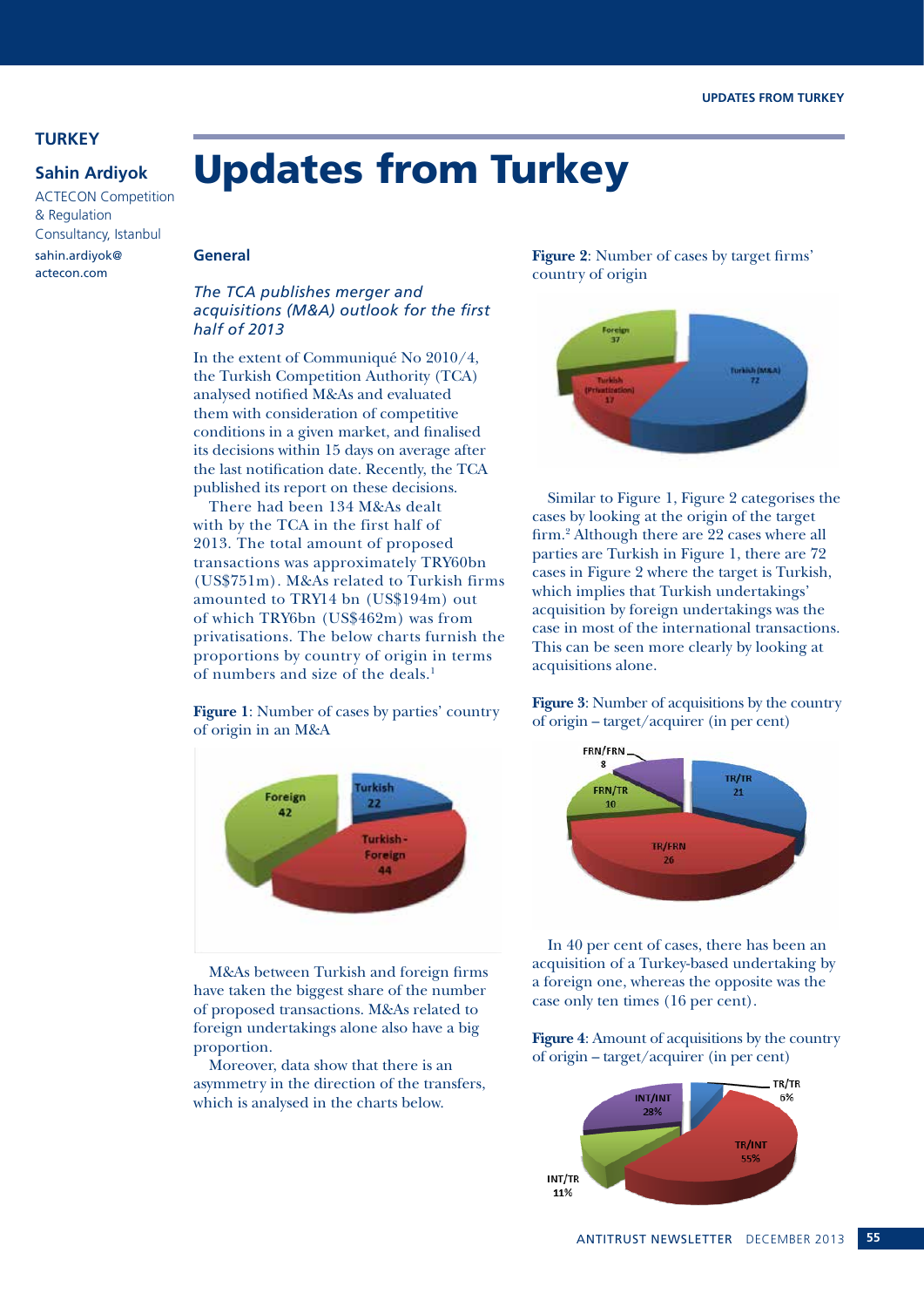### **UPDATES FROM TURKEY**

When the value of the firms are accounted for, the direction of the transactions becomes even clearer as more than half of the volume of transactions come from Turkish firms' acquisition by foreign firms, while the opposite type of transaction constitutes only 11 per cent.

Since previous analysis suggests a foreign investment flow in the form of M&As; the report also includes an overview of investors.3

According to the breakdown with respect to the countries of origin in the report, the leading countries are Germany (seven), the Netherlands (seven) and Luxembourg (six) in the 40 cases where either the merging entity target firm in an acquisition is established under the Turkish law. In terms of all transactions that have an effect in Turkey (76 cases), the leading countries are Germany (14), the US (11), the Netherlands (eight), Japan (eight) and Luxembourg (eight). Therefore, operations in the US and Japan are where big M&As have an impact on international markets (including Turkey).

In the first half of 2013, electricity generation and distribution ranked first in terms of number of all operations. Regarding the operations within Turkey, most operations occurred in the electricity generation and distribution and hospital services. In terms of operation volumes, software, consulting and related activities had the biggest share in all operations (37 per cent), whereas electricity generation and distribution had the biggest share of the operations within Turkey (24 per cent).

The total value of privatisations during the first half of 2013 was TRY6bn (US\$462m) in Turkey. This amounts to 11 per cent of the aggregate volume of all transactions, and 83.6 per cent of the transactions within Turkey.

It is observed that the privatisations are concentrated in one sector, which is electricity generation and distribution with six state-owned undertakings being privatised. A similar trend also exists among the privatisations that were approved but not yet finalised in the relevant period.

The TCA reported that out of all operations (134 cases), private equities invested in 23 of them. These investments have a 12 per cent share in total transactions. The biggest private equity investment in volume<sup>4</sup> was the acquisition of Gardner Denver, a company operating in industrial machinery design and production, by US-based private equity fund KKR & Co.

Looking at the transactions in Turkey alone, out of 72 cases, private equities took place in 15 of them. Investments that were made to Turkish firms in the first half of 2013 constitute 25 per cent of the aggregate private equity investments and 3.6 per cent of the total volume of transactions in Turkey (including all M&As). The highest private equity investment in volume was the establishment of a joint entity by Ronesans Holding AŞ and Luxembourg-based Meridiam Infrastructure Easterneuropa SARL, the PPP project of Adana Integrated Health Campus).

### *Privatisations are completed in electricity distribution industry*

An era is closed in the electricity distribution industry in Turkey. After nine years of a privatisation agenda of the electricity distribution, the last electricity distribution area/firm of the state owned enterprise EDAŞ is handed over to the private sector. With the closure of the transaction by share transfer, SOE will no longer be active in the distribution of electricity and the total 34 million customers in Turkey will now rely on the private firms.

As a crucial part of the industry, all electricity markets will be affected by the finalised privatisations. Now with the current situation in the distribution, the competition might improve and benefit the consumers and vertical layers of the industry. Although total liberalisation of the market may be improbable, the end of the direct intervention of the state as a participant is a very important step. The role of the state will now continue with the regulation in the distribution market only.

### **Major cases**

### *Cement investigation*

The TCA has concluded its investigation into four cement undertakings in order to determine whether they have agreed on the terms and conditions of the sales made to their dealers and concrete producers. The investigation was initiated upon a complaint regarding alleged anti-competitive communication between those undertakings. As a result, the TCA imposed administrative fines on three of the four undertakings. One of the most important issues regarding the decision was the application of recidivism on the calculation of the fine as the administrative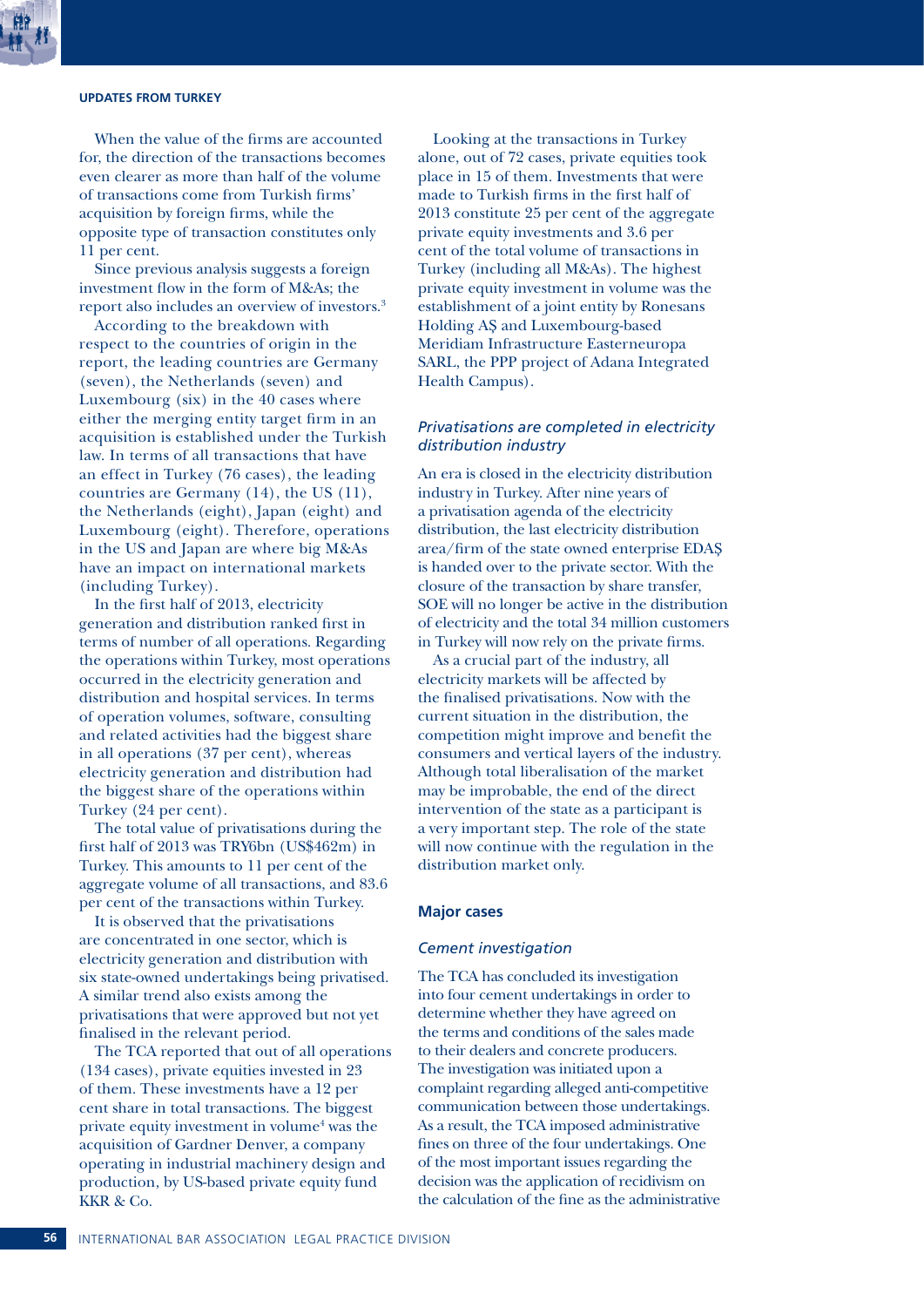fine was increased from one per cent to 1.5 per cent. However, there was a controversial issue in relating to the inspection of personal items during on-the-spot inspection conducted during the investigation period. Even though the Competition Act explicitly states that examinations at undertakings can only be conducted over undertaking's properties, books and documents, the TCA neither questioned the validity of the evidence obtained from a personal handbag nor refrained from using the evidence in its decision.

### *Frito Lay investigation*

The TCA initiated an investigation into Frito Lay, the dominant player in the packed chips market, in order to determine whether there had been an abuse of a dominant position, concerted practices and covenants not to compete through excluding competitors from the market, granting exclusivity or closing down the market. Finally, the TCA came to a conclusion after 15 months of investigation and imposed a fine totalling US\$9.18m.

As a matter of fact, the above-mentioned investigation had been initiated to determine whether Frito Lay is in violation of a past decision dated 2004. Indeed, the TCA conducted more than five reviews over Frito Lay up to now. One of these had been an extensive investigation conducted in 2004; with this decision, an exemption granted to Frito Lay had been revoked in accordance with the Block Exemption Communiqué and it had been prohibited that any exclusivity leads to prevention of the sale of packed chips of competitors at any sales point.

According to the TCA's announcement on its website, Frito Lay is executing practices that resulted in single branding and the TCA researched whether these practices are common and systematic. In conclusion, the TCA determined that Frito Lay is in violation of Article 4 of the Competition Act. We will provide detailed comments regarding the case following the publication of the reasoned TCA decision.

### **Recently opened investigations**

Here is a list showing recently opened investigations:

• Renault trucks: As a result of the annulment of the TCA's prior decision by the 13th Chamber of the Council of State, the TCA re-evaluated the complaint concerning Renault Trucks and initiated an investigation in order to determine whether the concerned undertaking violated Article 4 of the Competition Act by failing to ensure that 'authorised service standards' were prepared in compliance with the Block Exemption Communiqué in the motor vehicles sector and by discriminating between authorised and private services.

- Turkish Airlines: The TCA has decided to open an investigation against Turkish Airlines in order to determine whether the undertaking has violated Article 6 of the Competition Act, in respect of excluding competitors at the Istanbul-based domestic and international flights.
- Turkcell: The TCA has re-evaluated the complaint regarding the lease of areas to be used for the construction and operating of base stations. The TCA's decision on the complaint of Avea was overruled by the Counsel of State and the TCA will reevaluate whether Turkcell has violated the Competition Act by prohibiting the rental of the Kule Services' base station areas to other communication services.
- Fresh baker's yeast producers: The TCA has opened an investigation against four fresh baker's yeast producers in order to determine whether these undertakings have increased the yeast prices in collusion and violated Article 4 of the Act.
- Cement producers: The investigation has been initiated into cement producers in order to determine whether these undertakings determined the white cement prices through anti-competitive agreements.
- 3M: The TCA has initiated an investigation into 3M upon the Counsel of State's decision, which annulled the previous decision of the TCA. The intention is to establish whether 3M has violated Article 4 of the Competition Act by making discriminatory practices between its dealers as customers and region restrictions.
- Turk Telekom: The TCA has decided to initiate an investigation concerning Turk Telekom, following the Counsel of State's decision. The TCA aims to define whether Turk Telekom has violated Article 4 of the Competition Act by setting its retail tariffs for final consumers below its wholesale tariffs for operators of long distance services. In addition, after the preliminary inquiry conducted in response to the complaint claiming that Turk Telekom sold its product called TT Card to its own dealer/agencies at below-cost prices, the TCA has also initiated an investigation.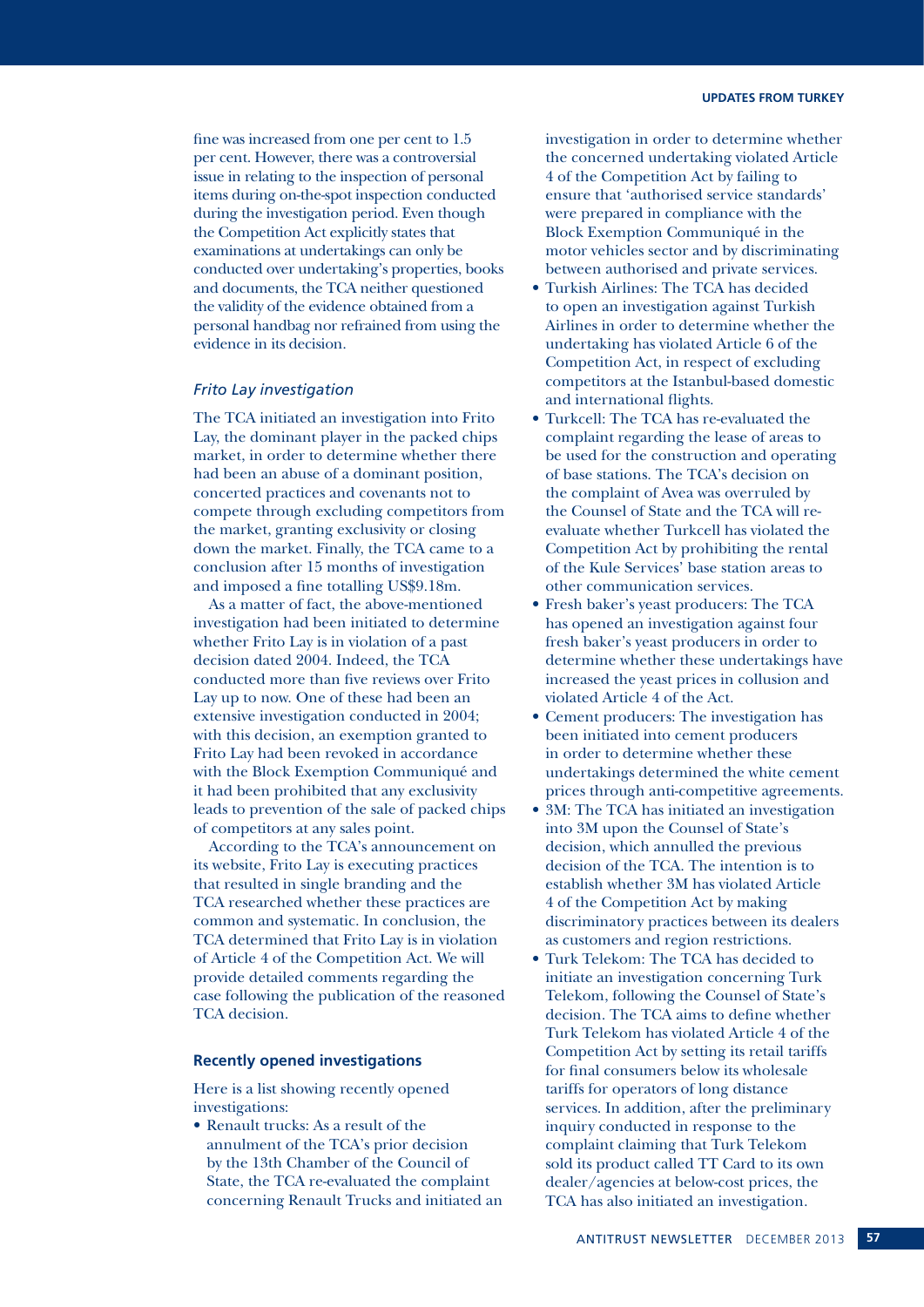

### **UKRAINIAN MERGER CONTROL: DON'T FORGET TO CHECK YOUR TRANSACTION**

• Mey İçki: As a result of a complaint concerning Mey İçki, owned by Diageo, the TCA has opened an investigation to determine whether the undertaking has violated the Competition Act by exclusivity and obstruction of competitors.

Website of Turkish Competition Authority: www.rekabet.gov.tr/index.php?Lang=EN

Website of Appeal Court for Competition Cases: www.danistay.gov.tr/eng/index.html

Website of ACTECON: www.actecon.com

### **Notes**

- 1 The TCA determines the country of origin by looking at under which country's legal system the firm was established.
- 2 Acquired undertaking.
- 3 The TCA defined an investor as any party in a merger and the acquirer in an acquisition.
- Out of the operations where the values are announced.

## Ukrainian merger control: don't forget to check your transaction

**I**<br> **I**<br> **I**<br> **I**<br> **I**<br> **I** n the light of the recent enforcement actions taken by the Ukrainian Antitrust Authority (the 'Authority') – the Antimonopoly Committee of Ukraine (AMCU) – in particular areas of antitrust regulation, the legal society is expecting some serious steps by the agency in the merger control sector. The Ukrainian antitrust agency, which was previously associated mostly with extremely low notification thresholds, is now becoming the respected watchdog famous for its huge fines. Its impact has become more frequent if not to say regular. The AMCU officials have already announced their ambitious intentions with regard to merger control infringements, emphasising their impact on the economy. They promised an imposition of maximum possible fines in the near future on companies breaching the filing obligation regardless of their local or foreign origin.

Now that 2013 is coming to an end, businesses all over the world are racing to closings having already overcome numerous stages of obligations fulfillment under conditions precedent sections of their transaction agreements. Some companies

simply forget to check if Ukrainian antitrust laws are applicable to their multijurisdictional transactions, which is, however, fraught with serious financial losses. It is certainly quite complicated to keep in mind legal regulation peculiarities of all jurisdictions involved, especially when a transaction does not affect the assets of some particular countries where the merging parties are present via their business activities, which may even relate to completely different markets.

Meanwhile the merger control regime of some countries catches foreign-to-foreign transactions; Ukraine is one of these countries. Foreign-to-foreign transactions are notifiable in Ukraine, subject to meeting certain financial thresholds by the merging parties. Moreover, notification procedure is obligatory on the pre-closing stage, otherwise the merging parties may face revenue-based fines for violation of Ukrainian antitrust laws. With this, the liability for breach of the filing obligation is imposed regardless of transaction 'nationality'. This should be a considerable reason to run the transaction through Ukrainian lawyers before the closing to mitigate the filing obligation-related risks.

### **UKRAINE**

### **Timur Bondaryev**

Arzinger, Kiev timur.bondaryev@ arzinger.ua

### **Maryna Alekseyeva**

Arzinger, Kiev maryna.alekseyeva@ arzinger.ua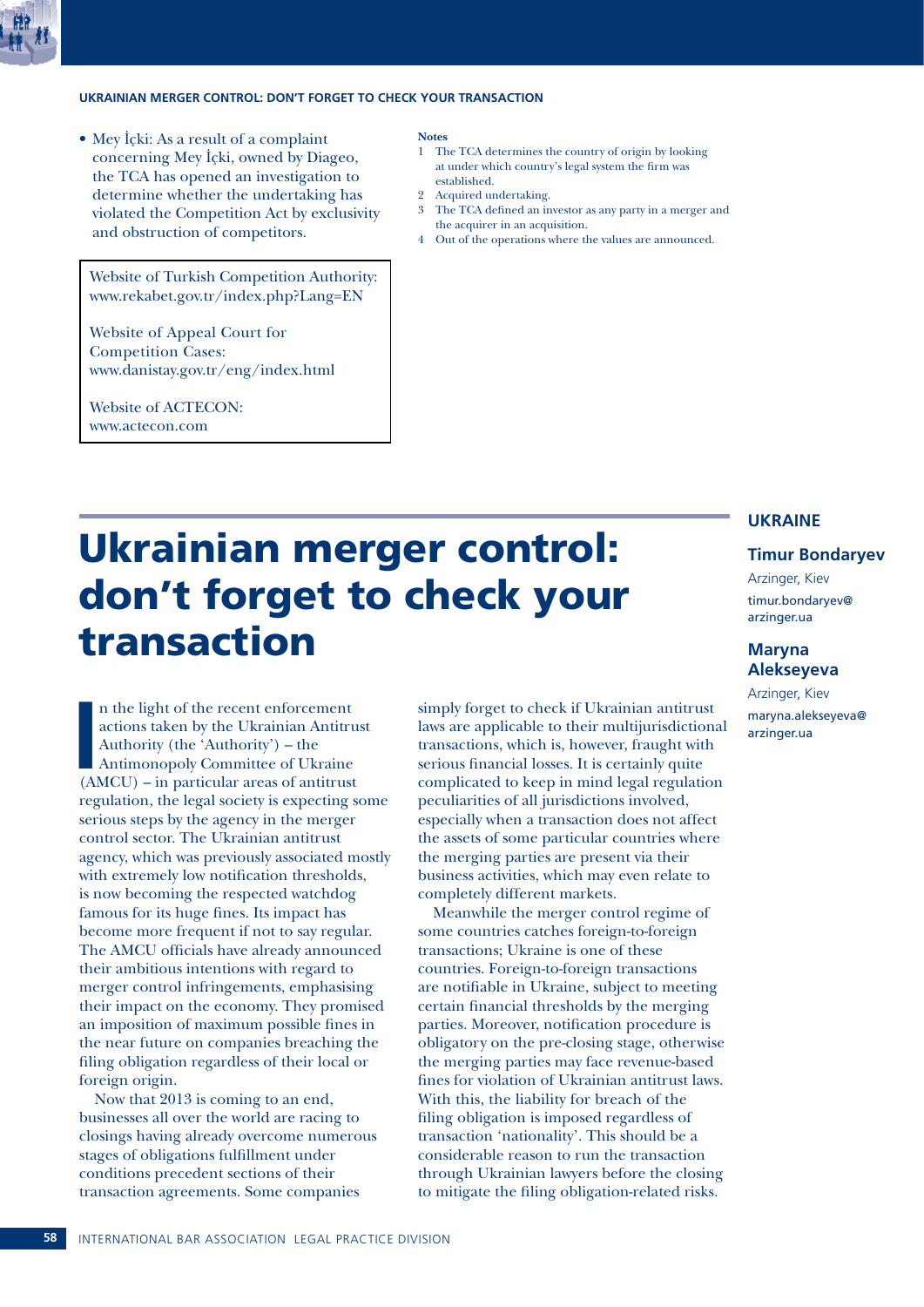In cases where the analysis will show that the parties have to include Ukraine on the list of jurisdictions requiring antitrust agency approval, the parties would definitely need to be aware of all the recent developments in merger control regulation.

Traditionally Ukrainian merger control raises the issues. Though the legislation provides for general procedural regulation, one of the main peculiarities of merger control in Ukraine shall be a great discretion of the Authority in a number of important issues. The practice of the AMCU is being developed in quite a speedy manner case by case and the official practice overviews have not been presented to the public for quite a long period of time. Thus, the necessary knowledge is accumulated by the lawyers handling filings. This article aims to explain the recent developments in AMCU practice to help foreign lawyers and companies in navigating Ukrainian merger control.

Below we provide our practical tips for those who plan to undergo the notification procedure in Ukraine.

### **Carve-out impossibility**

The most frequently asked question by foreign clients relates to the possibility of the carve-out of transaction parts affecting Ukrainian business. Merger regulations of many jurisdictions provide for such possibility releasing the parties from excess timing pressure. Ukrainian merger control regime does not provide for the carve-out possibility due to the following.

Any transaction shall be notifiable in Ukraine if the parties meet the thresholds set by the law. They are the: (i) group threshold  $(£12m in assets or annual revenues for all)$ the parties); (ii) proportionality threshold  $(E1m)$  in assets or annual revenues for each party); and (iii) Ukrainian threshold  $(\text{£}$ m in assets or annual revenues in Ukraine for any party). Meeting the group threshold by the parties proves that the merger will have an effect on competition due to the market power of merger participants. At the same time the proportionality threshold's mission is to confirm a transaction's impact on competition given the proportionality of the parties' size. And, finally, Ukrainian threshold provides for an effect of the merger on Ukrainian markets. The latter is, however, quite disputable. Nevertheless, the parties are obliged to notify their transaction exactly on the reason of meeting these thresholds

and regardless of targeting Ukrainian assets. Thus whatever the essence of the transaction, should the thresholds be met, the whole transaction is prohibited before obtaining merger clearance from the AMCU.

### **Additional filings**

While analysing the transaction, one should be very attentive to merger qualification issues. First of all the merger regulations provide for submission of transaction documents to the AMCU. Most of the typical transaction agreements fixing the contemplated actions of the parties considered a merger under Ukrainian law containing non-compete clause provisions. The AMCU has been very attentive to this issue recently as a non-compete clause is also subject to antitrust law regulations. The provisions where the parties agree not to compete with each other are treated as concerted practices and are subject to the Authority's approval by means of a separate filing procedure. The latter is similar to a merger control filing, however it takes much more time and may delay the closing of the transaction. While the merger control filing timing takes a month and a half, concerted practices filing takes three and a half months. So it is important to build non-compete clause-related risks into the timing.

Another important detail raising issues is joint venture (JV) establishment qualification. Ukrainian laws provide for double treatment of such mergers, that is, JV establishment may be considered either a merger or concerted practices depending on the aim and possible results of the contemplated transaction. The laws provide that the main criterion for distinguishing between these shall be the possible coordination of competitive behaviour by the JV partners or the JV partners and the JV after its establishment. There is certain ambiguity in this issue and the AMCU's practice shows that both types of qualification are admissible. So, for timesaving purposes (just as a reminder, the procedures are significantly different from a timing perspective), we advise seeking a 'merger qualification' of the JV establishment.

### **Market borders**

Although the following trend is applicable to transactions affecting Ukrainian markets, it is still worth noting. While the commodity and territorial borders of one part of the markets where mergers take place can be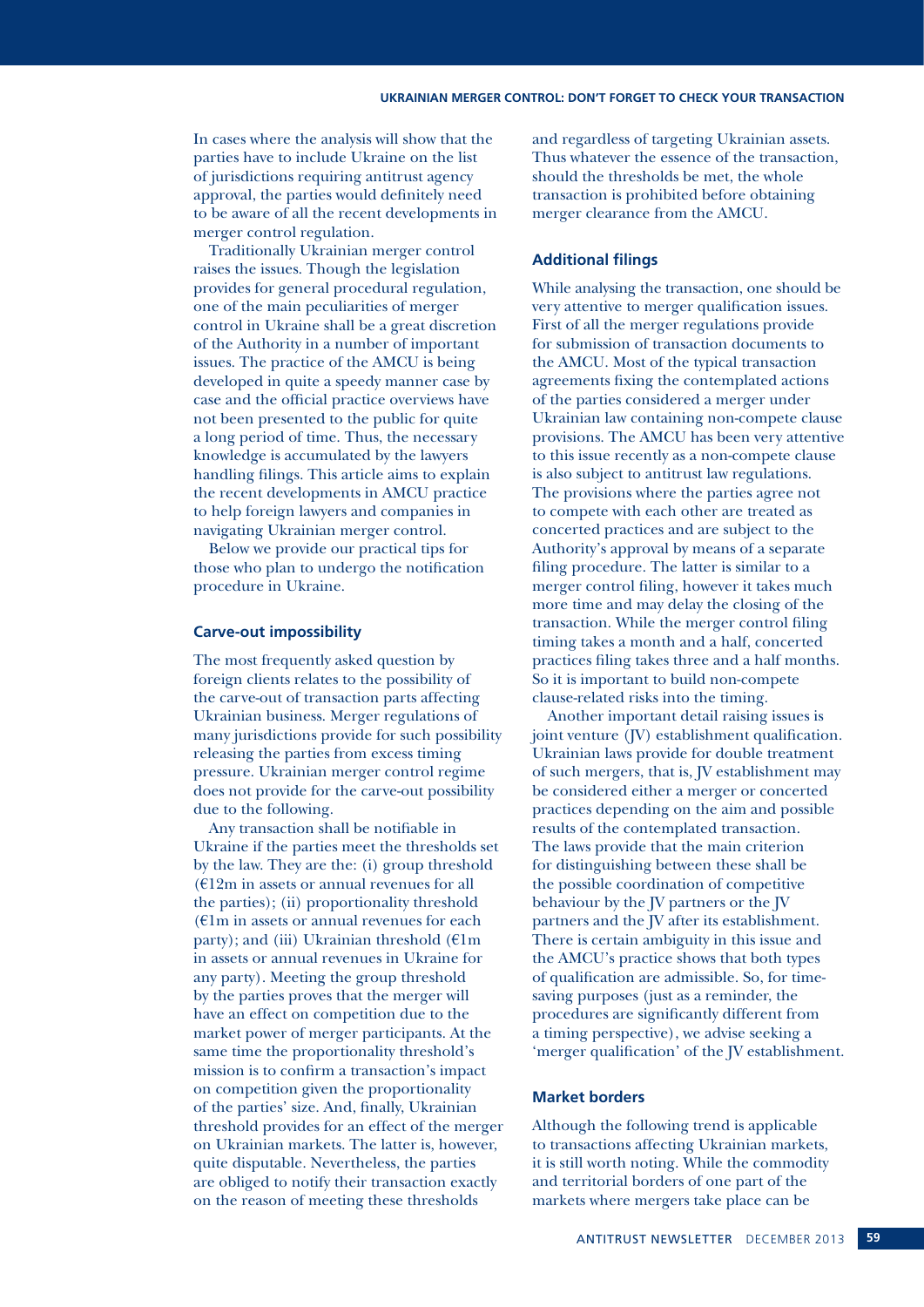### **UKRAINIAN MERGER CONTROL: DON'T FORGET TO CHECK YOUR TRANSACTION**

easily determined, another can be quite complicated or even confusing. It is worth saying that Ukrainian antitrust laws empower the Authority with exclusive competence in the market borders determination. This means in practice that the AMCU may object to the market borders determined by the parties and disprove their market shares stated in the application based on the merging parties own calculation. While this peculiarity does not illustrate the severity on first sight, it may lead to undesirable if not fatal consequences. In particular, legislatively the only reasonable ground to block the transaction will be the signs of the market monopolisation or, in simpler words, the market share increase (to 35 per cent) resulting from the merger. Determination of the market borders will definitely influence this threshold depending on whether the market will be determined as local or international. The most recent practice includes the case where the parties managed to prove the international market borders in the course of the in-depth investigation initiated by the Authority (the so-called Phase II). The AMCU has requested the expert opinion from the economic institution, which helped to understand the specific market functioning peculiarities. The expert opinion supported the argument of the parties that a particular market does not exist within local borders despite the presence of product sales in Ukraine. However, it is worth saying that based on our knowledge, this case has been a single instance so far.

### **Disclosure of beneficiaries**

The last, although definitely not least, issue worth noting is the great attention of the Authority to the beneficiaries of the merging parties, that is, the persons gaining profit from their business activities. Most of the clients are not willing to provide the information that is very personal on the owners of their business. However, the latest trend shows that this information now goes to the completeness of the application. In some cases, the client's business is handled by trust management institutions, however the AMCU's questions mostly concern the profit gaining rather than the formal corporate organisation of business. In our practice, we have faced several cases when beneficiary information disclosure was a matter of principle for the Authority. This can be explained by the necessity to analyse

all possible connections of the parties with Ukraine and its business entities, which can be hidden behind nominal shareholders or managers. Moreover, the AMCU is planning to take serious steps in this direction in the near future, namely to adopt amendments to the current laws providing for the possibility to block transactions of merging parties hiding their beneficiaries offshore. These changes are planned for 2016.

We would also like to say a few words with respect to the further developments expected in Ukraine. An overview has been provided by the AMCU within the Draft Law 'On the State Programme of Competition Development for 2014–2024'. The draft was brought to the Parliament on 10 October 2013 by the Cabinet of Ministers of Ukraine. It was registered and assigned for the first review by the Parliament.

The Programme elaborated by the AMCU provides for sufficient amendments in the merger control sector. In particular, the following steps are to be taken within the proposed timing:

- adoption of simplified procedure for mergers which do not threaten competition and the Ukrainian economy – 2016;
- adoption of methodology on fine amount calculation for infringements of antitrust law – 2016;
- amendments to legislation regarding the possibility of transaction blocking for parties hiding their beneficiaries offshore – 2016;
- notification thresholds increase 2018;
- adoption of methodology on assessment of horizontal mergers – 2018; and
- adoption of procedure for determination of marginal asset value which can be engrossed  $-2020.$

We will further keep you informed of all the developments in Ukrainian merger control regulations in future editions of this newsletter.

To summarise, currently foreign-to-foreign transactions are subject to the Ukrainian Antitrust Authority special interest. The liability provided for breaches of the filing obligation can amount to five per cent of the merging parties annual revenues. In absence of the methodology on the fine amount calculation, the Authority has much discretion in determining the exact fine amounts, in particular on the basis for their calculation. The law does not specify whether only Ukrainian or worldwide revenues shall be counted. Neither does the law provide for the liable parties specification indicating that the fines shall be imposed on the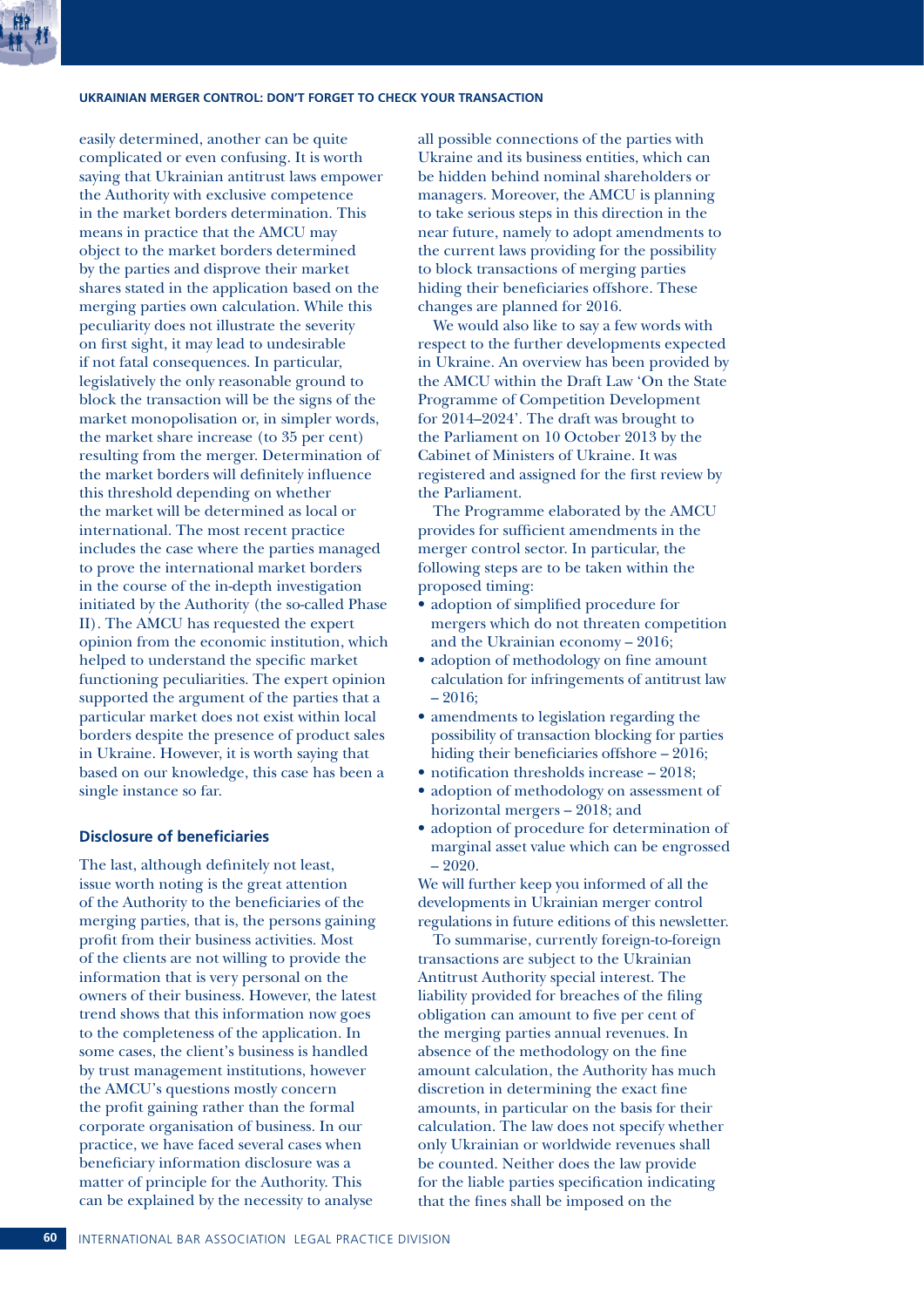### **INVESTIGATION INTO THE HOTEL ONLINE BOOKING SECTOR: OFT CONSULTS ON PROPOSED COMMITMENTS**

undertakings breaching the laws. While the undertaking shall mean both legal person and a group of persons defined as persons related by control relations. Thus, it can be interpreted as the legally provided possibility to impose the fine on all the merging parties and to calculate it based on the parties' groups worldwide revenues for the year preceding the merger. Though we have been unaware of such practices by the Authority so far, we would also expect sufficient fines in the merger control sector taking into account the recent trends on the other infringements of antitrust laws (cartels, abuse of dominance

and unfair competition cases announced in 2012-2013). Given the latest developments, we strongly recommend checking transactions for availability of a notification obligation in Ukraine with Ukrainian lawyers to mitigate unnecessary risks.

And, finally, even if the analysis results show that the AMCU approval was required when the transaction has already been closed, there are still some ways to minimise the fine amount as well as to legalise the transaction post factum. We will be delighted to assist with any issues concerning Ukrainian merger control. May your transactions be successful!

### **UNITED KINGDOM**

### **Stephen Wisking**

Herbert Smith Freehills, London stephen.wisking@ hsf.com

### **Molly Herron**

Herbert Smith Freehills, London molly.herron@hsf.com

## Investigation into the hotel online booking sector: OFT consults on proposed commitments

Trading<br>
InterContinental Hotels and online travel<br>
InterContinental Hotels and online travel<br>
InterContinental Hotels and online travel he UK Office of Fair Trading (OFT) is considering accepting (under section 31A Competition Act 1998) commitments offered by agents (OTAs), Booking.com and Expedia (the 'Parties'), to address the OFT's concerns, thereby closing its *Hotel Online Booking Sector* investigation (without any finding of infringement).

### **The OFT investigation**

The OFT launched an investigation into pricing arrangements in the hotel online bookings sector in September 2010 following a complaint from another OTA. Similar investigations are underway in other jurisdictions.

A statement of objections was issued to the Parties in July 2012. Subsequently the Parties proposed commitments. The OFT is considering responses received to its public consultation on the proposed commitments and currently envisages coming to a decision on whether to accept them in December 2013.

Whilst the OFT's investigation is limited to a small number of major players, it has emphasised that it understands the alleged practices are potentially widespread.

### **The OFT's theory of harm**

It is alleged that Booking.com and Expedia each entered into separate agreements with Intercontinental Hotels in respect of the Intercontinental London Park Lane Hotel (ILPL) which restricted the OTAs' ability to discount the rate at which ILPL room-only accommodation bookings were offered to customers, in breach of Article 101 TFEU/Chapter I Competition Act 1998. Each OTA agreed not to offer ILPL accommodation at a lower rate than the rate set and/or communicated by ILPL, for instance by funding a discount from its own margin or commission. The OFT alleged that this was an infringement by 'object', and therefore it did not need to consider its effects.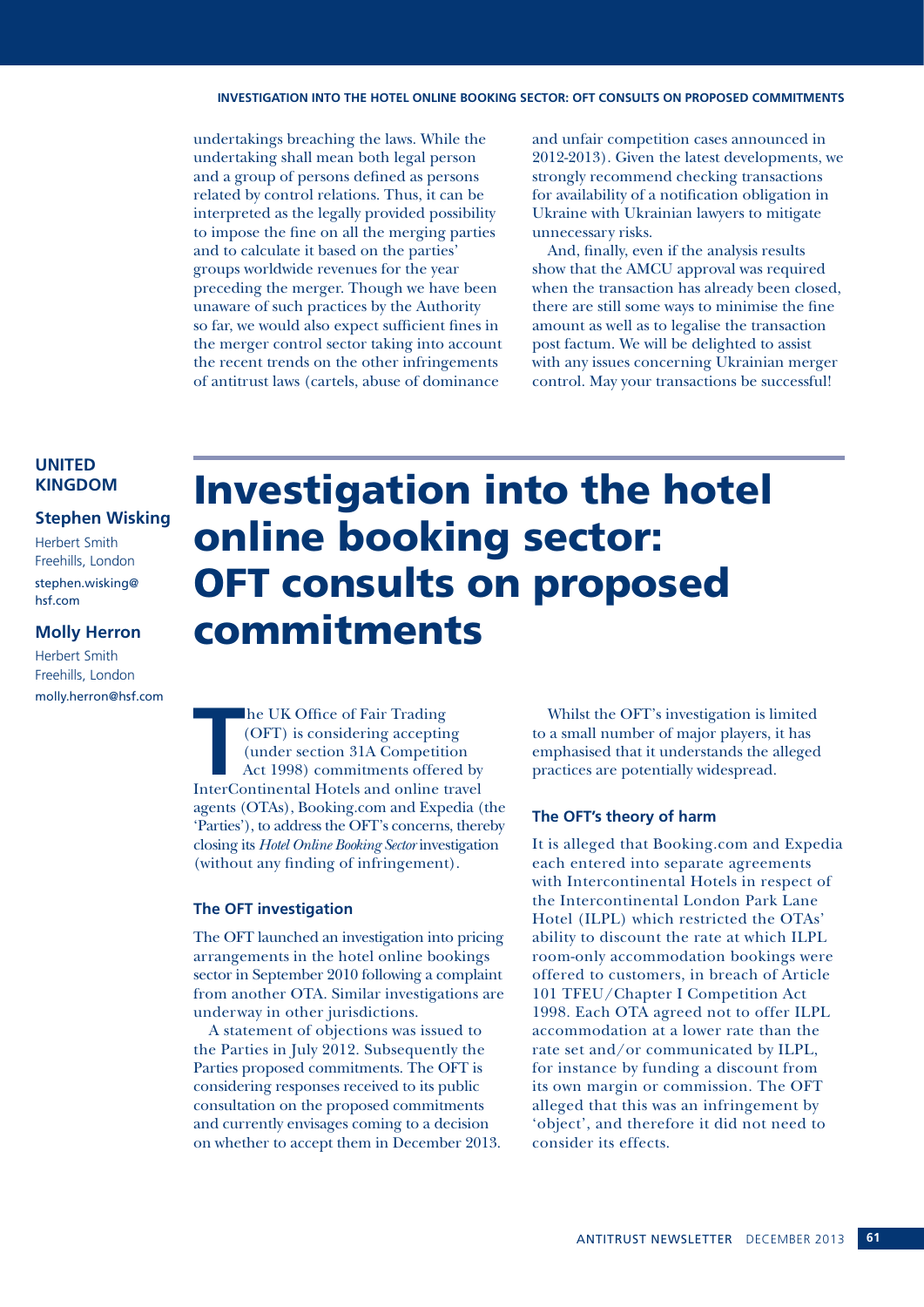### **INVESTIGATION INTO THE HOTEL ONLINE BOOKING SECTOR: OFT CONSULTS ON PROPOSED COMMITMENTS**

The OFT is concerned that the restrictions on discounting mean that there may be no competition on room rates between OTAs, and between OTAs and the hotel's own online sales channel. Such restrictions may also create barriers to entry for new OTAs (for example, by preventing them from offering discounts to help them to establish market share and achieve sufficient scale).

Although the original complaint to the OFT included concerns about 'rate parity' obligations/'room rate most favoured nation clauses', under which a hotel agrees to provide an OTA with hotel accommodation at a booking rate to end-users at a rate which is no less favourable than the lowest booking rate available through other online distribution outlets, the OFT states that it has not assessed such clauses as part of its investigation.

### **The proposed commitments**

In summary, the commitments proposed by the Parties provide that:

- OTAs would be free to offer discounts/ reductions off headline room rates to 'closed groups' (for example members of loyalty schemes) up to the level of the relevant OTA's commission or margin;
- OTAs could publicise information regarding the availability of such discounts to all customers but would not be free to publicise details of the specific level of discounts to non-members of a closed group; and
- hotel partners would not be permitted to impose accounting requirements on OTAs that may restrict OTAs from being able to offer discounts.

The Parties proposed that the commitments:

- would apply to bookings made by UK residents for rooms in hotels located in the EU;
- would remain in force for three years; and
- will also apply to their dealings with other hotel partners and other OTAs (as applicable).

### **The OFT's view of the proposed commitments**

The OFT provisionally considers that the commitments would address its concerns by introducing a degree of price competition where none may currently exist, as well as reducing barriers to entry.

In relation to the restrictions that would remain, given the limited nature of the commitments, the OFT appears to accept that these are capable of producing benefits to consumers and thus constituting sufficient justification for the practices. For example, the Parties argued that:

- a limitation on discounting assists with yield management by the hotels;
- consumers benefit from hotels independently setting their room rates as this functions as an indicator of quality; and
- unrestricted discounting would cannibalise the hotels' direct online sales channel, and risks other websites free-riding on the investment of the OTAs.

### **Issues not addressed by the proposed commitments or the OFT's invitation to comment**

In addition to the relatively novel commitments being considered by the OFT, and its apparent recognition of efficiency agreements even in an 'object' context, the OFT's invitation to comment is notable for the topics it does not address.

First, the OFT does not express any view whether rate parity/MFN provisions could themselves cause competition concerns. It states that the Parties may need to amend such clauses if this is necessary to meet the commitments, and that it might take further action if the rate parity/MFN clauses undermine the commitments. It says it may investigate MFN clauses in other industries.

Secondly, the OFT does not address whether the OTAs should be regarded as genuine agents or independent distributors in competition law terms (nor how this question should be assessed in the online world), although, given the theory of harm, it must be proceeding on the assumption that the latter is the correct analysis.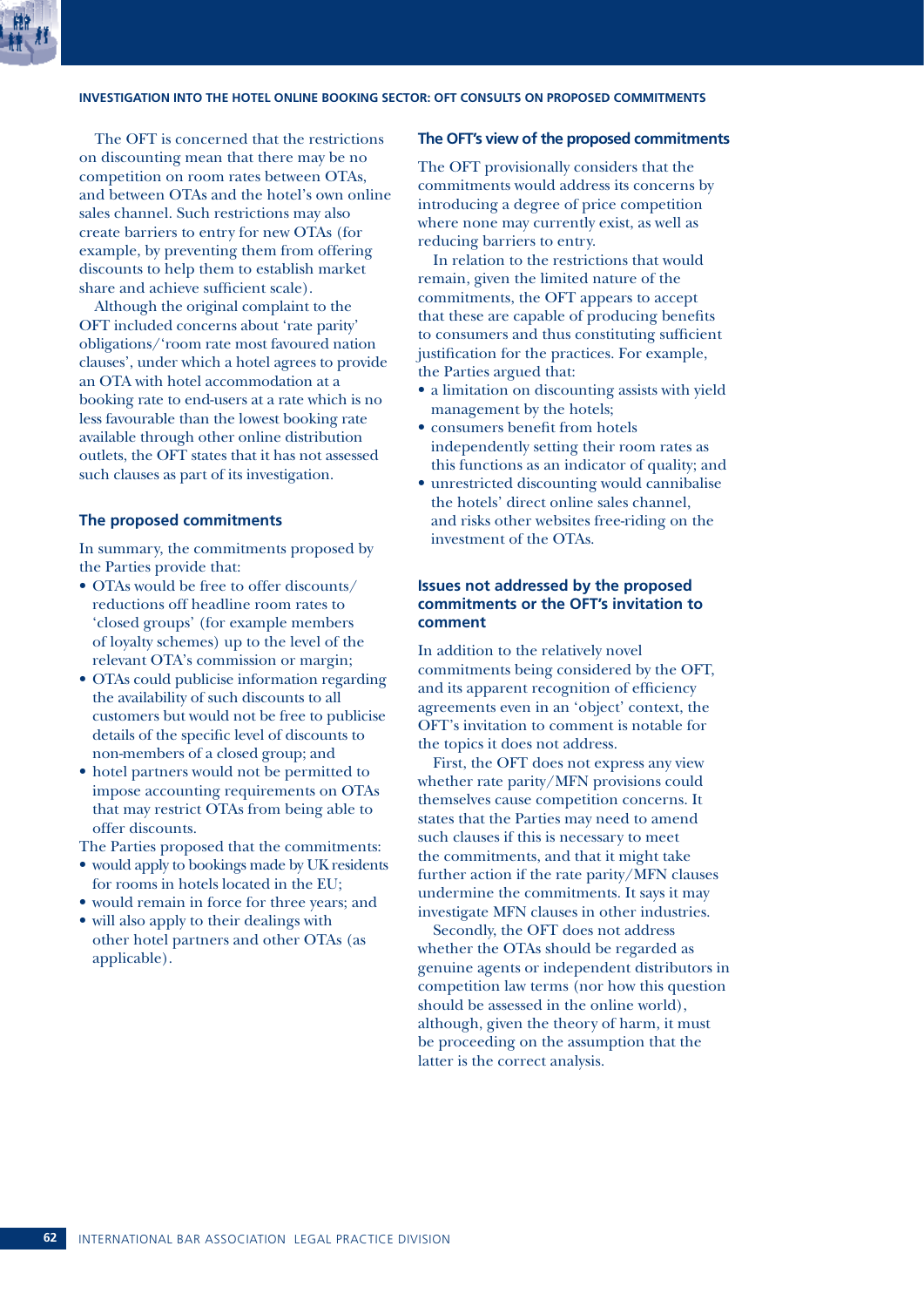# CONFERENCE REPORT

### **Russell Miller**

Minter Ellison, Sydney russell.miller@ minterellison.com

## International Competition Network 2013 Meeting, Warsaw, Poland

23-26 April 2013

*International co-operation is a policy priority for a vast majority of competition agencies; respondents emphasized that the globalization of markets, and consequently of anti-competitive activity, requires increasing and enhanced cooperation in enforcement.*

Report on the OECD/ICN Survey on International Enforcement Co-operation, 2013

**THE INTERNATION COMPETED METALLY AND MANUSCRYPT MANUSCRYPT AND THE UP OF A LICENSI COMPONENT AND A LICENSI SPACE AND A SUMPLE STATE OF A SUPERVISTION OF A LICENSI SPACE AND A SUPERVISTION OF A LICENSI SPACE AND A SUPERVIS** Network (ICN)<sup>1</sup> held its 2013 annual meeting in Warsaw in April. It has come a long way since the small group of competition agencies and a smattering of non-government advisors first met in Naples, Italy, 12 years ago. Since that meeting ICN membership, open to competition agencies around the world, has grown steadily from 16 original members to 104 agencies from 92 jurisdictions today.

### **An overview of the ICN**

For those unfamiliar with the ICN, it is an informal network of competition agencies with the common aim of addressing practical antitrust enforcement and policy issues. As its mission statement says: 'By enhancing convergence and cooperation, the ICN promotes more efficient and effective antitrust enforcement worldwide to the benefit of consumers and businesses.'

The ICN is not underpinned by any international treaty. It has no rule-making authority. It does not have a permanent secretariat, or even headquarters. It is led by a part-time Steering Group currently chaired by Andreas Mundt, President of the Bundeskartellamt, and relies for its success on members reaching consensus through goodwill is pursuing the common goal of fighting anticompetitive conduct in all its forms.

Although it is an organisation of competition agencies, since inception the ICN has had a policy of inviting the participation of experts from the legal and economic professions, business, consumer groups to participate in its work as non-governmental advisors. This reflects a recognition by the Steering Group that experts outside the various member agencies can and do provide valuable insights on best practice and inputs to the ICN's work programme.<sup>2</sup>

### **ICN Working Groups**

The ICN is organised into a number of working groups, three of which – the Cartels Working Group, the Mergers Working Group and the Unilateral Conduct Working Group – are of particular interest to legal practitioners.

The Merger Working Group has, since its formation in 2001, developed recommended practices and practical guidance for the design and operation of merger review systems across issues of merger notification, investigation and analysis. These have included Recommended Practices for Merger Notification and Review Procedures, Recommended Practices for Merger Analysis and a Merger Guidelines Workbook.

The Cartel Working Group addresses, through workshops and practical manuals, the challenges of anti-cartel enforcement. This includes the prevention, detection, investigation and punishment of cartel conduct, both domestically and internationally. It has focussed in particular on hard-core cartels – price fixing, bid